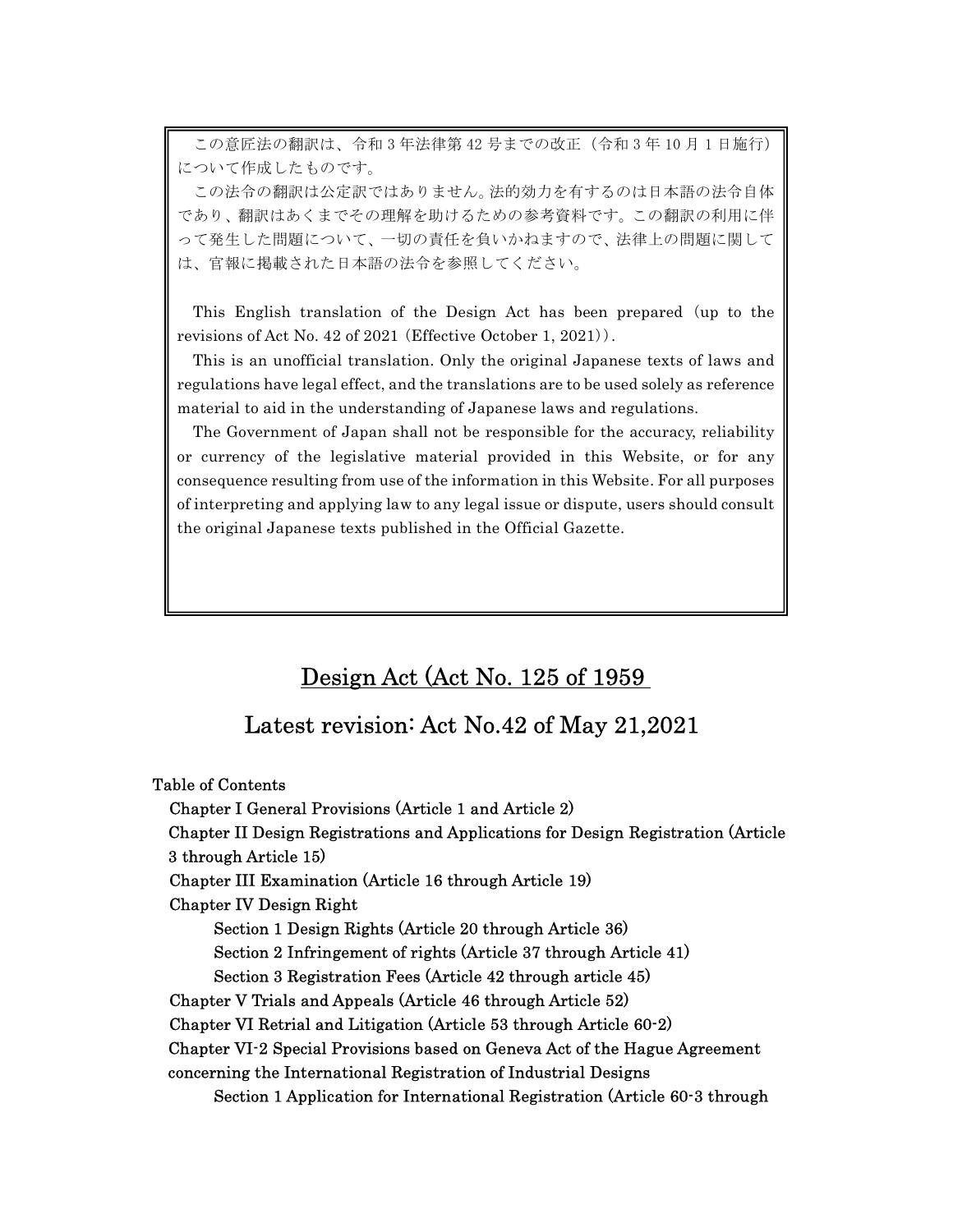Article 60-5) Section 2 Special Provisions Concerning International Applications for Design Registration (Article 60-6 through Article 60-23) Chapter VII Miscellaneous Provisions (Article 60-24 through Article 68) Chapter VIII Penal Provisions (Article 69 through Article 77) Supplementary Provisions

### Chapter I General Provisions

(Purpose)

Article 1 The purpose of this Act is, through promoting the protection and the utilization of designs, to encourage creation of designs, and thereby to contribute to the development of industry.

(Definition)

Article 2(1) "Design" in this Act shall mean the shape, patterns or colors, or any combination thereof (hereinafter referred to as the shape, etc.), of an article (including a part of an article, the same shall apply hereinafter), the shape, etc. of a building (including a part of a building, the same shall apply hereinafter), or a graphic image (limited to those provided for use in the operation of the device or those displayed as a result of the device performing its function, and including a part of a graphic image, the same shall apply hereinafter excluding Article 3(2), Article 37(2), Article 38(vii) and (viii), Article  $44\text{-}3(2)(vi)$  and Article  $55(2)(vi)$ ), which creates an aesthetic impression through the eye.

(2) "Working" of a design in this Act shall mean the following acts;

 (i) Manufacturing, using, assigning, leasing, exporting or importing, or offering for assignment or lease (including displaying for the purpose of assignment or lease, the same shall apply hereinafter) of an article to the design;

(ii) Building, using, assigning or leasing, or offering for assignment or lease of a building to the design;

(iii) Acts falling under any of the following performed for a graphic image to the design (including a computer program, etc. (refers to a computer program, etc. provided in Article 2(4) of the Patent Act (Act No.121 of 1959); the same shall apply hereinafter) that has a function to display the graphic image and the same shall apply in the following items);

(a) Creating, using, or providing through an electric telecommunication line or offering for the provision (including displaying for the purpose of provision, the same shall apply hereinafter) of the graphic image to the design;

(b) Assigning, leasing, exporting or importing, or offering for assignment or lease of a recording medium that has recorded the graphic image to the design or a device incorporating the graphic image to the design (hereinafter referred to as a "graphic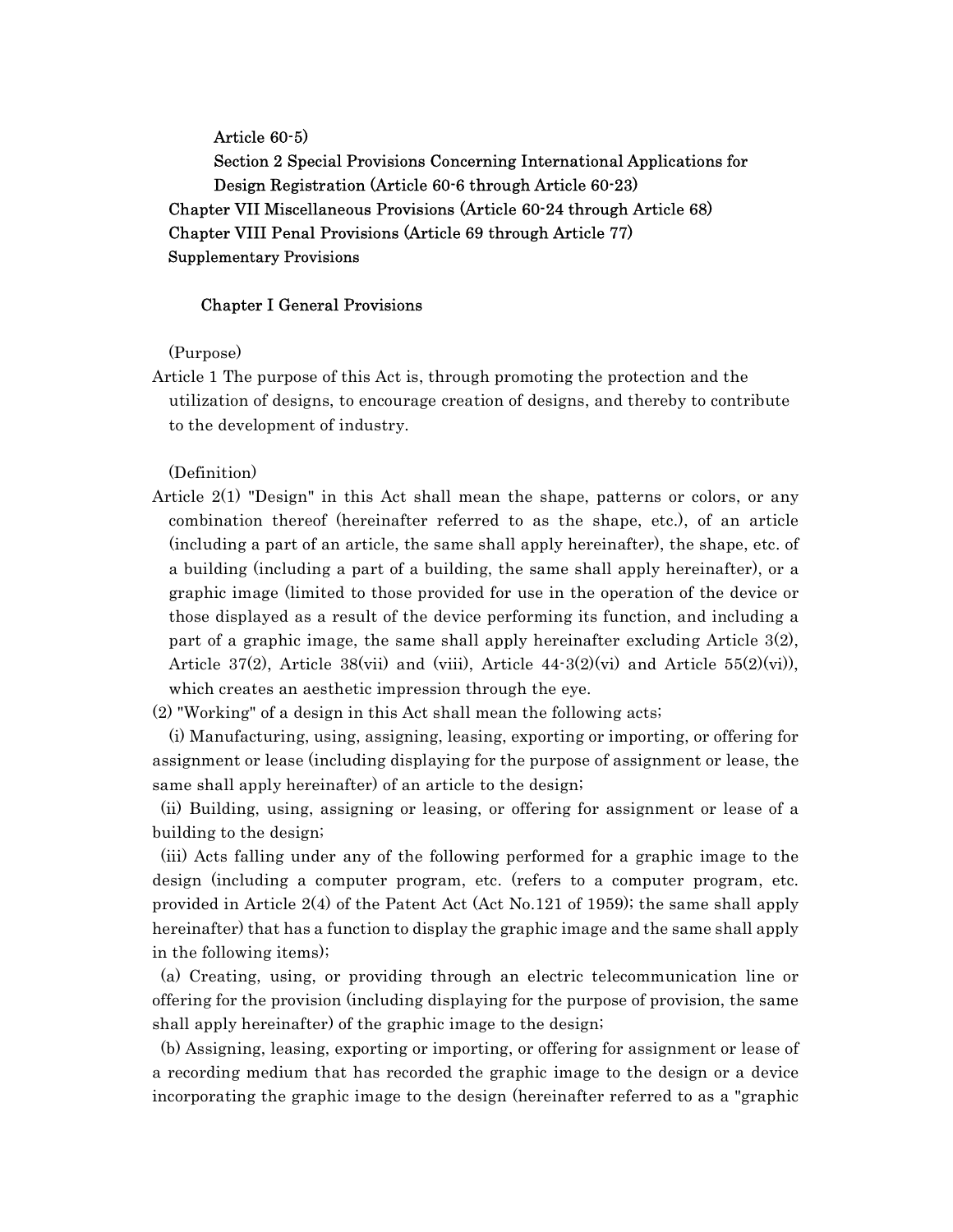image recording medium, etc.");

(3) "Registered design" in this Act means a design for which a design registration has been granted.

### Chapter II Design Registrations and Applications for Design Registration

(Conditions for Design Registration)

- Article 3 (1) A creator of a design that is industrially applicable may be entitled to obtain a design registration for the design, except for the following:
	- (i) designs that were publicly known in Japan or a foreign country, prior to the filing of the application for design registration;
	- (ii) designs that were described in a distributed publication, or designs that were made publicly available through an electric telecommunication line in Japan or a foreign country, prior to the filing of the application for design registration; or (iii) designs similar to those prescribed in the preceding two items.
- (2) Where, prior to the filing of the application for design registration, a person ordinarily skilled in the art of the design would have been able to easily create the design based on the shape, etc. or graphic images that were publicly known, described in a distributed publication or made publicly available through an electric telecommunication line in Japan or a foreign country, a design registration shall not be granted for such a design (except for designs prescribed in any of the items of the preceding paragraph), notwithstanding the preceding paragraph.
- Article 3-2 Where a design in an application for design registration is identical with or similar to part of a design described in the statement in the application and drawing, photograph, model or specimen attached to the application of another application for design registration which has been filed prior to the date of filing of the application and published after the filing of the application in the design gazette pursuant to Article 20, paragraph (3) or Article 66, paragraph (3) (hereinafter referred to in this Article as the "earlier application"), a design registration may not be granted for such a design, notwithstanding paragraph (1) of the preceding Article; provided, however, that this does not apply where the applicant of the application and the applicant of the earlier application are the same person and the application was filed before the date when the design gazette in which the earlier application was published pursuant to Article 20, paragraph (3) (except for a design gazette in which the matters listed in Article 20, paragraph (3), item (iv) were published pursuant to Article 20, paragraph (4)) was issued.

(Exception to lack of novelty of design) Article 4(1) In the case of a design which has fallen under item (i) or (ii) of Article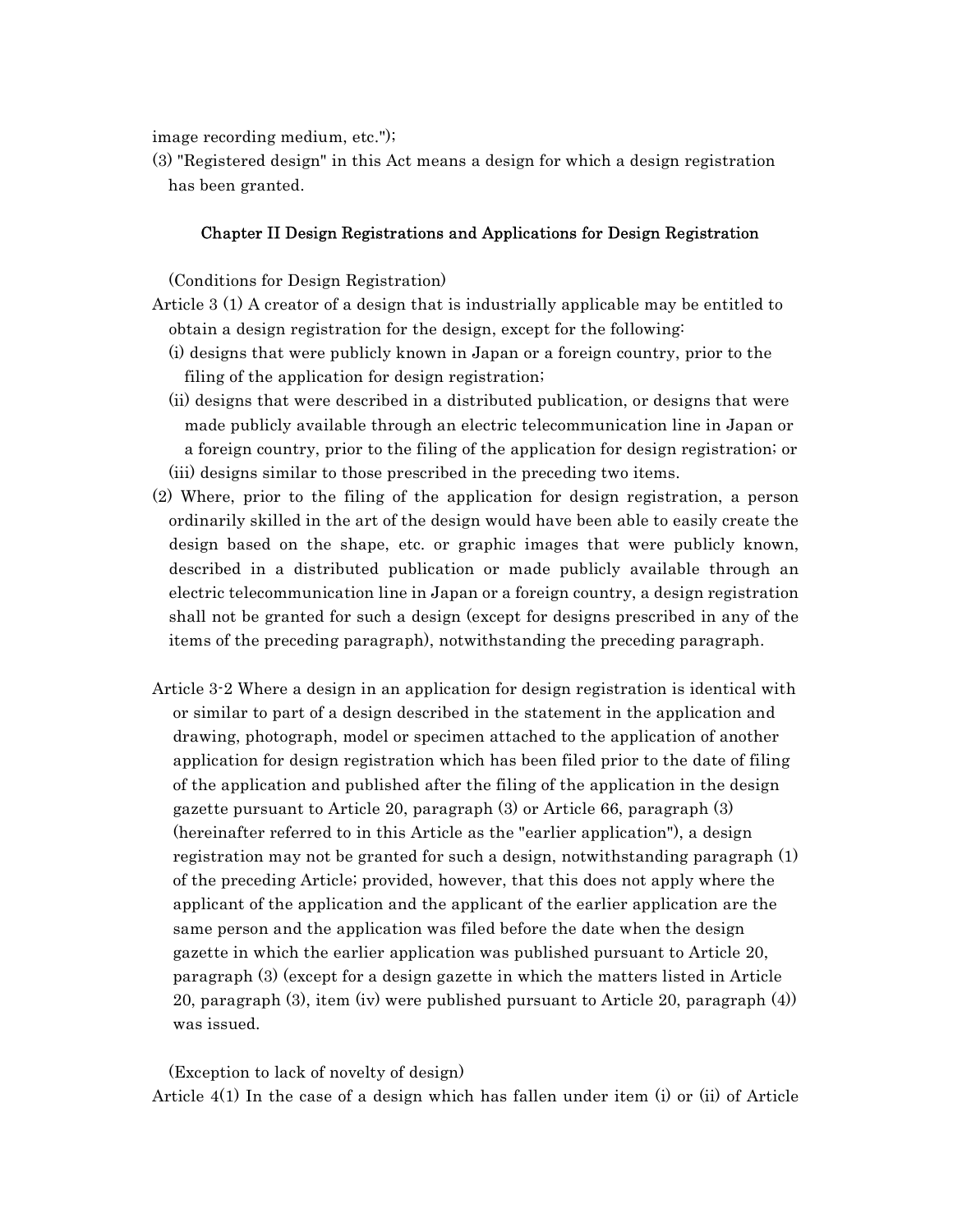3(1) against the will of the person having the right to obtain a design registration, such a design shall be deemed not to have fallen under item (i) or (ii) of Article 3(1) for the purposes of Article  $3(1)$  and  $(2)$  for any design in an application for design registration which has been filed by the said person within one year from the date on which the design first fell under either of those items.

- (2) In the case of a design which has fallen under item (i) or (ii) of Article 3(1) as a result of an act of the person having the right to obtain a design registration (excluding those which have fallen under item (i) or (ii) of Article 3(1) by being published in a gazette relating to an invention, utility model, design or trademark), the preceding paragraph shall also apply for the purposes of Article 3(1) and (2) to any design in an application for design registration which has been filed by the said person within one year from the date on which the design first fell under either of those items.
- (3) Any person seeking the application of the preceding paragraph must submit to the Commissioner of the Patent Office, at the time of filing of the application for design registration, a document stating that the person is seeking the application and, within thirty days from the date of filing of the application for design registration, a document proving the fact that the design which has otherwise fallen under Article 3, paragraph (1), item (i) or (ii) is a design to which the preceding paragraph (referred to as a "certificate" in the following paragraph and Article 60-7) may be applicable.
- (4) Notwithstanding the preceding paragraph, where the person is unable to submit the certificate within the time limit as provided in the paragraph, due to cause not attributable to the person, the person may submit to the Commissioner of the Patent Office the certificate within 14 days (where overseas resident, within two months) from the date on which the cause ceased to be applicable, but not later than six months following the expiration of the time limit.

(Unregistrable designs)

- Article 5 Notwithstanding Article 3, the following designs may not be registered.
	- (i) a design that has a risk to impair public policy;
	- (ii) a design which is liable to create confusion with an article, building or graphic image pertaining to another person's business; or
	- (iii) a design solely consisting of a shape that is indispensable for securing functions of the article or a shape that is indispensable for usage of the building, or a design solely consisting of a display that is indispensable for usage of the graphic image.

(Provisional non-exclusive license)

Article 5-2 (1) A person who has the right to obtain a design registration may grant a provisional non-exclusive license of the design right to be obtained based on the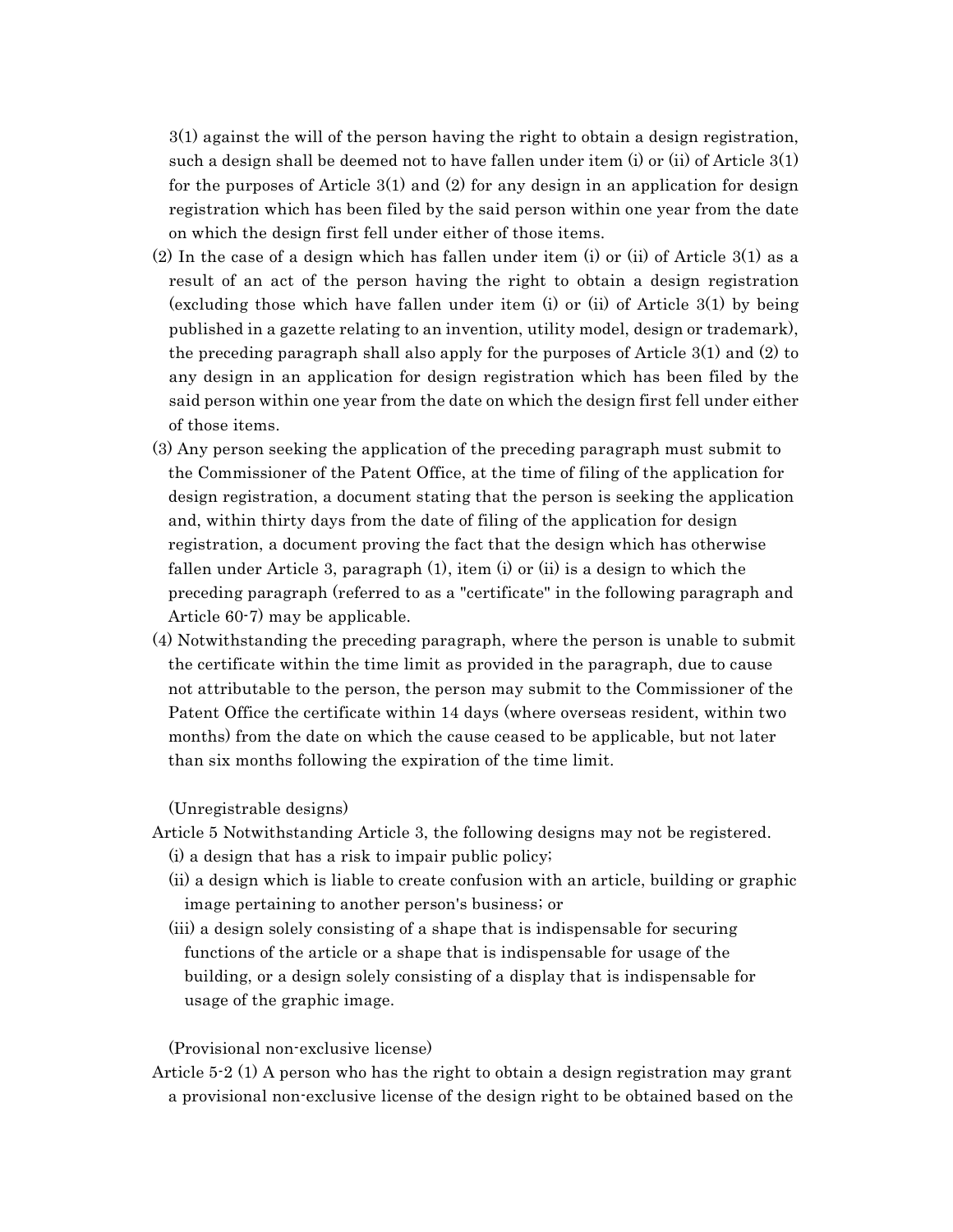right to obtain a design registration to a third person within the scope of a design stated in the application for design registration and depicted in the drawing, or represented in the photograph, model or specimen attached to the application or a design similar thereto.

- (2) Where a design right has been registered for its establishment with regard to the application for design registration pertaining to the provisional non-exclusive license under the preceding paragraph, a non-exclusive license is deemed to have been granted with regard to the design right to a person who has the provisional non-exclusive license to the extent permitted by the contract granting the provisional non-exclusive license.
- (3) The provisions of Article 33, paragraphs (2) and (3), Article 34-3, paragraphs (4), (6), (8) through (10) and Article 34-5 of the Patent Act apply mutatis mutandis to a provisional non-exclusive license. In this case, the term "Article 46, paragraph (1)" in Article 34-3, paragraph (8) of the Patent Act is deemed to be replaced with "Article 13, paragraph (2) of the Design Act," the term "Article 46, paragraph (2) of the Patent Act with regard to an application for design registration pertaining to a provisional non-exclusive license under Article 5-2, paragraph (1) of the Design Act (Act No.125 of 1959)" in Article 34-3, paragraph (9) of the Patent Article is deemed to be replaced with "Article 13, paragraph (1) of the Design Act with regard to a patent application pertaining to a provisional non-exclusive license under paragraph (1) or (4) of the preceding Article."

## (Application for design registration)

- Article 6 (1) A person requesting a design registration must submit to the Commissioner of the Patent Office an application stating the following matters and a drawing depicting the design for which registration is requested:
	- (i) the name, and domicile or residence of the applicant for the design registration;
	- (ii) the name and domicile or residence of the creator of the design; and
	- (iii) the article to the design, or the usage of the building or graphic image to the design.
- (2) Where so provided by an Order of the Ministry of Economy, Trade and Industry, the applicant may submit photograph, model or specimen representing the design for which the registration is requested, in lieu of the drawing in the preceding paragraph. In this case, the applicant must indicate in the application which among photograph, model and specimen is submitted.
- (3) When neither the statement of the article to the design or the application of the building to the design required under item (iii) of paragraph (1), nor the drawing, photograph or model attached to the application would enable a person ordinarily skilled in the art to which the design pertains to understand the material or size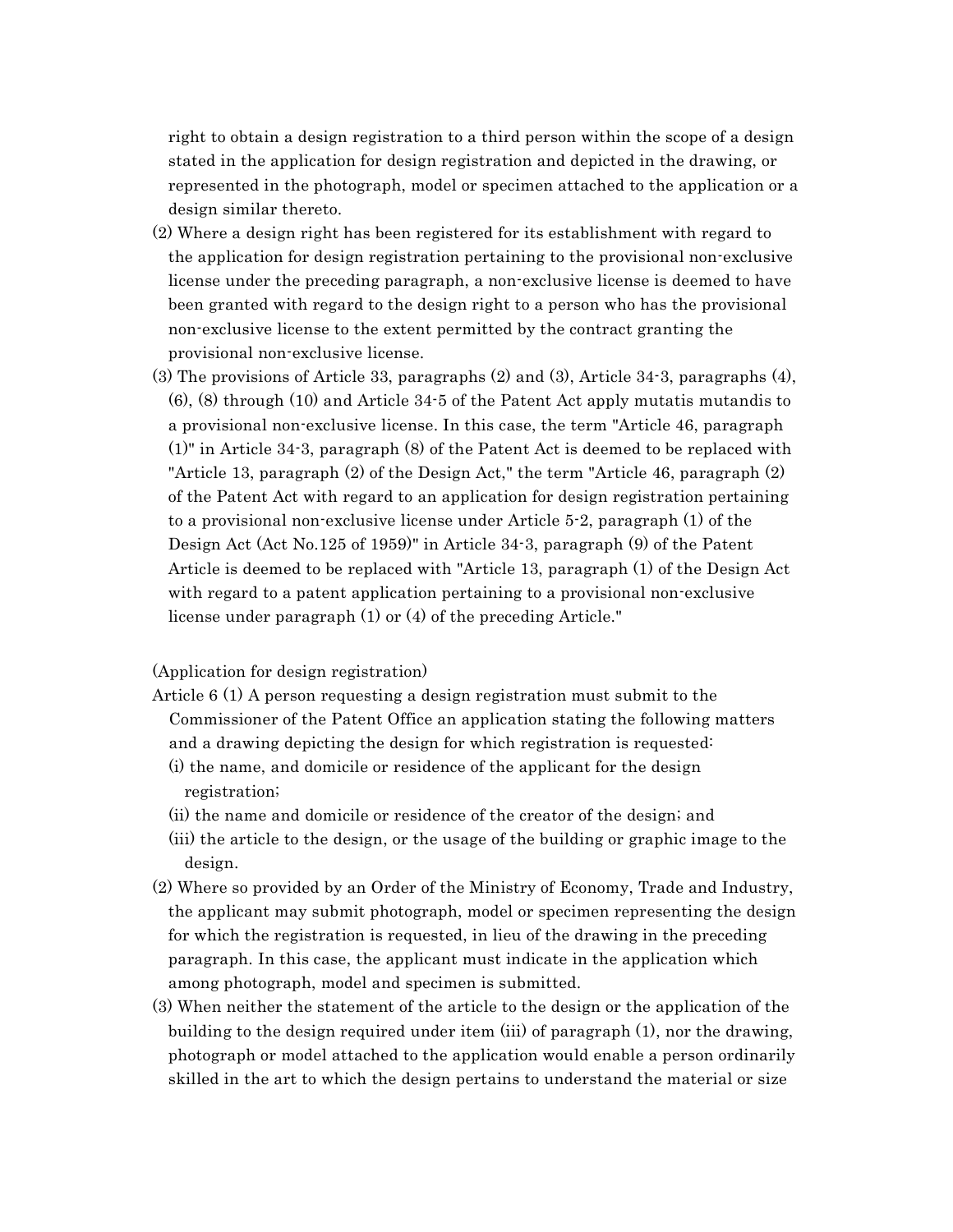of the article or building, and by this reason such a person would not be able to recognize the design, the material or size of the article or building to the design shall be specified in the application.

- (4) Where the shape, patterns or colors of the article, the shape, patterns or colors of the building, or the graphic image to the design is changeable based on the function possessed by the article, building or graphic image if the applicant intends to request a design registration of the shapes, etc. the article, the shapes, etc. of the building or the graphic image as it appears before, during and after the said change, he/she shall state such an intention and include an explanation of said function of the article, building or graphic image in the application.
- (5) Where colors of the design are applied to the drawing, photograph or model to be submitted pursuant to paragraph  $(1)$  or  $(2)$ , the applicant may omit the application of colors to either black or white.
- (6) When the applicant omits to apply color to either black or white pursuant to the preceding paragraph, the applicant must state thereof in the application.
- (7) Where the applicant submits the drawing depicting the design pursuant to paragraph (1) or the photograph or model representing the design pursuant to paragraph (2), if the whole or part of the article, building or graphic image to the design is transparent, the applicant must state thereof in the application.

(One application per design)

Article 7 An application for design registration must be filed for each design as provided by an Order of the Ministry of Economy, Trade and Industry.

### (Design for a set of articles)

Article 8 A design for two or more articles, buildings or graphic images used together and are specifically designated by Order of the Ministry of Economy, Trade and Industry (hereinafter referred to as a "Set of Articles") may be filed as one design, and obtained a design registration where the Set of Articles has a sense of unity as a whole.

### (Design for interior)

Article 8-2 A designs for articles, buildings or graphic images that constitute equipment and decorations inside a store, office and the other facilities (hereinafter referred to as "Interior") may be filed as one design, and obtained a design registration where the Interior create a coordinated aesthetic impression as a whole.

### (Prior application)

Article 9 (1) Where two or more applications for design registration have been filed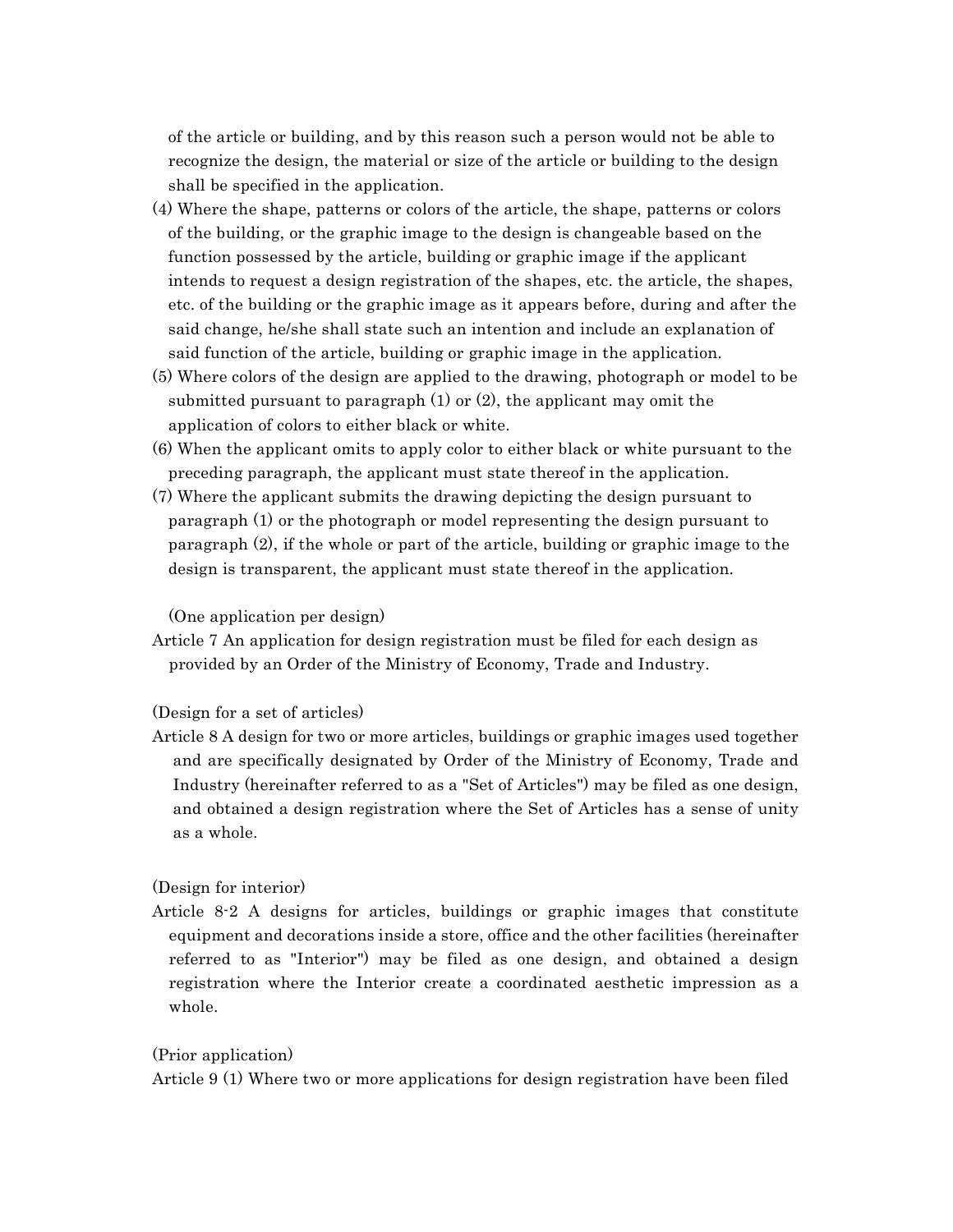for identical or similar designs on different dates, only the applicant who filed the application for design registration on the earliest date may be entitled to obtain a design registration for the design.

- (2) Where two or more applications for design registration have been filed for identical or similar designs on the same day, only one applicant, who was selected by consultations between the applicants who filed the applications, is entitled to obtain a design registration for the design. Where no agreement is reached by consultations or consultations are unable to be held, none of the applicants is entitled to obtain a design registration for the design.
- (3) Where an application for design registration has been waived, withdrawn or dismissed, or where the examiner's decision or appeal and trial decision to the effect that an application for design registration is to be refused has become final and binding, the application for design registration, for the purpose of the preceding two paragraphs, is deemed never to have been filed; provided, however, that this does not apply to the case where the examiner's decision or appeal and trial decision to the effect that the application for design registration is to be refused has become final and binding on the basis that the latter sentence of the preceding paragraph is applicable to that application for design registration.
- (4) In the case of paragraph (2), the Commissioner of the Patent Office must order the applicants to hold consultations as specified under paragraph (2) and to report the result thereof, designating an adequate time limit.
- (5) Where no report under the preceding paragraph is submitted within the time limit designated pursuant to that paragraph, the Commissioner of the Patent Office may deem that no agreement under paragraph (2) has been reached.

(Amendment of statement in the application or the drawing and change of gist) Article 9-2 Where, after the registration establishing a design right, it is found that an amendment made to any statement in the application (excluding the statements listed in items (i) and (ii) of Article 6, paragraph (1) and the statement made pursuant to Article 6, paragraph (2), the same applies to Article 17-2, paragraph (1) and Article 24, paragraph (1)) or to the drawing, photograph model or specimen attached to the application has changed the gist thereof, the application for design registration is deemed to have been filed at the time of submission of the written amendment of proceedings therefor.

(Related designs)

Article 10(1) Notwithstanding Article 9(1) or (2), an applicant for design registration may obtain design registration of a design that is similar to another design selected from the applicant's own designs either for which an application for design registration has been filed or for which design registration has been granted (hereinafter the selected design is referred to as the "Principal Design" and a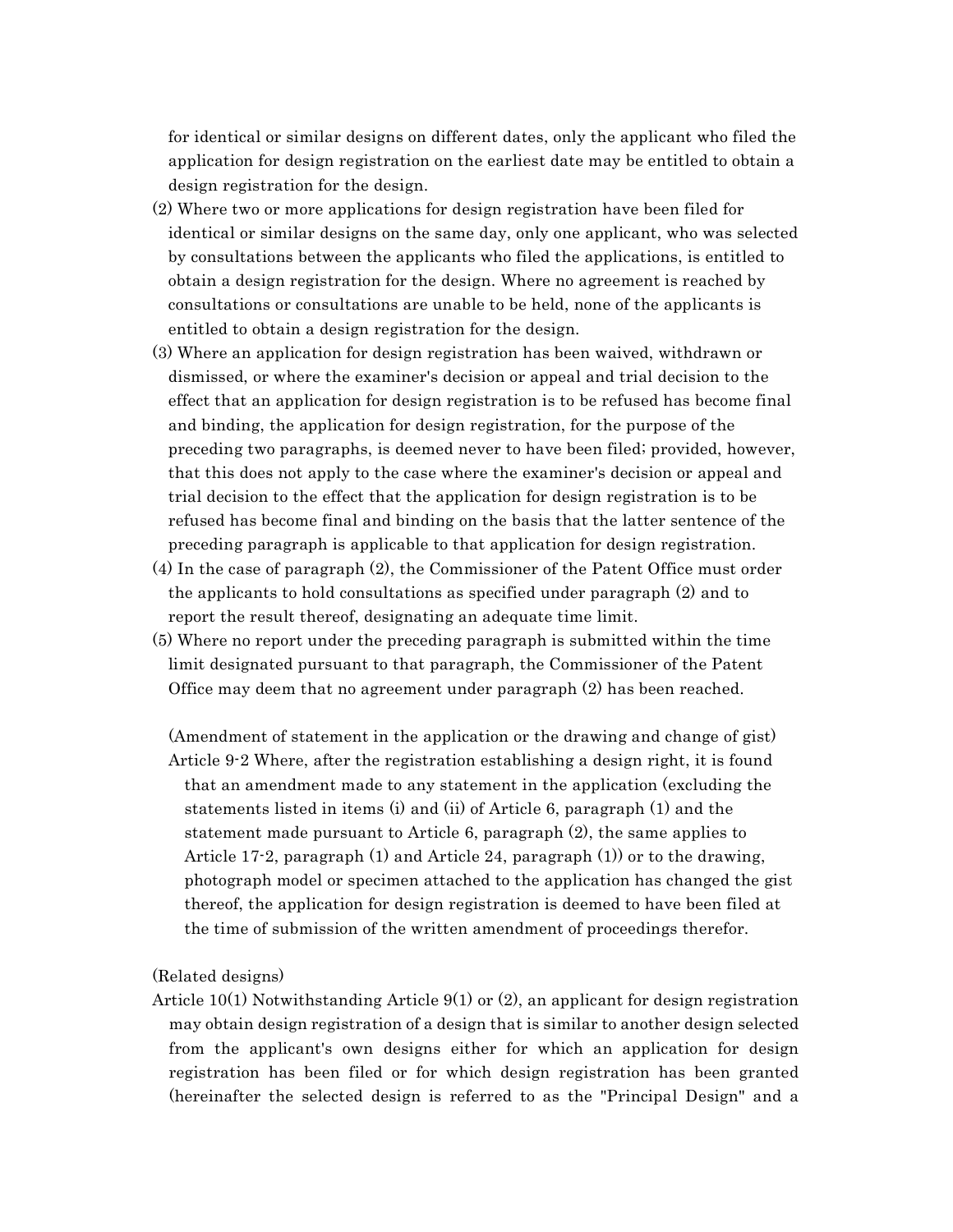design similar to it is referred to as a "Related Design"), if the filing date of the application for design registration of the Related Design (or when the application for design registration of the Related Design contains a priority claim under Article  $43(1)$ ,  $43-2(1)$ ,  $43-3(1)$  or  $43-3(2)$  of the Patent Act as applied mutatis mutandis under Article 15(1) of this Act, the filing date of the earliest application, the filing date of an application that is deemed to be the earliest application under Article 4.C(4) of the Paris Convention for the Protection of Industrial Property of March 20, 1883, as revised at Brussels on December 14, 1900, at Washington on June 2, 1911, at Hague on November 6, 1925, at London on June 2, 1934, at Lisbon on October 31, 1958, and at Stockholm on July 14, 1967, or the filing date of an application that is recognized as the earliest application under Article 4(A)2 of the Paris Convention, hereinafter the same shall apply in this paragraph) is on or after the filing date of the application for design registration of the Principal Design and before a lapse of 10 years from the date of filing of the application for design registration of the Principal Design; provided, however, that this shall not apply to a case where the design right of the Principal Design has been extinguished under the Article 44(4), appeal and trial decision to the effect that the design right of the Principle Design is to be invalidated has become final and binding, or the design right of a Principal Design has been waived at the time of the establishment of the design right of the Related Design.

- (2) Among the applicants own designs which have fallen under item (i) or (ii) of Article 3, paragraph (1), those which are identical with or similar to the Principal Designs of the design for which the registration is requested under the preceding paragraph shall be deemed not to have fallen under item (i) or (ii) of the said Article, paragraph (1), for the purposes of the said Article, paragraph (1) and (2) for such a design for which the registration is requested.
- (3) The design for which the registration is requested under paragraph (1), for the purpose of application of the proviso to Article 3-2, the term except for a design bulletin in which the matters listed in Article 20(3)(iv) were published under Article 20(4) in the proviso to Article 3-2 shall be deemed to be replaced with where the secrecy is requested for the earlier application for design registration under Article 14(1), limited to a design bulletin in which the matters listed in Article 20(3) (iv) were published under Article 20(4).
- (4) With respect to a design similar only to a Related Design to be to be registered under paragraph (1), the Related Design shall be deemed to be the Principal Design and a design registration may be granted to the design under the said paragraph. The same shall apply to a design that is similar only to the Related Design for which the design registration above may be granted and to a design that is similar only to the gradual Related Design linked to the Related Design.
- (5) In the case of the preceding paragraph, for the purpose of application of the paragraph (1), the term "the Principal Design" in the said paragraph shall be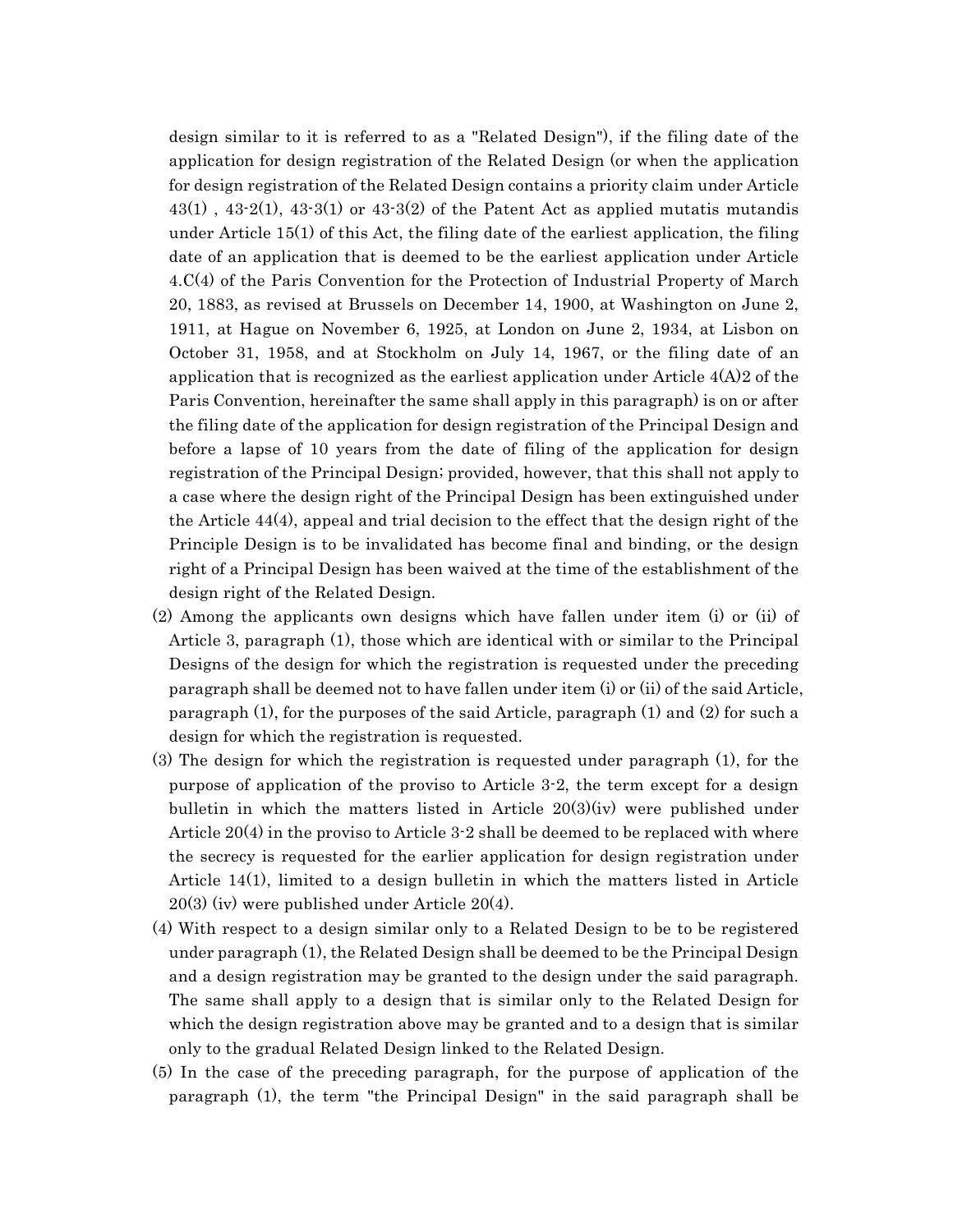deemed to be replaced with "the primarily selected design pertaining to the Related Design".

- (6) Where an exclusive license has been established for the design right of the Principal Design, a design registration shall not be granted to its Related Designs, notwithstanding the paragraph (1) and (4).
- (7) Where applications for design registration of the Related Design are filed, if the applications for design registration are for two or more designs and each of such designs falls under the Related Designs (refers to the Related Designs of the Fundamental Design and the gradual Related Designs linked to the Related Design, the same shall apply hereinafter) pertaining to the Fundamental Design (refers to the primarily selected design pertaining to the Related Design, the same shall apply hereinafter), Article  $9(1)$  or  $(2)$  shall not apply to these designs.
- (8) In the case as provided in the preceding paragraph, among the applicants own designs which have fallen under item (i) or (ii) of Article 3, paragraph (1) , those which are identical with or similar to the Related Design pertaining to the Fundamental Design (excluding the cases where an application for design registration of the Related Design has been waived, withdrawn or dismissed, or where the examiner's decision or appeal and trial decision to the effect that an application for design registration of the Related Design is to be refused has become final and binding, or the design right of the Related Design has been extinguished under Article 44(4) or appeal and trial decision to the effect that the design right of the Related Design is to be invalidated has become final and binding or the design right of the Related Design has been waived) shall be deemed not to have fallen under item (i) or (ii) of Article 3, paragraph (1) for the purposes of said Article, paragraph (1) and (2) for such a design for which the registration is requested under the paragraph (1).

(Division of applications for design registration)

- Article 10-2 (1) An applicant for design registration may extract one or more new applications for design registration out of a single application for design registration containing two or more designs only while examination, appeal and trial or retrial of the application for design registration is pending.
- (2) Where an application for design registration is divided under the preceding paragraph, the new application(s) for design registration shall be deemed to have been filed at the time of the filing of the original application; provided, however, that this shall not apply for the purposes of applications of Article 4(3) of this Act and Article 43(1) and (2) of the Patent Act as applied mutatis mutandis pursuant to Article 15(1) of this Act (including the cases where they are applied mutatis mutandis pursuant to Article 43-2(2) of the Patent Act (including the cases where they are applied mutatis mutandis pursuant to Article 43-3(3) of the Patent Act as applied mutatis mutandis pursuant to Article 15(1) of this Act)and Article 43-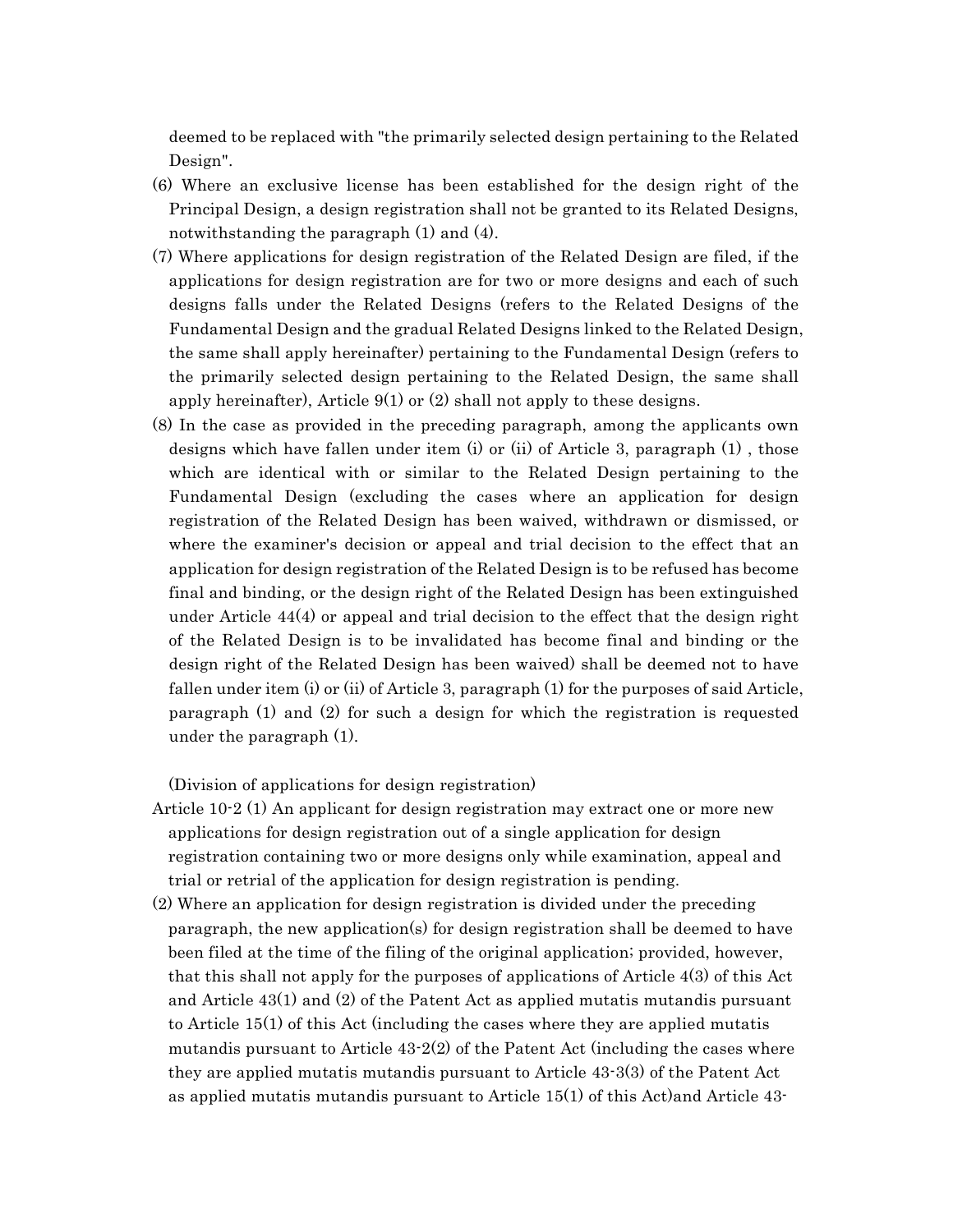3(3) of the Patent Act as applied mutatis mutandis pursuant to Article 15(1) of this Act).

(3) Where a new application for design registration is filed under paragraph (1), any statements or documents which have been submitted in relation to the original application for design registration and are required to be submitted in relation to the new application under Article  $4(3)$  of this Act and Article  $43(1)$  and  $(2)$  of the Patent Act as applied mutatis mutandis under Article 15 of this Act (including cases where they are applied mutatis mutandis pursuant to Article 43-2(2) of the Patent Act (including cases where they are applied mutatis mutandis pursuant to Article 43-3(3) of the Patent Act as applied mutatis mutandis pursuant to Article 15(1) of this Act) shall be deemed to have been submitted to the Commissioner of the Patent Office along with the new application for design registration.

Article 11 Deleted

Article 12 Deleted

(Conversion of application)

- Article 13 (1) An applicant of a patent may convert the patent application into an application for design registration; provided, however, that this does not apply after the expiration of three months from the date the certified copy of the examiner's initial decision to the effect that the patent application is to be refused has been served.
- (2) An applicant of a utility model registration may convert the application for a utility model registration into an application for design registration
- (3) Where the period provided in Article 121, paragraph (1) of the Patent Act is extended pursuant to Article 4 of the Act, the period provided in the proviso to paragraph (1) is deemed to have been extended only for that period so extended.
- (4) Where an application is converted under paragraph (1) or (2), the original application is deemed to have been withdrawn.
- (5) When there is a person who has a provisional exclusive license on a patent application, an applicant of the patent may convert the patent application pursuant to paragraph (1) only in the case where the consent of the person is obtained.
- (6) The provisions of Articles 10-2, paragraphs (2) and (3) apply mutatis mutandis to the case of conversion of an application under paragraph (1) or (2).

(Special provisions on conversion of application concerning international applications under the Patent Cooperation Treaty)

Article 13-2 (1) An international application that has been deemed to be a patent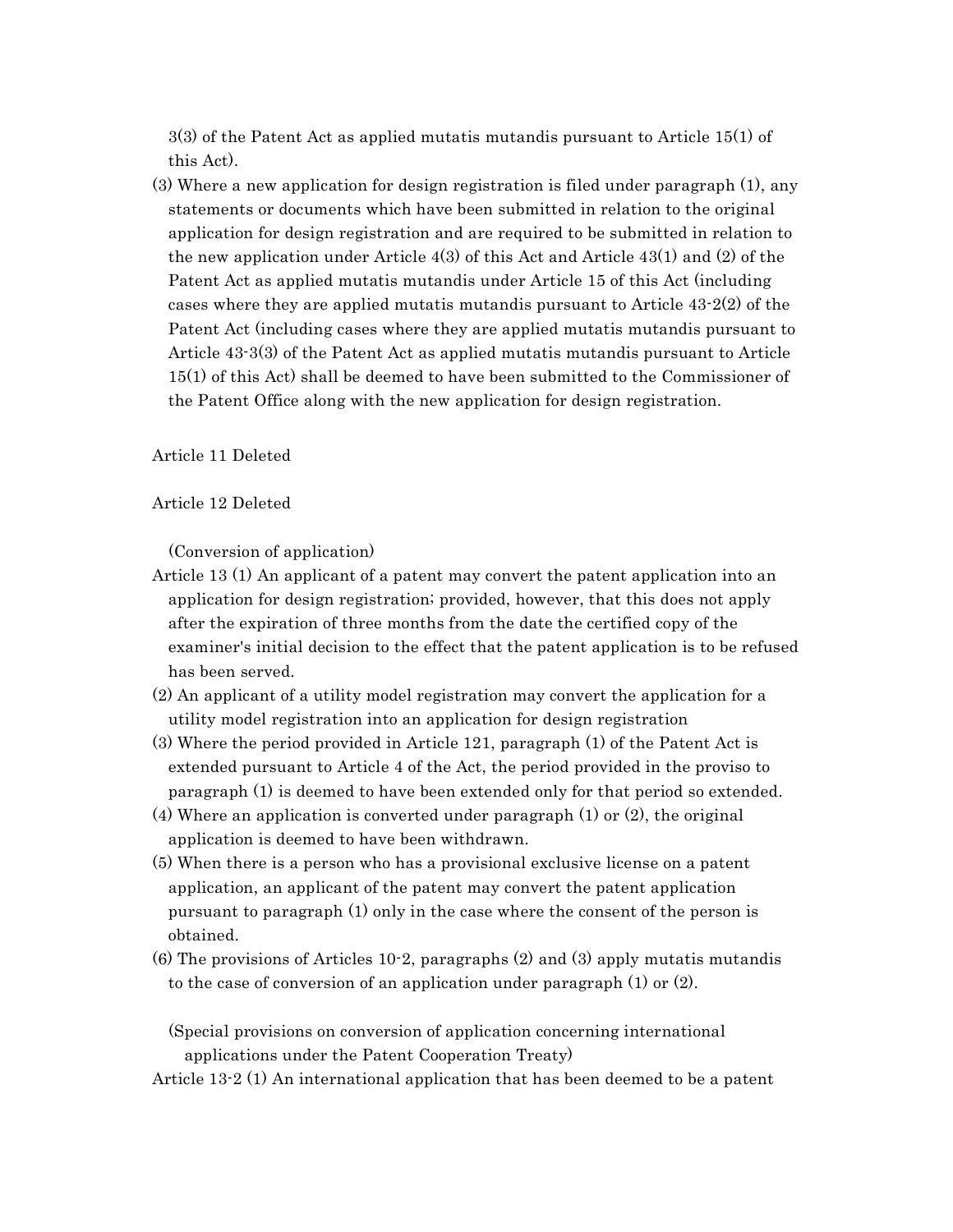application pursuant to Article 184-3, paragraph (1) or 184-20, paragraph (4) of the Patent Act may be converted to an application for design registration, only after the fees payable pursuant to Article 195, paragraph (2) of the Act have been paid (or, in the case of an international application that is deemed to be a patent application pursuant to Article 184-20, paragraph (4) of the Act, after the ruling as provided in 184-20, paragraph (4) has been rendered), and, in the case of a Patent Application in Japanese Language under Article 184-6, paragraph (2) of the Act, the procedures under Article 184-5, paragraph (1) of the Act have been completed, or, in the case of a Patent Application in Foreign Language under Article 184-4, paragraph (1) of the Act, the procedures under Articles 184-4, paragraph (1) or (4) and 184-5, paragraph (1) of the Act have been completed.

(2) An international application that has been deemed to be an application for utility model registration under Article 48-3, paragraph (1) or 48-16, paragraph (4) of the Utility Model Act (Act No. 123 of 1959) may be converted to an application for design registration, only after the fees payable under Article 54, paragraph (2) of the Act have been paid (or, in the case of an international application that is deemed to be an application for utility model registration under Article 48-16, paragraph (4) of the Act, after the ruling as provided in Article 48-16, paragraph (4) has been given), and, in the case of a Utility Model Application in Japanese under Article 48-5, paragraph (4) of the Act, the procedures under Article 48-5, paragraph (1) of the Act have been completed, or, in the case of a Utility Model Application in Foreign Language under 48-4, paragraph (1) of the Act, the procedures under Articles 48-4, paragraph (1) or (4) and 48-5, paragraph (1) of the Act have been completed.

(Secret design)

- Article 14 (1) An applicant for design registration may request that the design be kept in secret for a period designated in the request of no more than three years from the date of the registration establishing the design right.
- (2) A person filing a request under the preceding paragraph must submit to the Commissioner of the Patent Office, at the time of filing of the application for design registration or payment of registration fee for the first year under Article 42, paragraph (1), a document stating the following:
	- (i) the name and domicile or residence of the applicant for design registration; and
	- (ii) the period for which the secrecy is requested.
- (3) The applicant for design registration or the holder of design right may request extension or reduction of the period for which the secrecy is requested pursuant to paragraph (1).
- (4) The Commissioner of the Patent Office must disclose the design for which the secrecy is requested under paragraph (1) to persons other than the holder of the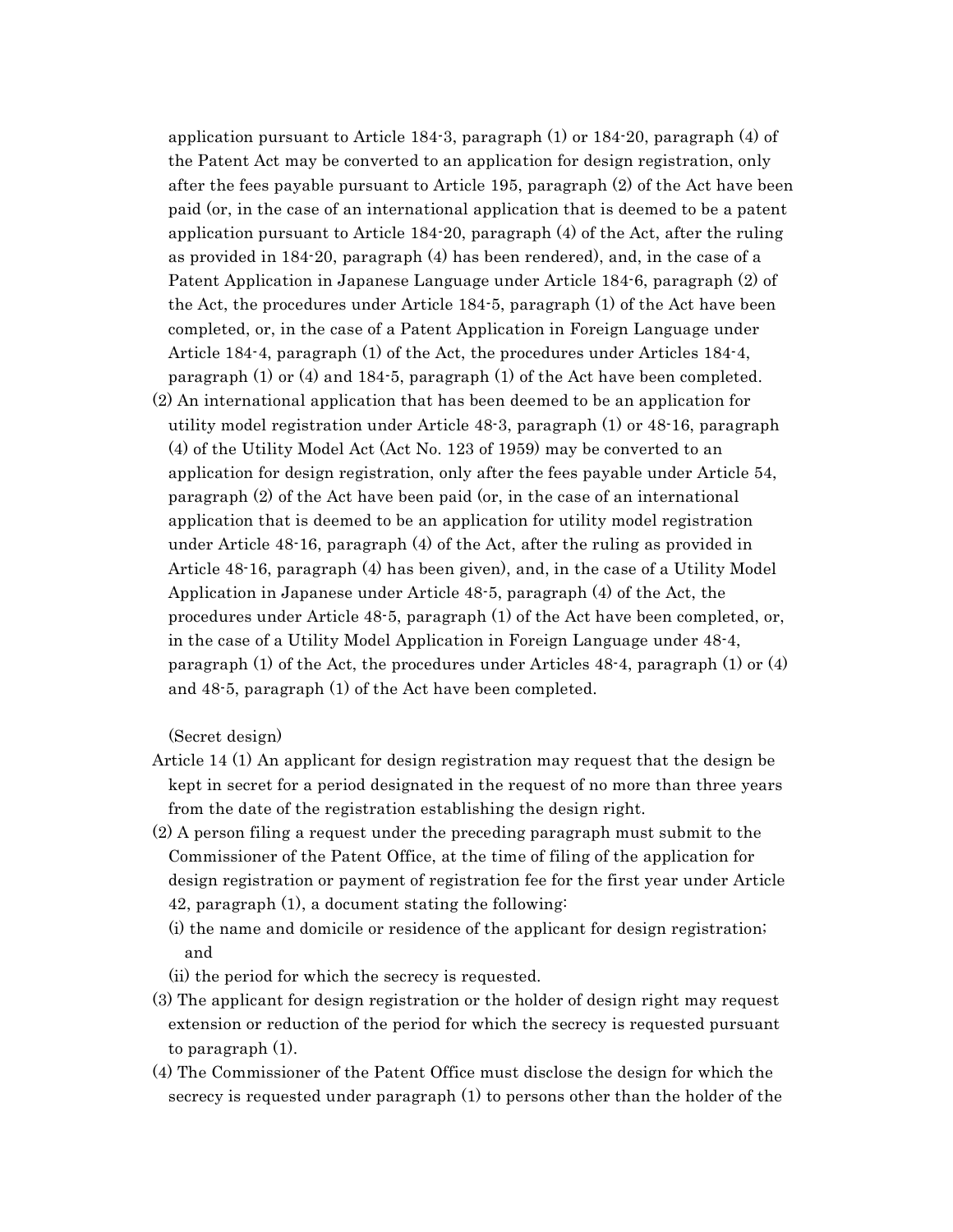design right, when:

- (i) consent of the holder of the design right to do so has been obtained;
- (ii) so requested by a party or an intervenor of examination, appeal and trial, retrial or litigation relating to the design or a design identical with or similar to the design;
- (iii) so requested by a court; or
- (iv) so requested by an interested person who has submitted a document stating the name of the holder of the design right and the registration number and other documents required by an Order of the Ministry of Economy, Trade and Industry to the Commissioner of the Patent Office.

(Application mutatis mutandis of provisions of the Patent Act)

- Article 15(1) Articles 38(joint applications) and 43 to 43-3(procedures for a priority claim under the Paris Convention, and priority claims recognized under the Paris Convention) of the Patent Act shall apply mutatis mutandis to applications for design registration. In this case, the term "within the time limit provided by Ordinance of Ministry of the Economy, Trade and Industry" in Article 43(1) of said Act shall be deemed to be replaced with "at the time of filing of the application for design registration"; the term "within one year and four months from the earliest of the following dates" in Article 43(2) of the said Act shall be deemed to be replaced with "within three months from the date of filing of the application for design registration".
- (2) The provisions of Article 33 and Article 34, paragraphs (1), (2) and (4) through (7) of the Patent Act (right to obtain patent) apply mutatis mutandis to the right to obtain the design registration.
- (3) The provisions of Article 35 (excluding except the part pertaining to a provisional exclusive license) (inventions by employees) of the Patent Act apply mutatis mutandis to creation of a design by an employee, an officer of a corporation, or a national or local government employee.

### Chapter III Examination

(Examination by examiner)

Article 16 The Commissioner of the Patent Office must have an examiner examine applications for design registration.

(Examiner's decision of refusal)

- Article 17 The examiner must render a decision to reject the application for design registration where the application for design registration falls under any of the following:
- (i) the design in the application for design registration is not registrable under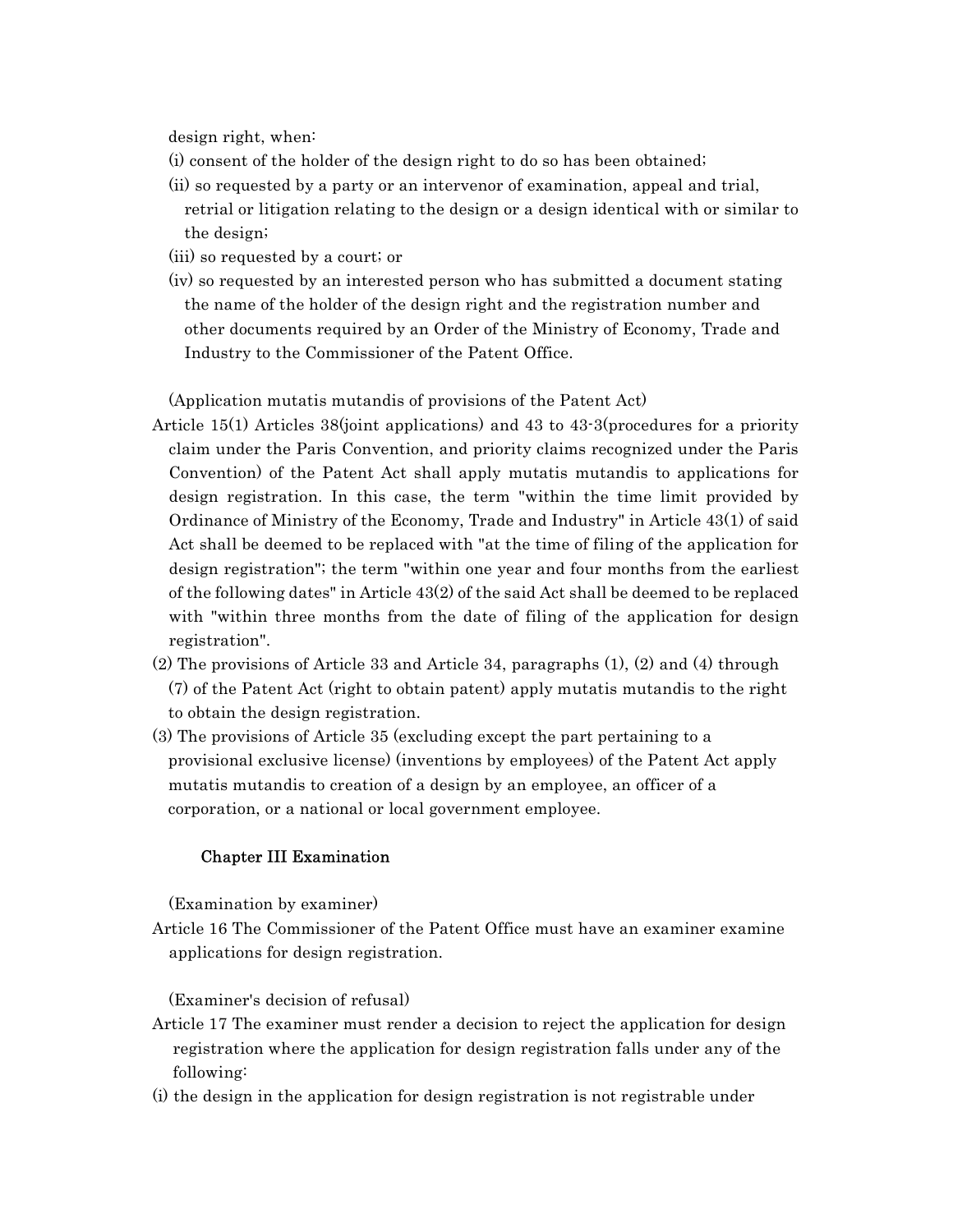Article 3, 3-2, 5, 8, 8-2, 9(1) or (2), 10(1), (4) or (6) of this Act, Article 38 of the Patent Act as applied under Article 15(1) of this Act, or Article 25 of the Patent Act as applied under Article 68(3) of this Act;

- (ii) the design in the application for design registration is not registrable pursuant to the provisions of any relevant treaty;
- (iii) the application for design registration does not comply with the requirements under Article 7; and
- (iv) where an applicant of a design registration does not have the right to obtain a design registration on the design for the design.

(Dismissal of amendments)

- Article 17-2 (1) Where an amendment made to any statement in the application, or to the drawing, photograph, model or specimen attached to the application has changed the gist thereof, the examiner must dismiss the amendment by a ruling.
- (2) The ruling dismissing an amendment under the preceding paragraph must be made in writing and state the reasons therefor.
- (3) Where the ruling dismissing an amendment under the preceding paragraph (1) has been rendered, the examiner must not render a decision on the application for design registration before the expiration of three months from the date on which a certified copy of the ruling has been served.
- (4) Where an applicant for design registration files a request for appeal against an examiner's ruling dismissing an amendment under paragraph (1), examination of the application for design registration must be suspended until the appeal and trial decision becomes final and binding.

(New application for amended design)

- Article 17-3 (1) Where an applicant for design registration files a new application for design registration for the amended design within three months from the date on which a certified copy of the ruling dismissing an amendment under paragraph (1) of the preceding Article has been served, the new application is deemed to have been filed at the time when the written amendment of proceedings for the amendment was submitted.
- (2) Where a new application for design registration is filed under the preceding paragraph, the original application for design registration is deemed to have been withdrawn.
- (3) The provisions of the preceding two paragraphs apply only when the applicant for design registration has submitted to the Commissioner of the Patent Office, at the time of the filing of a new application, a document stating a request for the application of paragraph (1) to the new application for design registration under paragraph (1).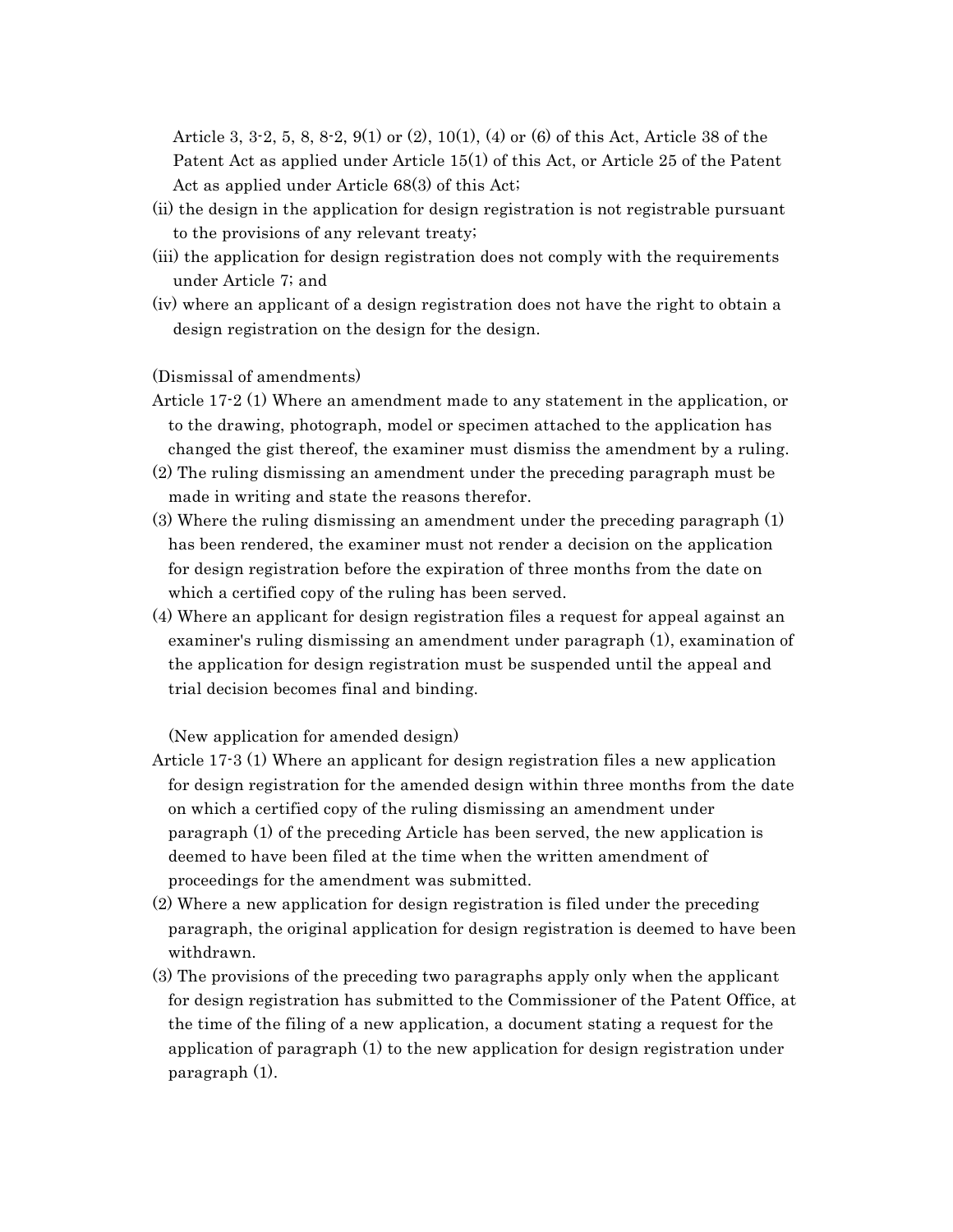- Article 17-4 (1) The Commissioner of the Patent Office may, upon request or ex officio, extend the period provided for in paragraph (1) of the preceding Article for a person in a remote area or an area with transportation difficulty.
- (2) The chief administrative judge may, upon request or ex officio, extend the period provided for in paragraph (1) of the preceding Article as applied mutatis mutandis under Article 50, paragraph (1) (including its application under Article 57, paragraph (1)) for a person in a remote area or an area with transportation difficulty.

(Examination of a design registration)

Article 18 Where no reason for refusal is found for an application for design registration, the examiner must give a decision to the effect that a design registration is to be granted.

(Application mutatis mutandis of provisions of the Patent Act)

Article 19 The provisions of Article 47, paragraph (2) (Qualifications of Examiners), Articles 48 (Exclusion of Examiners), 50 (Notice of Grounds for Rejection), 52 (Formal Requirements for Examiner's Decision) and 54 (In Relation to Litigation) of the Patent Act apply mutatis mutandis to examination of applications of design registration.

# Chapter IV Design Right

### Section 1 Design Rights

(Registration of establishment of a design right)

- Article 20 (1) A design right becomes effective upon registration of its establishment.
- (2) The establishment of a design right is registered where the registration fee for the first year under Article 42, paragraph (1) has been paid.
- (3) Where the registration under the preceding paragraph has been effected, the following matters must be published in the design gazette:
	- (i) the name, and the domicile or residence of the holder of the design right;
	- (ii) the number and the filing date of the application for the design registration;
	- (iii) the registration number and the date of registration of establishment;
	- (iv) the contents of the application and drawing, photograph, model or specimen attached to the application; and
	- (v) other necessary matters.

(4) With regard to the design for which secrecy is requested under Article 14, paragraph (1), notwithstanding the preceding paragraph, matters provided for in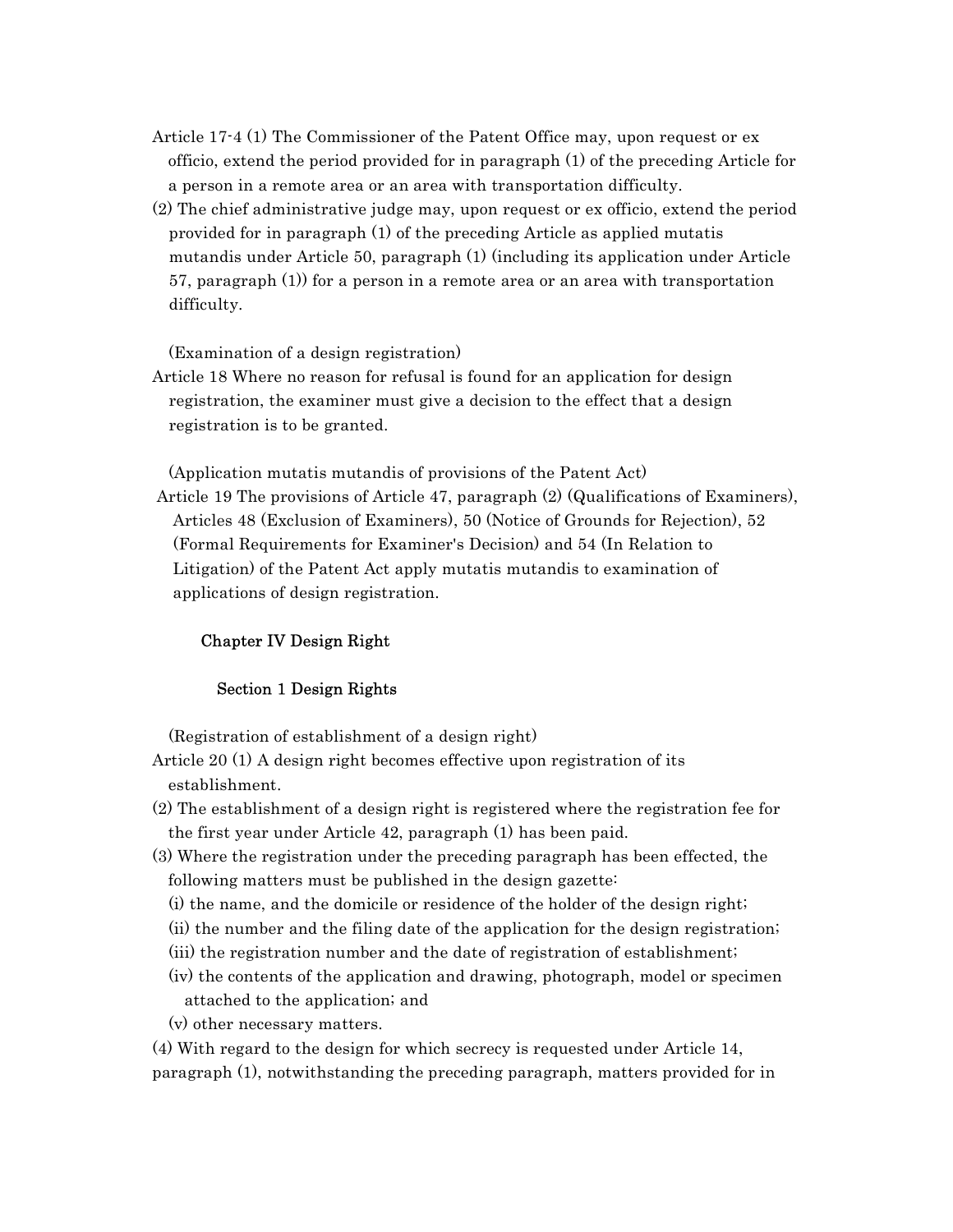item (iv) of the preceding Article must be published without delay after the lapse of the period designated pursuant to Article 14, paragraph (1).

(Duration of design rights)

- Article 21(1) The duration of a design right (excluding the design right of a Related Design) shall expire after a period of 25 years from the date of the application for design registration.
- (2) The duration of a design right of a Related Design shall expire after a period of 25 years from the date of the application for design registration of its Fundamental Design.

(Transfer of the design right of a Related Design)

- Article 22 (1) A design right of a Fundamental Design and that of its Related Design may not be transferred independently of each other.
- (2) Where the design right of a Fundamental Design has been extinguished pursuant to Article 44, paragraph (4), appeal and trial decision to the effect that the design right of a Fundamental Design is to be invalidated has become final and binding, or the design right of a Fundamental Design has been waived, the design right of its Related Design thereof may not be transferred independently.

# (Effect of design right)

Article 23 A holder of a design right has the exclusive right to work the registered design and designs similar thereto as a business; provided, however, that where an exclusive license regarding the design right is granted to a licensee, this does not apply to the extent that the exclusive licensee is licensed to exclusively work the registered design and designs similar thereto.

(Scope of registered design)

- Article 24 (1) The scope of a registered design must be determined based upon the design stated in the application and depicted in the drawing or represented in the, photograph, model or specimen attached to the application.
- (2) Whether a registered design is identical with or similar to another design must be determined based upon the aesthetic impression that the designs would create through the eye of their consumers.
- Article 25 (1) A request may be made to the Japan Patent Office for its advisory opinion on the scope of a registered design and designs similar thereto.
- (2) Where a request under the preceding paragraph is made, the Commissioner of the Patent Office must designate three administrative judges to make an advisory opinion on the requested matter.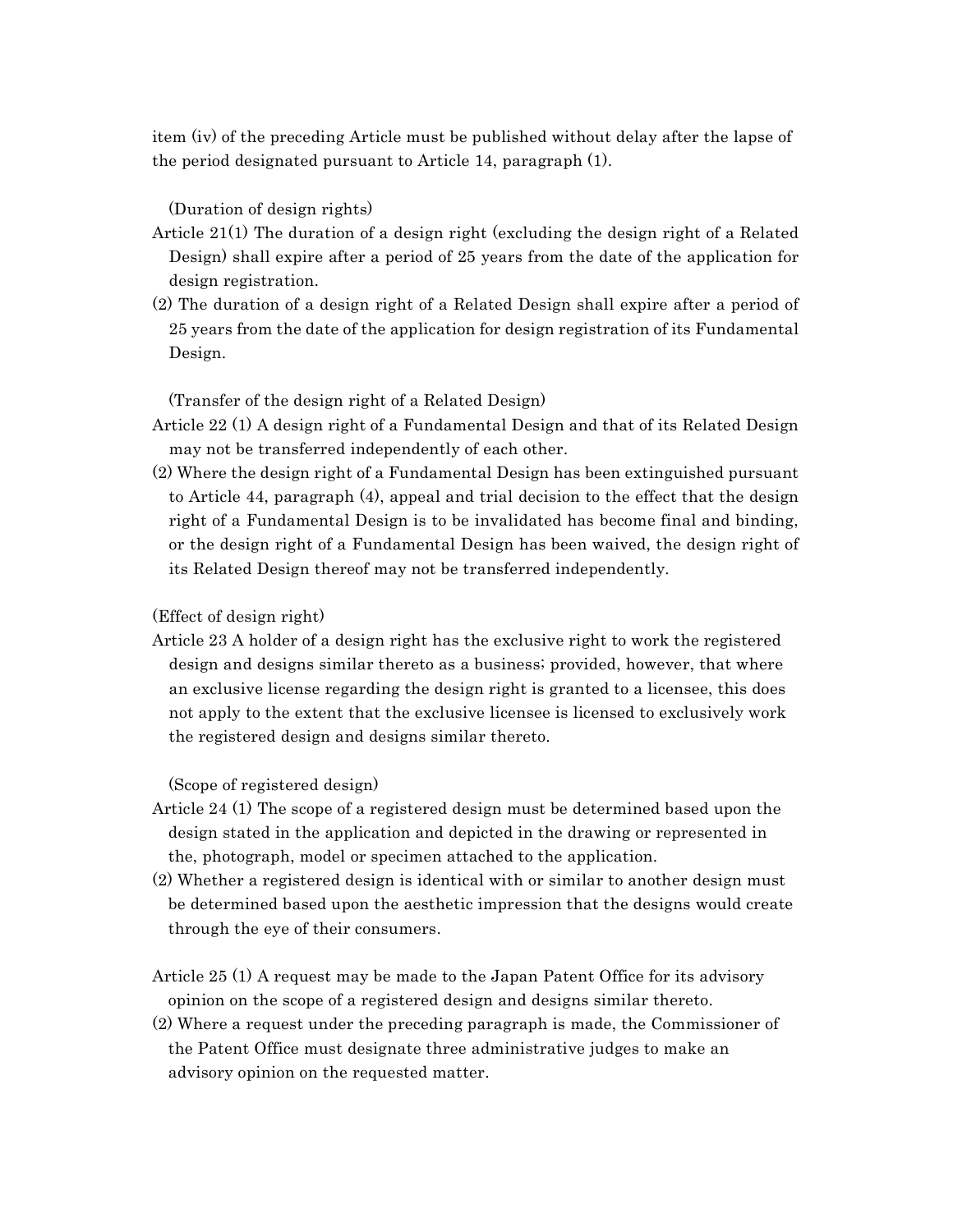- (3) The provisions of Article 71, paragraphs (3) and (4) of the Patent Act apply mutatis mutandis to the advisory opinion under paragraph (1).
- Article 25-2 (1) Where a Commissioner of the Patent Office is requested by a court to provide an expert opinion on the scope of a registered design and designs similar thereto, the Commissioner of the Patent Office must appoint three administrative judges and direct them to provide an expert opinion on the requested matter.

(2) The provisions of Article 71-2, paragraph (2) of the Patent Act apply mutatis mutandis to the request of an expert opinion prescribed in the preceding paragraph.

(Relationship to registered designs held by others)

- Article 26 (1) Where a registered design uses another person's registered design, patented invention or registered utility model for which an application was filed prior to the date of filing of the application for the design, or a design similar to another person's registered design, or where part of a design right pertaining to the registered design is in conflict with another person's patent right, utility model right or trademark right obtained based on an application filed prior to the date of filing of the application for the registered design, or copyright which arose prior to the date of filing of the application for the registered design, the holder of the design right or exclusive licensee or non-exclusive licensees of the design right may not work the registered design as a business.
- (2) Where a design similar to a registered design uses another person's registered design, patented invention or registered utility model for which an application was filed prior to the date of filing of the application for the design, or a design similar to another person's registered design, or where part of a design right pertaining to designs similar to the registered design is in conflict with another person's design right, patent right, utility model right or trademark right obtained based on an application filed prior to the date of filing of the application for the registered design, or copyright which arose prior to the date of filing of the application for the registered design, the holder of the design right or exclusive licensee or non-exclusive licensees of the design right may not work the similar design as a business.

(Special provisions for pertaining to transfer of a design right)

Article 26-2 (1) Where a design registration falls under the requirements provided for in Article 48, paragraph (1), item (i) (limited to cases where the design registration has been granted obtained in violation of Article 38 of the Patent Act as applied mutatis mutandis in Article 15, paragraph (1)) or in Article 48, paragraph (1), item (iii), a person who has the right to obtain a design registration on the design pertaining to the design registration may, pursuant to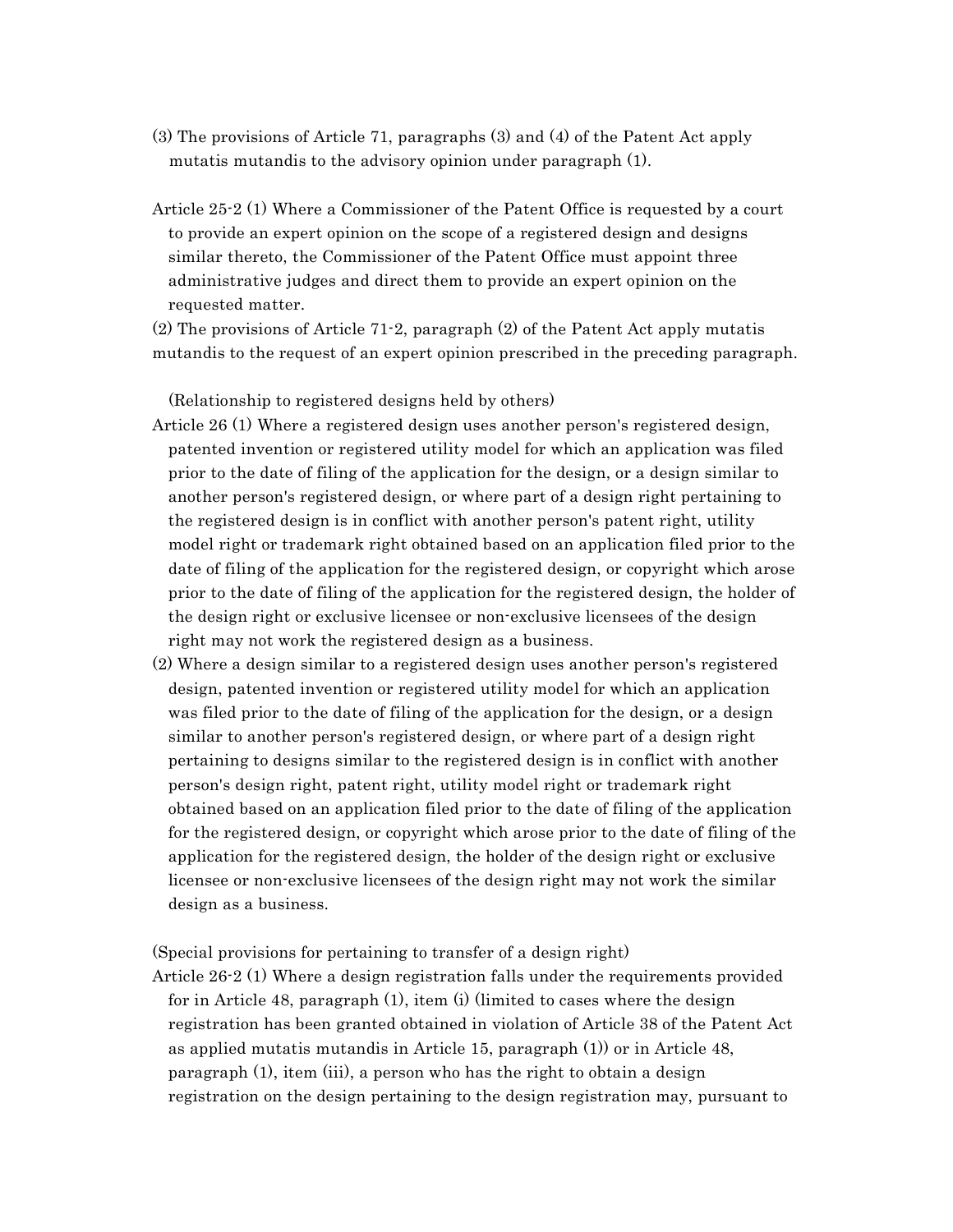the provision of an Order of the Ministry of Economy, Trade and Industry, request an owner the holder of the design right to transfer the design right as provided by an Order of the Ministry of Economy, Trade and Industry.

- (2) A request with regard to the design right of a Fundamental Design or a Related Design under the preceding paragraph may not be filed after any of the right of its Fundamental Design or its Related Design has been extinct, unless the extinct design right has been deemed never to have existed from the beginning pursuant to Article 49.
- (3) Where the transfer of a design right has been registered based on the request under paragraph (1), the design right is deemed to have belonged to a person who has obtained the registration from the beginning. The same applies to the right to claim on the design pertaining to the design right under Article 60-12 (1).
- (4) Where a share of a jointly owned design right is transferred based on the request under paragraph (1), the provisions of Article 73, paragraph (1) of the Patent Act as applied mutatis mutandis pursuant to Article 36 of this Act do not apply.

(Exclusive license)

- Article 27 (1) A holder of a design right may grant an exclusive license on the design right; provided, however, an exclusive license on a design right of a Fundamental Design or exclusive licenses on design rights of its Related Designs may be granted only where all the exclusive licenses on the design rights of the Fundamental Design and its Related Designs are granted to the same person at the same time.
- (2) An exclusive licensee has an exclusive right to work the registered design or designs similar thereto as a business to the extent permitted by the contract granting the license.
- (3) Where the design right of a Fundamental Design is extinct pursuant to Article 44, paragraph (4), appeal and trial decision of invalidation of a design right of a Fundamental Design becomes final and binding, or the design right of a Fundamental Design has been waived, exclusive licenses on design rights of its Related Designs may be granted only where all the exclusive licenses on the design rights of the Related Designs are granted to the same person at the same time.
- (4) The provisions of Articles 77, paragraph (3) through (5) (Transfer), Article 97, paragraph (2) (Waiver) and Article 98, paragraph (1), item (ii) and paragraph (2) (Effect of Registration) of the Patent Act apply mutatis mutandis to exclusive licenses.

### (Non-exclusive license)

Article 28 (1) A holder of a design right may grant a non-exclusive license on the design right to any third party.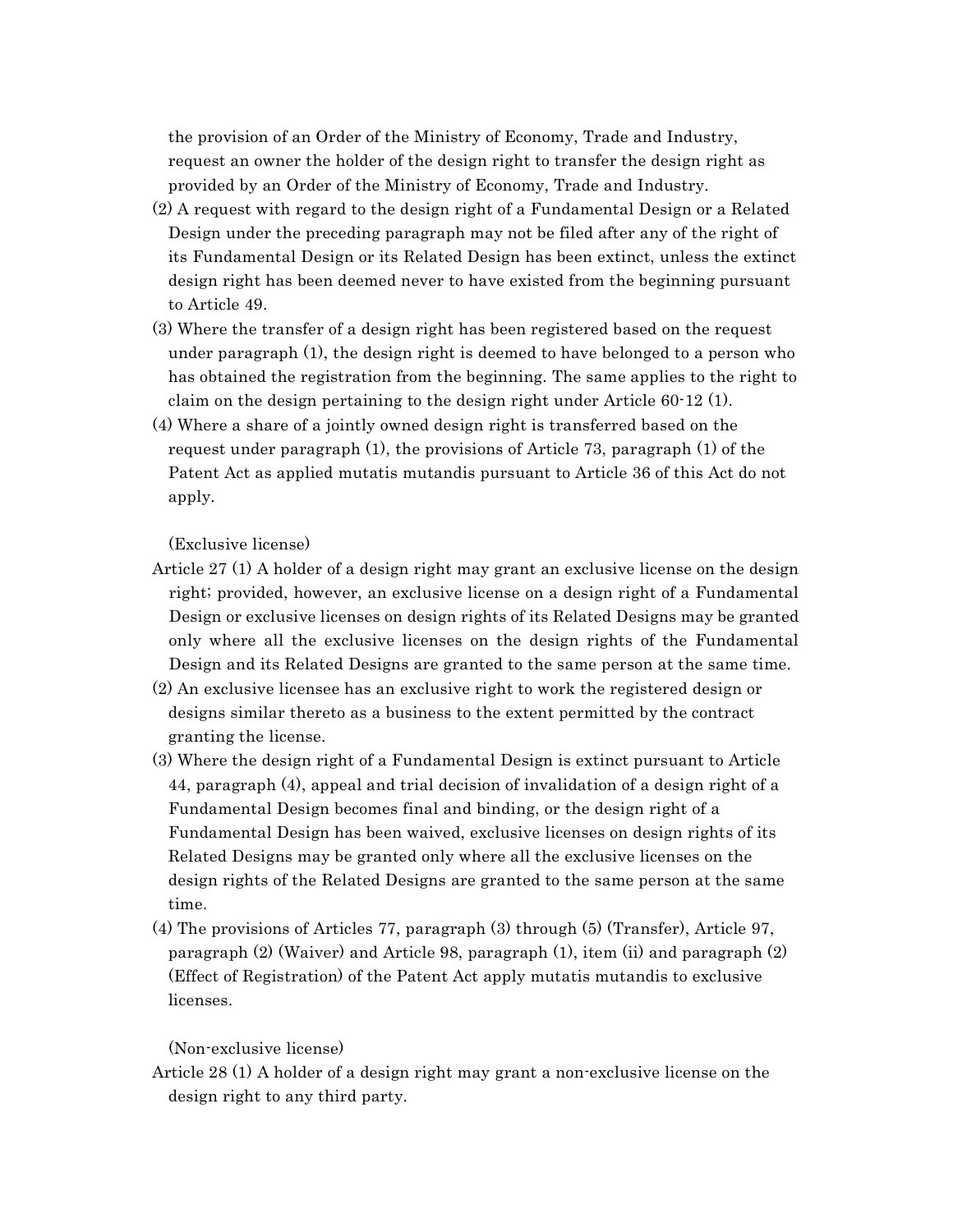- (2) A non-exclusive licensee has a right to work the registered design or designs similar thereto as a business to the extent prescribed by this Act or permitted by the contract granting the license.
- (3) The provisions of Article 73, paragraph (1) (Joint Ownership), Articles 97, paragraph (3) (Waiver) and 99 (Perfection of a Non-exclusive License) of the Patent Act apply mutatis mutandis to non-exclusive licenses.

(Non-exclusive license based on prior use)

Article 29 A person who, without knowledge of a design in an application for design registration, created a design identical or similar to the design, or a person who, without knowledge of a design in an application for design registration, learned of the design from a person who created a design identical or similar to the design, and has been working the design or a design similar thereto or preparing for the working of the design or a design similar thereto in Japan at the time of the filing of the application for design registration (where the application for design registration is deemed to have been filed at the time of submission of the written amendment of proceedings pursuant to Article 9-2 or Article 17-3, paragraph (1) (including the cases where it is applied mutatis mutandis pursuant to Article 50, paragraph (1) (including the cases where it is applied mutatis mutandis pursuant to Article 57, paragraph (1)), at the time of filing the original application or the written amendment of proceedings), has a non-exclusive license on the design right, only to the extent of the design and the purpose of the business worked or prepared.

(Non-exclusive license based on prior application)

- Article 29-2 A person who, without knowledge of a design in an application for design registration, created a design identical or similar to the design, or a person who, without knowledge of a design in an application for design registration, learned the design from a person who created a design identical or similar to the design, and has been working the design or a design similar thereto or preparing for the working of the design or a design similar thereto in Japan at the time of the filing of the application for design registration (excluding a person falling under the preceding paragraph), has a non-exclusive license on the design right, only if both of the following conditions are satisfied and only to the extent of the design and the purpose of the business of the working or the business being prepared for the working:.
	- (i) the person filed an application for design registration of the design in the application for design registration or design similar thereto prior to the date of filing of the application, and has been working the design in the application or preparing for the working of the design in the application, and
	- (ii) with regard to the application for design registration filed by the person as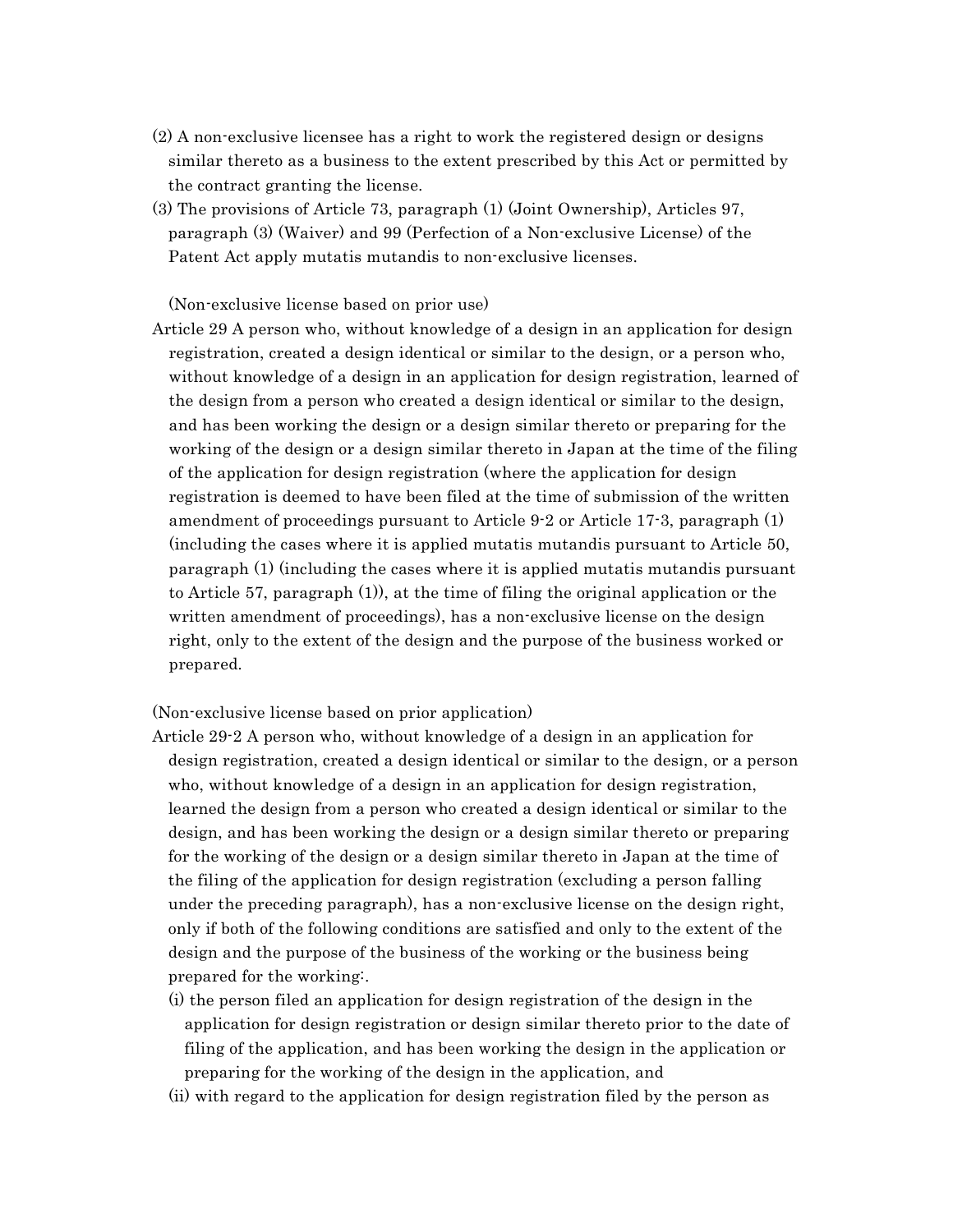prescribed in the preceding item, an examiner's decision or appeal and trial decision to the effect that the application is to be refused on the ground that the design in the application falls under any of items of Article 3, paragraph (1) has become final and binding.

(Non-exclusive licenses on the ground of the working of the design prior to the before registration of transfer of a design right)

Article 29-3 A person who had a design right, an exclusive license on the design right or a non-exclusive license on the design right or the exclusive license at the time of the registration of transfer of design right based on the request pursuant to Article 26-2, paragraph (1), and is doing a business consisting of working the design in Japan or is preparing the business, before the registration of transfer of the design right, without knowledge that the design registration falls under the requirements as provided in Article 48, paragraph (1), item (i) (limited to cases where the design registration has been obtained in violation of Article 38 of the Patent Act as applied mutatis mutandis in Article 15, paragraph (1) of this Act) or Article 48, paragraph (1), item (iii), has a non-exclusive license on the design right only to the extent of the design and the purpose of the business of the working or the business being prepared for the working.

(2) The holder of a design right shall have a right to receive reasonable compensation from the non-exclusive licensee under the preceding paragraph.

(Non-exclusive license due to the working of the design prior to the registration of the request for invalidation trial)

- Article 30 (1) A person falling under any of the following items, who is doing a business of working a design or a design similar thereto in Japan or preparing the business, before the registration of a request for invalidation trial of the design registration, without knowledge that the design registration falls under any of the items of Article 48, paragraph (1), has a non-exclusive license regarding the invalidated design right or the exclusive license existing at the time of the invalidation, only to the extent of the design and the purpose of the business worked or prepared:
	- (i) the original holder of a design right in the case where one of two or more design registrations granted for the same or similar design has been invalidated,
	- (ii) the original holder of a design right in the case where, after a design registration has been invalidated, a design registration is granted to the person who is entitled to obtain a design registration for the same or similar design,
	- (iii) in the case referred to in items (i) and (ii), a person that, at the time of the registration of the request for invalidation trial of design registration, has an exclusive license regarding the design right pertaining to the design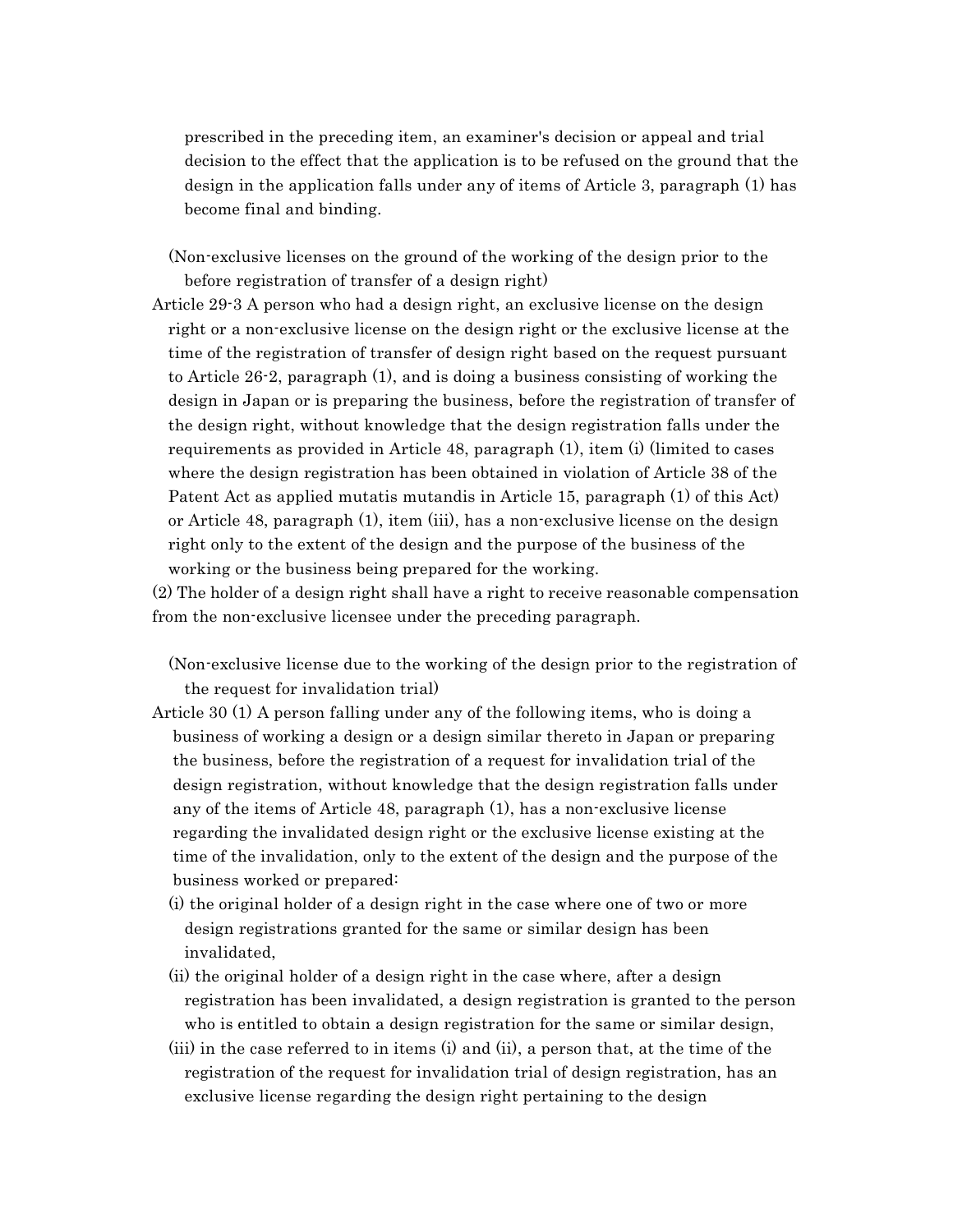registration invalidated, or a non-exclusive license regarding the design right or an exclusive license on the design right

(2) The holder of a design right or the exclusive licensee has a right to receive reasonable consideration from the non-exclusive licensee pursuant to the preceding paragraph.

(Non-exclusive license after expiration of duration of design right) Article 31 (1) Where part of a design right that pertains to designs similar to the registered design with regard to an application for a design registration filed on or before the date of filing of a design application is in conflict with the design right with regard to the design application, the original holder of design right, upon expiration of the duration of the design right, has a non-exclusive license on the design right or on the exclusive license actually existing at the tie of expiration of the duration of the design right, limited to the extent of the original design right.

- (2) The provisions of preceding paragraph apply mutatis mutandis to the case where a patent right or utility model right with regard to an application for registration filed on or before the date of filing of a design application is in conflict with the design right with regard to the design application upon expiration of the duration of the patent right or utility model right.
- Article 32 (1) Where part of a design right that pertains to designs similar to the registered design with regard to an application for a design registration filed on or before the date of filing of a design application is in conflict with the design right with regard to the design application, a person who, at the time of expiration of the duration of the design right, actually owns the exclusive license on the expired design right, or a non-exclusive license on the design right or on the exclusive license , upon expiration of the duration of the design right, has a non-exclusive license on the design right or on the exclusive license actually existing at the time of expiration of the duration of the design right, limited to the extent of the original right.
- (2) The provisions of preceding paragraph apply mutatis mutandis to the case where a patent right or utility model right with regard to an application for registration filed on or before the date of filing of a design application is in conflict with the design right with regard to the design application upon expiration of the duration of the patent right or utility model right.
- (3) The holder of a design right or the exclusive licensee has a right to receive reasonable consideration from the non-exclusive licensee pursuant to the preceding two paragraphs.

(Award granting non-exclusive license)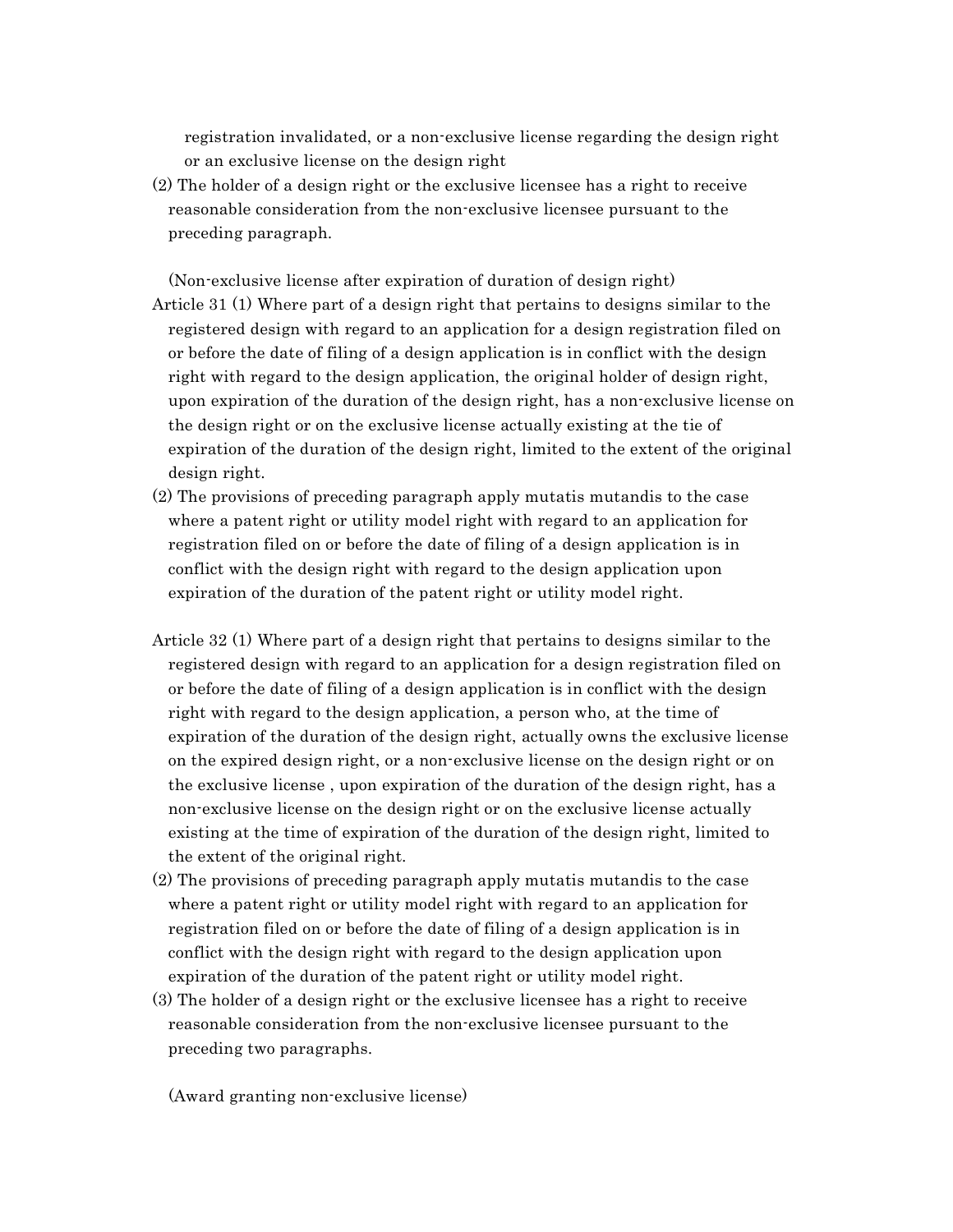- Article 33 (1) Where a registered design or a design similar thereto falls under any of the cases as provided in Article 26, the holder or exclusive licensee of the design right may request the other person under the Article to discuss granting a non-exclusive license to work the registered design or a design similar thereto or a non-exclusive license on the patent right or the utility model right.
- (2) The other person under Article 26 who is requested to discuss under the preceding paragraph may request the holder of design right or exclusive licensee requesting the discussion to discuss granting a non-exclusive license to the extent of the registered design or a design similar thereto that the holder of design right or exclusive licensee intends to work with a non-exclusive license on the design right, on the patent right or on the utility model right granted through consultations
- (3) Where no agreement is reached by the discussion or it is not possible to discuss as provided in paragraph (1), the holder of design right or the exclusive licensee may request the Commissioner of the Patent Office for an award.
- (4) Where no agreement is reached by consultations or no consultations are able to be held as provided in paragraph (2) and where a request for an award is filed under the preceding paragraph, the other person under Article 26 may request the Commissioner of the Patent Office for an award only within the time limit for the submission of a written answer by that other person designated by the Commissioner of the Patent Office pursuant to Article 84 of the Patent Act as applied mutatis mutandis under paragraph (7) .
- (5) In the case of paragraph (3) or (4), the Commissioner of the Patent Office may not render an award to the effect that a non-exclusive license is to be granted where the granting of the non-exclusive license will be unreasonably prejudicial to the interests of the other person under Article 26, the holder of design right or the exclusive licensee.
- (6) In the case of paragraph (4), beyond the case provided for in the preceding paragraph, the Commissioner of the Patent Office may not render an award ordering a non-exclusive license to be granted if an award ordering a nonexclusive license to be granted is not rendered with respect to the request for an award under paragraph (3).
- (7) The provisions of Articles 84, 84-2, 85, paragraph (1) and 86 through 91-2 (Procedures for Award) of the Patent Act apply mutatis mutandis to the award under paragraph (3) or (4).

# (Transfer of non-exclusive license)

Article 34 (1) Except for a non-exclusive license granted by an award under paragraph (3) or (4) of the preceding Article, Article 92, paragraph (3) of the Patent Act or Article 22, paragraph (3) of the Utility Model Act, a non-exclusive license may be transferred only where the business involving the working of the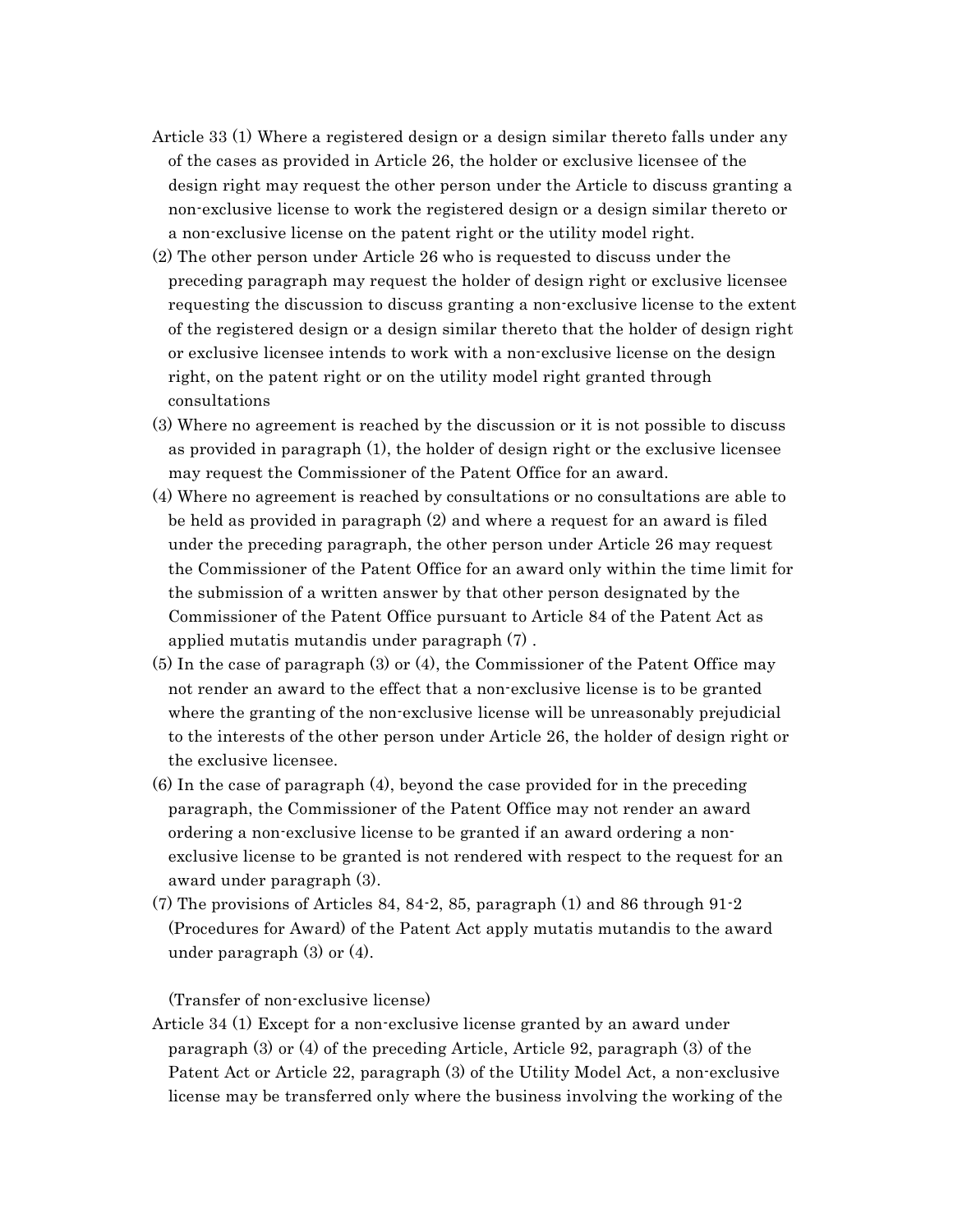relevant design is also transferred, where the consent of the holder of a design right (or, in the case of a non-exclusive license on the exclusive license, the holder of a design right and the exclusive licensee) is obtained and where the transfer occurs as a result of general succession including inheritance.

- (2) Except for a non-exclusive license granted by an award under paragraph (3) or (4) of the preceding Article, Article 92, paragraph (3) of the Patent Act or Article 22, paragraph (3) of the Utility Model Act, a non-exclusive licensee may establish a right of pledge on the non-exclusive right only where the consent of the holder of a design right (or, in the case of a non-exclusive license on the exclusive license, the holder of a design right and the exclusive licensee) is obtained.
- (3) Where a non-exclusive license is granted by an award under paragraph (3) of the preceding Article, Article 92, paragraph (3) of the Patent Act or Article 22, paragraph (3) of the Utility Model Act, the non-exclusive license is transferred together with the design right, patent right or utility model right of the nonexclusive licensee on which the non-exclusive license is granted and the business involving the working of the relevant design in the case where each right is transferred together with the business, and cease to exist in the case where each right of the non-exclusive licensee is extinguished or transferred independently of the business.
- (4) A non-exclusive license granted by an award under paragraph (4) of the preceding Article is transferred together with the design right, patent right or utility model right of the non-exclusive licensee on which the non-exclusive license is granted, and ceases to exist in the case where the design right, patent right or utility model right ceases to exist.

(Right of pledge)

- Article 35 (1) Unless otherwise agreed by contract, where a right of pledge is established on a design right, exclusive license or non-exclusive license, the pledge may not work the registered design or design similar thereto.
- (2) The provisions of Article 96 (extension of a right of pledge to the proceeds of the patent right) of the Patent Act apply mutatis mutandis to a right of pledge established on a design right, exclusive license or non-exclusive license.
- (3) The provisions of Article 98, paragraph (1), item (iii) and paragraph (2) (Effect of Registration) of the Patent Act apply mutatis mutandis to a right of pledge established on a design right or exclusive license.

(Application mutatis mutandis of provisions of the Patent Act)

Article 36 The provisions of Article 69, paragraphs (1) and (2) (Limitations of Patent Right), Articles73 (Jointly-owned Patent Rights), 76 (Forfeiture of Patent Rights in Absence of an Heir), 97, paragraph (1) (Waiver of Patent Right) and 98, paragraph (1), items (i) and (ii) (Effect of Registration) of the Patent Act apply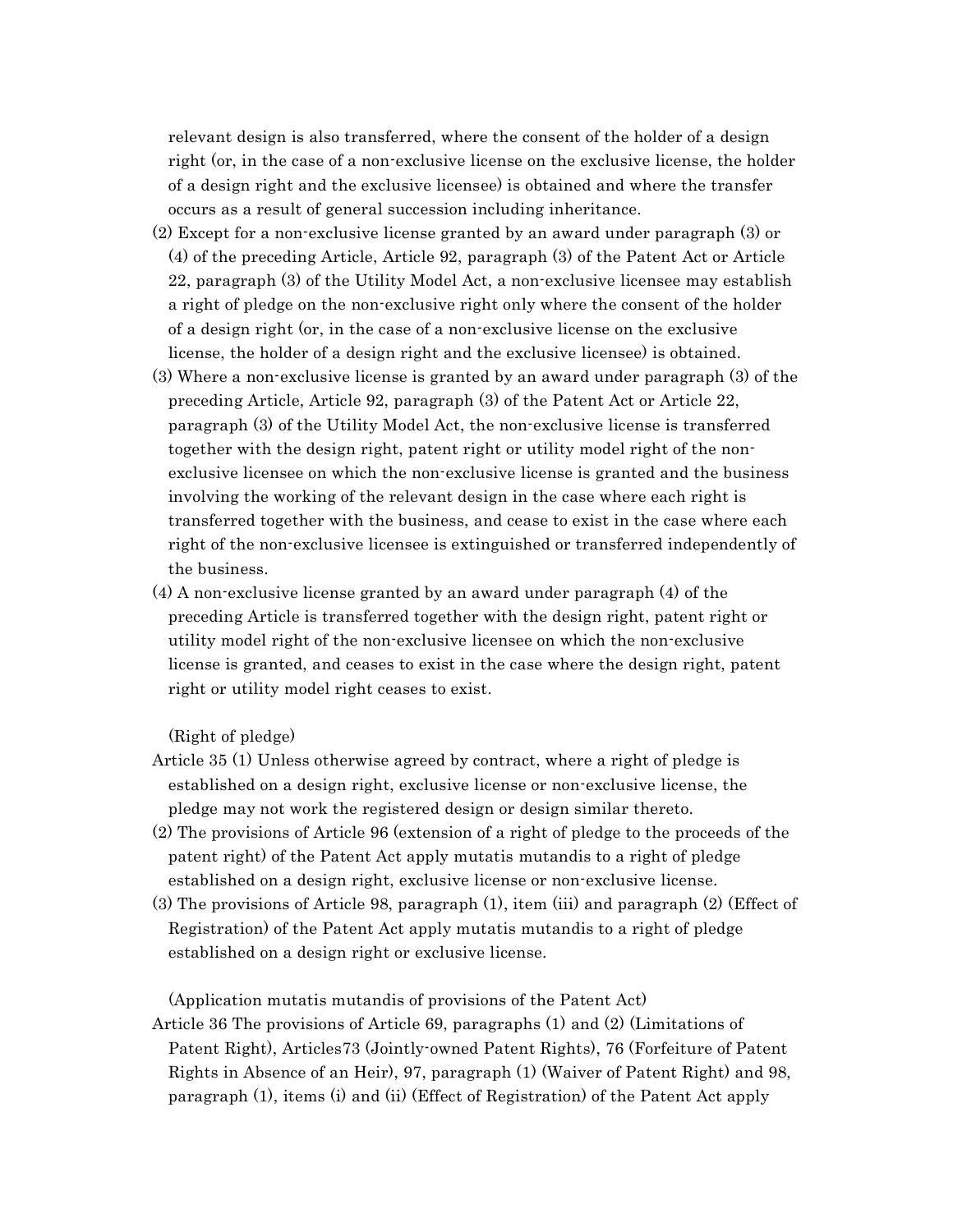mutatis mutandis to design rights.

### Section 2 Infringement of rights

(Right to seek injunction)

- Article 37 (1) A holder of a design right or an exclusive licensee may demand of a person who infringes or is likely to infringe the design right or exclusive license to stop or prevent the infringement.
- (2) In making a demand under the preceding paragraph, the holder of a design right or an exclusive licensee may demand measures necessary for the prevention of such infringements including the disposal of articles, buildings or graphic images (including a computer program, etc. that has a function to display the graphic image; the same shall apply hereinafter except in Articles 64 and 65(i) ) or a recording medium that has recorded the graphic image or a device incorporating the graphic image (hereinafter referred to as a "general graphic image recording medium, etc."), or a computer program, etc. (except for a computer program, etc. that have a function to display the graphic image; the same shall apply hereinafter) or a recording medium that has recorded computer program, etc. or a device recording computer program, etc. (hereinafter referred to as a "recording medium, etc. containing computer program, etc.") constituting such an act of infringement and the removal of the facilities used for the act of infringement.
- (3) With regard to a design for which secrecy is requested pursuant to Article 14, paragraph (1), the holder of the design right or the exclusive licensee may not make a demand under paragraph (1) unless that person has given warning with documents stating the matters listed in Article 20, paragraph (3) and certified by the Commissioner of the Patent Office.

(Acts Deemed to constitute infringement)

Article 38 The following acts are deemed to constitute infringement of a design right or an exclusive license:

- (i) Acts falling under any of the following that are conducted with regard to any article, or computer program, etc. or recording medium, etc. containing computer program, etc., to be used exclusively for the manufacturing of the article to the registered design or a design similar thereto as a business:
	- (a) acts of manufacturing, assigning, leasing, or importing, or offering for assignment or lease of any article or recording medium, etc. containing computer program, etc. to be used exclusively for the manufacturing;
	- (b) acts of creating any computer program, etc. to be used exclusively for the manufacturing, or providing it through an electric telecommunication line or offering for the provision;
- (ii) Acts falling under any of the following that are conducted with regard to any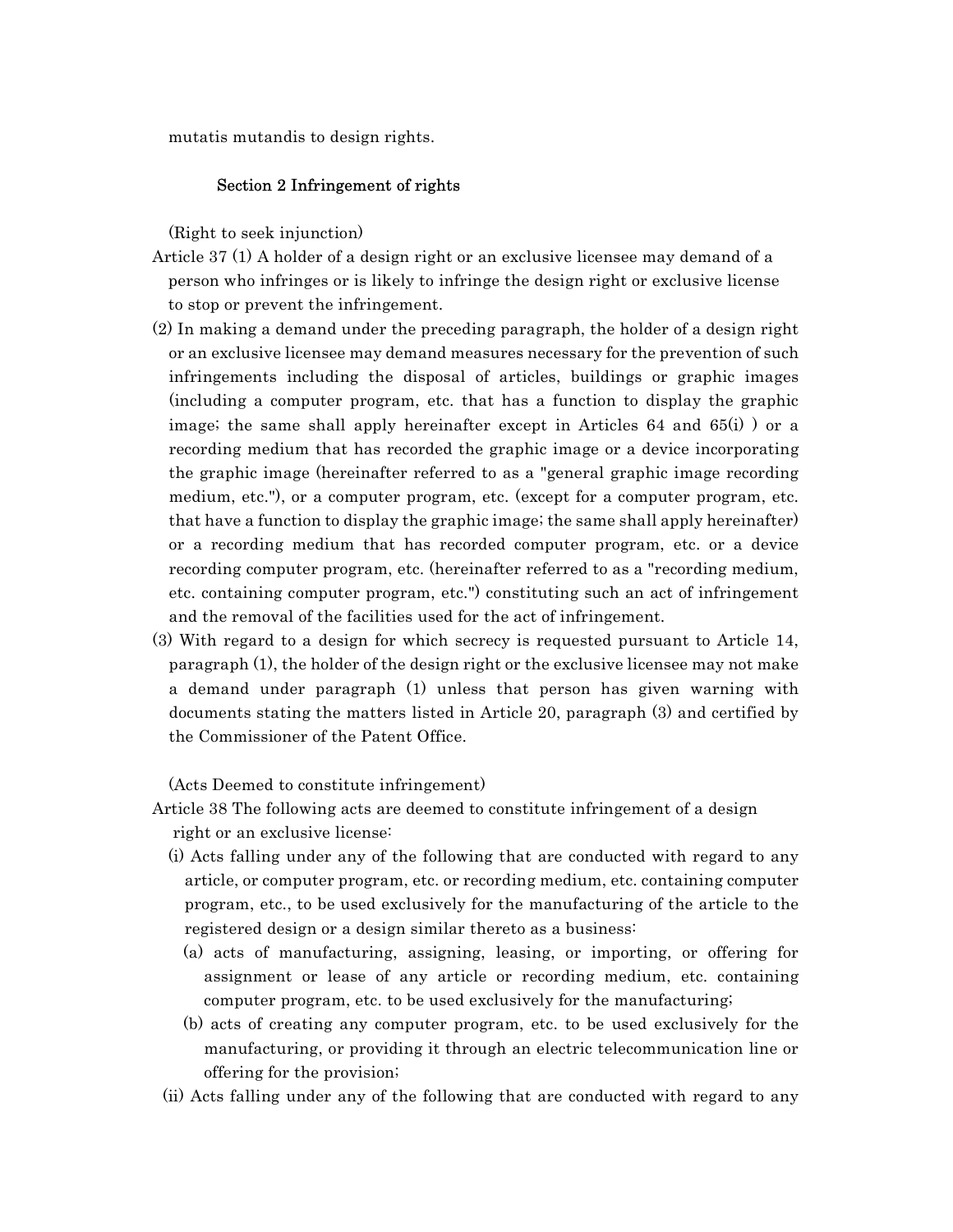article, or computer program, etc. or recording medium, etc. containing computer program, etc., to be used for the manufacturing of the article to the registered design or a design similar thereto (excluding cases where these are widely distributed within Japan), which are indispensable for an aesthetic impression that the registered design or a design similar thereto would create through the eye, as a business, with knowledge that the design is a registered design or a design similar thereto and that the article or computer program etc., or the recording medium etc. containing computer program, etc., is used for the working of the design:

- (a) acts of manufacturing, assigning, leasing, or importing, or offering for assignment or lease of any article or the recording medium, etc. containing computer program, etc. to be used for the manufacturing;
- (b) acts of creating any computer program, etc. to be used for the manufacturing, or providing it through an electric telecommunication line or offering for the provision;
- (iii) Acts of possessing an article to the registered design or a design similar thereto for the purpose of assigning, leasing or exporting it as a business;
- (iv) Acts falling under any of the following that are conducted with regard to any article, or computer program, etc. or recording medium, etc. containing computer program, etc., to be used exclusively for the building of the building to the registered design or a design similar thereto as a business:
	- (a) acts of manufacturing, assigning, leasing, or importing, or offering for assignment or lease of any article or recording medium, etc. containing computer program, etc. to be used exclusively for the building;
	- (b) acts of creating any computer program, etc. to be used exclusively for the building, or providing it through an electric telecommunication line or offering for the provision;
- (v) Acts falling under any of the following that are conducted with regard to any article, or computer program, etc. or the recording medium, etc. containing computer program, etc., to be used for the building of the building to the registered design or a design similar thereto (excluding cases where these are widely distributed within Japan), which are indispensable for an aesthetic impression that the registered design or a design similar thereto would create through the eye, as a business, with knowledge that the design is a registered design or a design similar thereto and that the article, or computer program etc. or the recording medium etc. containing computer program, etc., is used for the working of the design:
	- (a) acts of manufacturing, assigning, leasing, or importing, or offering for assignment or lease of any article or recording medium, etc. containing computer program, etc. to be used for the building;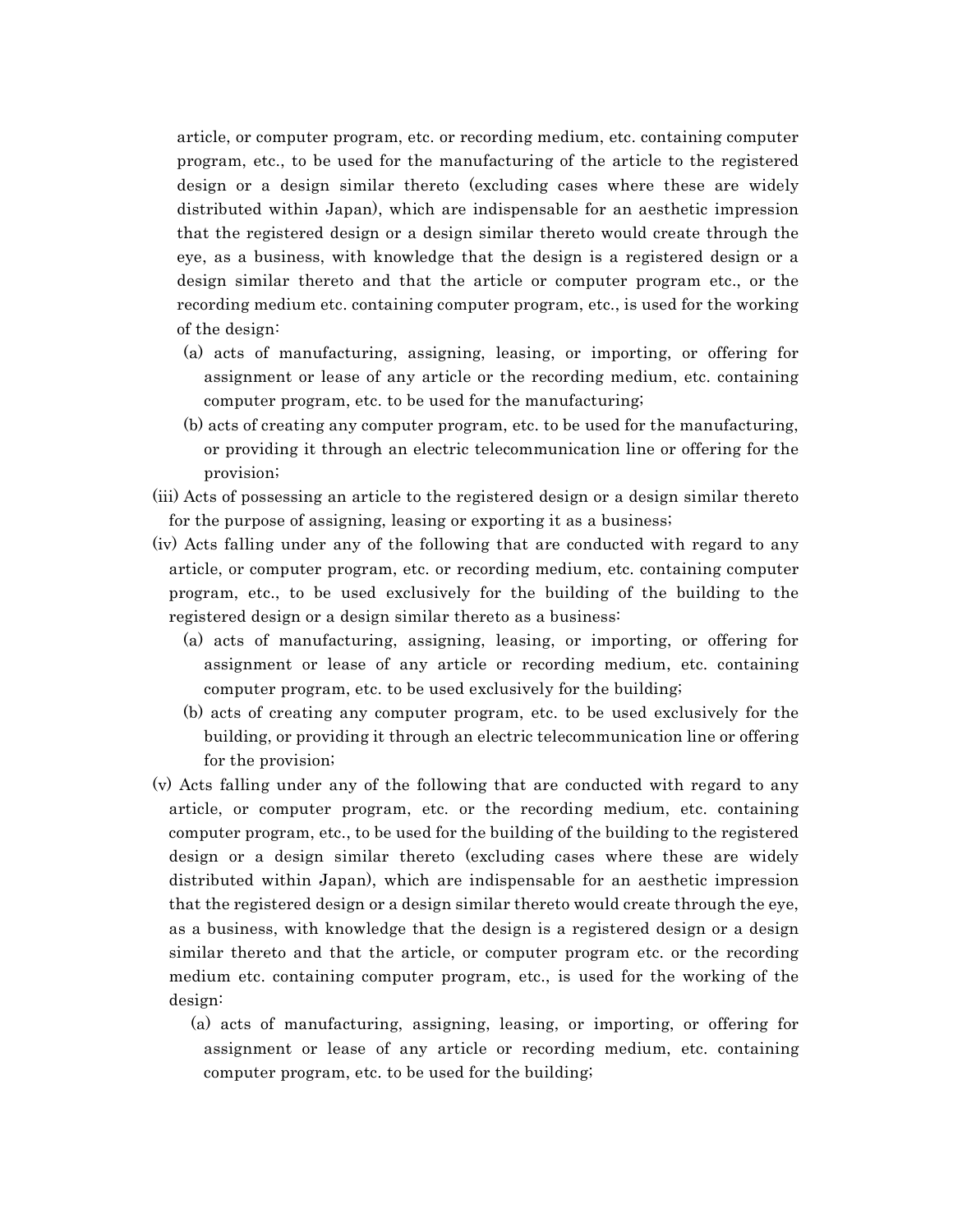- (b) acts of creating any computer program, etc. to be used for the building, or providing it through an electric telecommunication line or offering for the provision;
- (vi) Acts of owning a building to the registered design, or a design similar thereto for the purpose of assigning or leasing it as a business;
- (vii) Acts falling under any of the following that are conducted with regard to any article, or graphic image or general graphic image recording medium, etc., or computer program, etc. or recording medium, etc. containing computer program, etc., to be used exclusively for the creating of the graphic image to the registered design or a design similar thereto as a business:
	- (a) acts of manufacturing, assigning, leasing, or importing, or offering for assignment or lease of any article or general graphic image recording medium, etc., or recording medium, etc. containing computer program, etc., to be used exclusively for the creating;
	- (b) acts of creating any graphic image or computer program, etc. to be used exclusively for the creating, or providing it through an electric telecommunication line or offering for the provision;
- (viii) Acts falling under any of the following that are conducted with regard to any article, graphic image or general graphic image recording medium, etc., or computer program, etc. or the recording medium, etc. containing computer program, etc., to be used for the creating of the graphic image to the registered design or a design similar thereto (excluding cases where these are widely distributed within Japan), which are indispensable for an aesthetic impression that the registered design or a design similar thereto would create through the eye, as a business, with knowledge that the design is a registered design or a design similar thereto and that articles, graphic images or general graphic image recording medium, etc., or computer program, etc. or the recording medium, etc. containing computer program, etc., is used for the working of the design:
	- (a) acts of manufacturing, assigning, leasing, or importing, or offering for assignment or lease of any article or general graphic image recording medium, etc., or recording medium, etc. containing computer program, etc., to be used exclusively for the creating;
	- (b) acts of creating any graphic image or computer program, etc. to be used for the creating, or providing it through an electric telecommunication line or offering for the provision;
- (ix) Acts of holding a graphic image to the registered design or a design similar thereto for the purpose of providing it through an electric telecommunication line as a business, or acts of possessing a graphic image recording medium, etc. to the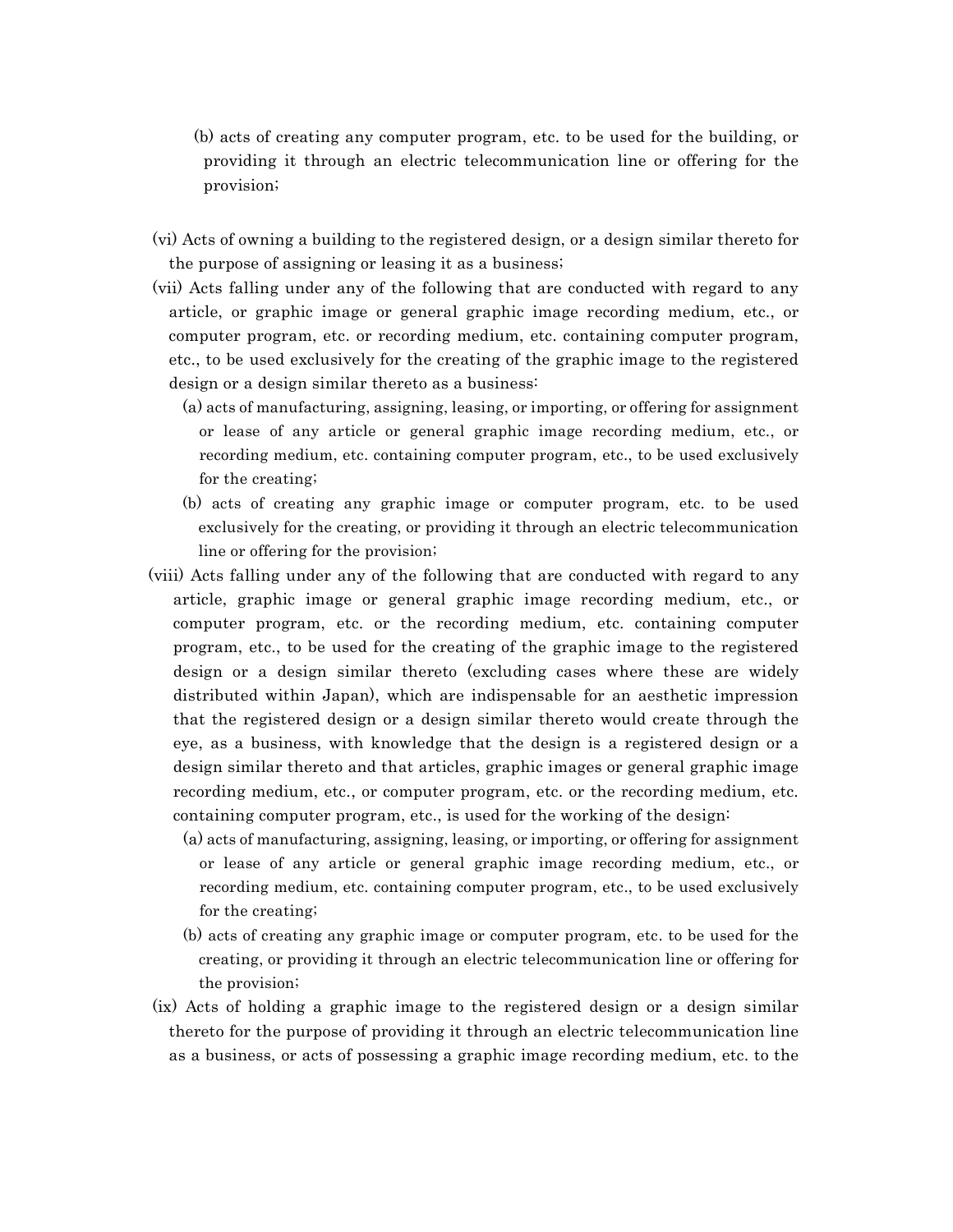registered design or a design similar thereto for the purpose of assigning, leasing, or exporting it as a business.

### (Presumption of Amount of Damage, etc.)

Article 39(1) Where a holder of design right or an exclusive licensee claims against an infringer compensation for damage sustained as a result of the intentional or negligent infringement of the design right or exclusive license, and the infringer assigned articles that constitute the act of infringement, the amount of damages sustained by the holder of design right or the exclusive licensee may be presumed to be the total of the amounts written in each of the following items.

- (i) the amount of profit per unit of the articles which would have been sold by the holder of design right or the exclusive licensee if there had been no such act of infringement, multiplied by the portion not exceeding the quantity (if there are circumstances due to which the holder of design right or the exclusive licensee would have been unable to sell the quantity of articles equivalent to all or part of the portion, the quantity due to such circumstances (referred to as specified quantity in the same item) shall be deducted) proportionate to the ability of the holder of design right or the exclusive licensee to work the articles (referred to as working equivalent quantity in the same item) within the quantity of articles assigned by the infringer who has committed the infringement of the design right or exclusive license (referred to in the next item as assigned quantity);
- (ii) the amount equivalent to the amount of money to be received for the working of the registered design to the design right or exclusive license according to the quantity in the case where there is a quantity that exceeds the working equivalent quantity within the assigned quantity, or a specified quantity (except in the case where it is not recognized that the holder of design right or the exclusive licensee would have been able to establish the exclusive license or grant a non-exclusive license on the design right of the holder of design right, or grant a non-exclusive license on the exclusive license of the exclusive licensee).
- (2) Where a holder of design right or an exclusive licensee claims against an infringer compensation for damages sustained as a result of the intentional or negligent infringement of the design right or exclusive license, and the infringer earned profits from the act of infringement, the amount of profits earned by the infringer is presumed to be the amount of damages sustained by the holder of the design right or exclusive licensee.
- (3) A holder of a design right or an exclusive licensee may claim against an infringer compensation for damages sustained as a result of the intentional or negligent infringement of the design right or exclusive license, by regarding the amount the holder of the design right or exclusive licensee would have been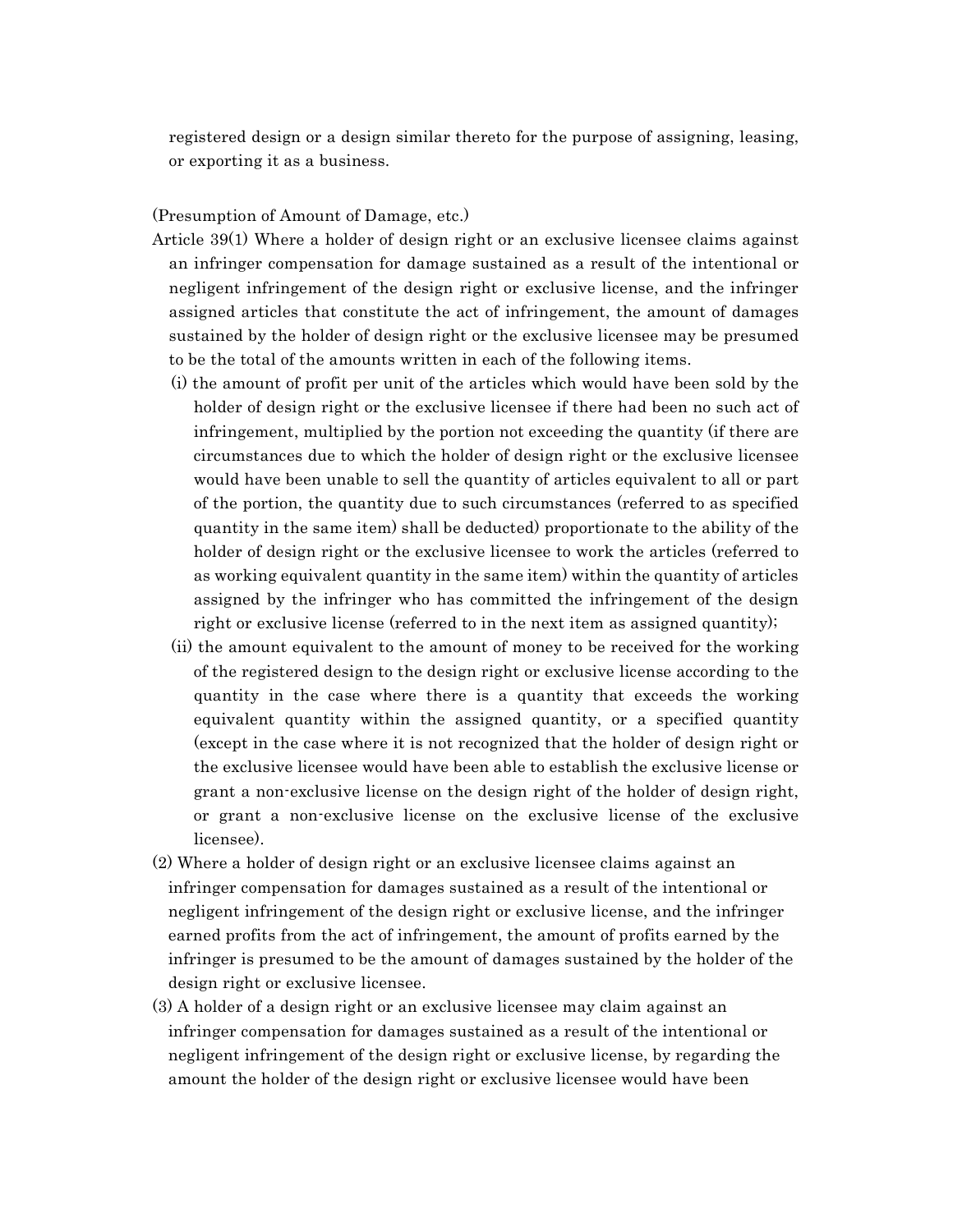entitled to receive for the working of the registered design or design similar thereto as the amount of damages sustained.

- (4) When a court determines the amount equivalent to the amount of money to be received for the working of the registered design provided in paragraph (1) item (ii) and the preceding paragraph, the court may take consideration compensation which the holder of design right or the exclusive licensee would obtain if the holder of design right or the exclusive licensee agreed on the compensation of the working of the registered design relating to the design right or the exclusive license with the infringer on the premise that the design right or exclusive license had been infringed.
- (5) Paragraph (3) shall not prevent any relevant party from claiming compensation for damages in an amount exceeding the amount provided for therein. In such a case, where the infringer committed the infringement of the design right or exclusive license without intent or gross negligence, the court may take these circumstances into consideration in determining the amount of damages.

### (Presumption of negligence)

Article 40 An infringer of a design right or an exclusive license of another person is presumed negligent in the commission of the act of infringement; provided, however, that this does not apply to a design for which secrecy is requested pursuant to Article 14, paragraph (1).

(Application mutatis mutandis of provisions of the Patent Act) Article 41 The provisions of Articles 104-2 through 105(Obligation to clarify the specific conditions, restrictions on the exercise of rights of patentee, etc., limitation to assertion restriction on claim, production submission of documents, etc.), Articles 105-2-11 to 105-6 (expert opinion for calculation of damages, determination of reasonable damages, protective order, rescission of protective order and notice, etc. of a request inspection of record, etc.) and Article 106 (Measures to Restore Credibility) apply mutatis mutandis to infringement of a design right or an exclusive license.

### Section 3 Registration Fees

(Registration fees)

Article 42 (1) A person obtaining the registration establishing a design right, or a holder of a design right, must pay as registration fees the amounts specified in the following items, for each design registration and for each year to the expiration of the duration as provided in Article 21:

(i) first to third year: annually 8,500 yen

(ii) fourth to twenty-fifth year: annually 16,900 yen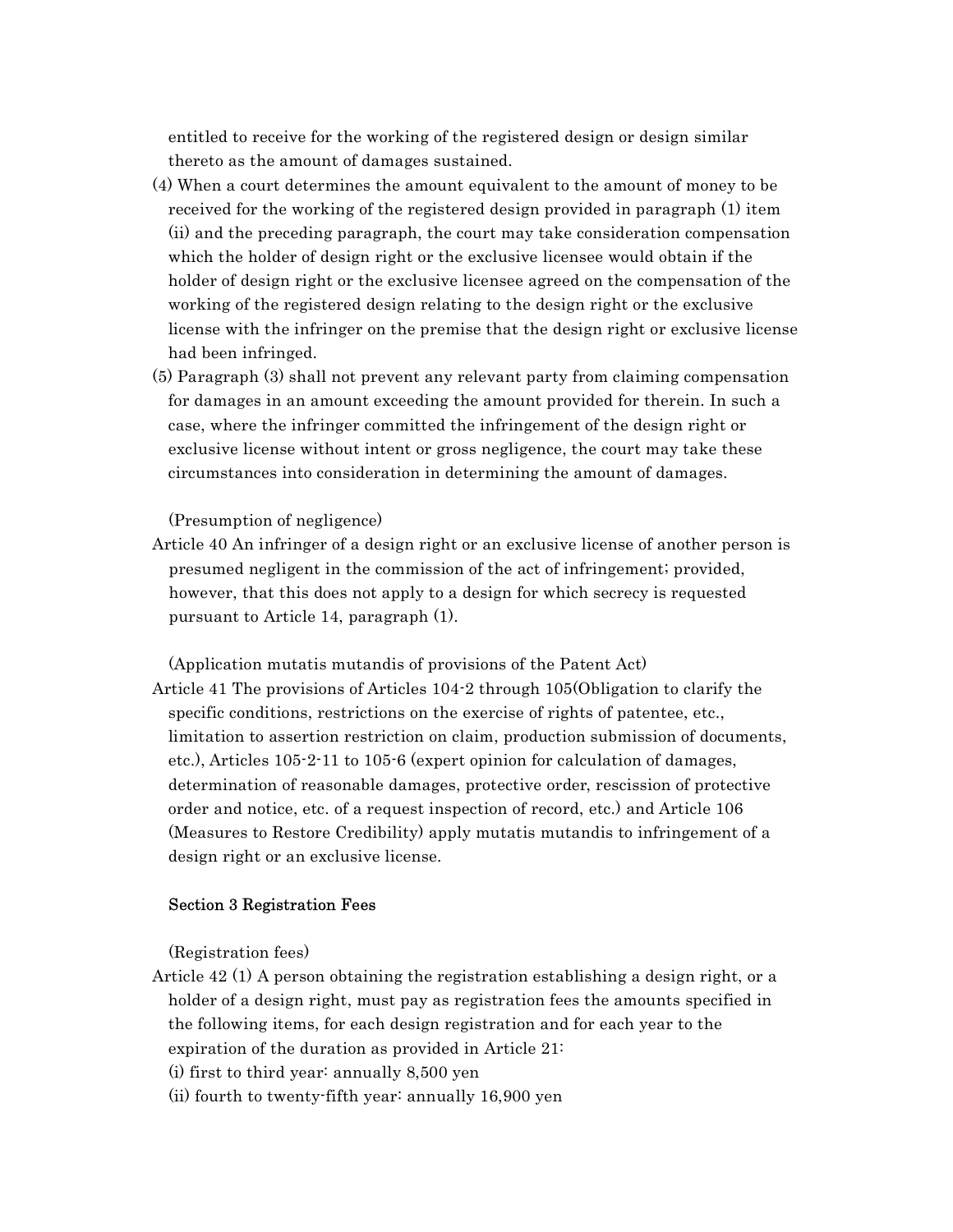- (2) The provisions of preceding paragraph do not apply to design rights belonging to the State.
- (3) Notwithstanding the provisions of paragraph (1), where a design right is jointly owned by the State and any other persons, and the portions of their respective shares of the design right have been agreed upon, the registration fees payable under paragraph (1) is determined as the sum calculated by multiplying the applicable registration fees as provided in paragraph (1) by the ratio of the share of persons other than the State, and the persons other than the State must pay the amounts.
- (4) For the amount of registration fees calculated pursuant to the preceding paragraph, a figure with less than ten yen is rounded down.
- (5) The payment of registration fees under paragraph (1) must be made by patent revenue stamps as provided by an Order of the Ministry of Economy, Trade and Industry; provided, however, that where so provided by an Order of the Ministry of Economy, Trade and Industry, a cash payment thereof is acceptable.

(Time limit for payment of registration fees)

- Article 43 (1) The registration fee for the first year under Article 42, paragraph (1), item (i) must be paid within 30 days from the date on which a certified copy of the examiner's decision or the appeal and trial decision to the effect that the design is to be registered has been served.
- (2) The registration fees for each year from the second and subsequent years under Article 42, paragraph (1) must be paid by the end of the previous year.
- (3) The Commissioner of the Patent Office may, upon a request by a person by whom the registration fees are to be paid, extend the time limit under paragraph (1) by a period not exceeding 30 days.
- (4) Where, due to reasons beyond the control of a person who pays registration fees, the person is unable to pay the registration fees within the time limit as provided in paragraph (1) (where the time limit under the preceding paragraph is extended, within the extended time limit), the person may, notwithstanding paragraph (1), pay the registration fees within 14 days (where overseas resident, within two months) from the date on which the reasons ceased to be applicable, but not later than six months following the expiration of the time limit.

(Payment of registration fees by interested persons)

- Article 43-2 (1) An interested person may pay the registration fees even against the will of the person by whom the registration fees are to be paid.
- (2) The interested person who has paid the registration fees pursuant to the preceding paragraph may request the reimbursement of the expenses arising therefrom to the extent of the actual benefit obtained by the person by whom the patent fees were to be paid.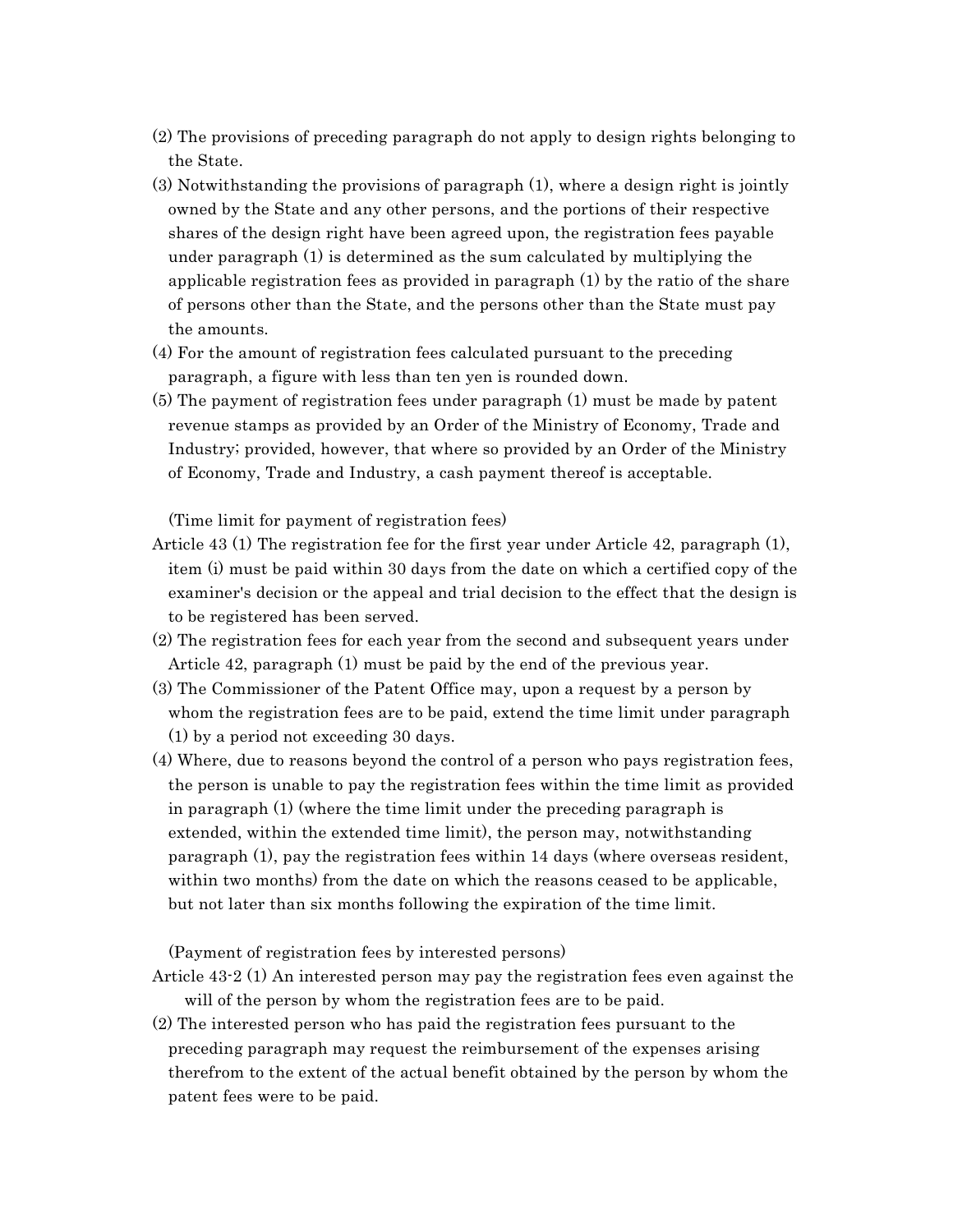(Late payment of registration fees)

- Article 44 (1) Where a holder of a design right is unable to pay the registration fees within the time limit prescribed in Article 43, paragraph (2), the holder of the design right may make a late payment of the registration fees after the expiration of the time limit, but not later than 6 months following the expiration of the time limit.
- (2) The holder of the design right who makes a late payment of the registration fees pursuant to the preceding paragraph must pay, beyond the registration fees to be paid pursuant to Article 42, paragraph (1), a registration surcharge in the same amount as the registration fees; provided, however, that if the holder of the design right is unable to pay the registration fees within the time limit prescribed in Article 43, paragraph (2) due to reasons beyond the control of the holder of the design right, the holder of the design right is not required to pay the registration surcharge.
- (3) The payment of the registration surcharge under the preceding paragraph must be made by patent revenue stamps as provided by an Order of the Ministry of Economy, Trade and Industry; provided, however, that where so provided by an Order of the Ministry of Economy, Trade and Industry, a cash payment thereof is acceptable.
- (4) Where a holder of a design right fails to pay, within the time limit for late payment of the registration fees pursuant to paragraph (1), the registration fees and the registration surcharge to be paid under paragraph (2), the design right is deemed to have ceased to exist retroactively upon expiration of the time limit as provided in the Article 43, paragraph (2).

(Restoration of design right by late payment of registration fees)

- Article 44-2 (1) Where an original holder of a design right which was deemed to have been extinguished pursuant to paragraph (4) of the preceding Article, has justifiable reasons for having been unable to pay the registration fees and the registration surcharge prescribed in Articles 44, paragraph (4) within the time limit for late payment of the registration fees pursuant to Article 44, paragraph (1), the original holder of the design right may make a late payment of the registration fees and the surcharge within two months from the date on which the justifiable reasons ceased to exist, but not later than one year following the expiration of the time limit.
- (2) Where the registration fees and the surcharge are paid under the preceding paragraph, the design right is deemed to have been maintained retroactively from the time of expiration of the time limit as provided in Article 43, paragraph (2).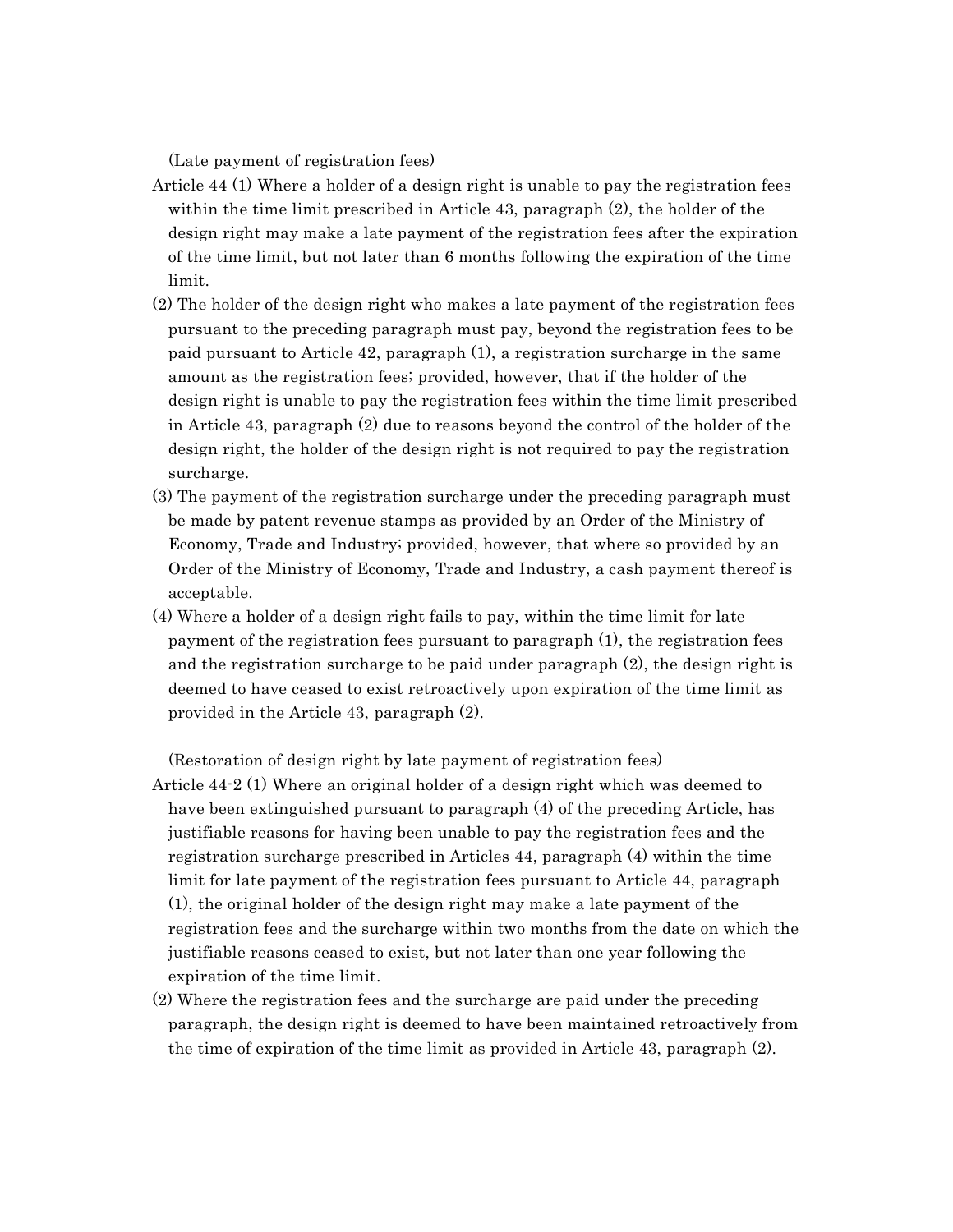(Restriction on effect of restored design right)

- Article 44-3(1) Where a design right has been restored under paragraph (2) of the preceding Article, such design right shall not be effective against an article or graphic image recording medium, etc., to the registered design or a design similar thereto, which was imported into, or manufactured or acquired within Japan, a building to the registered design or a design similar thereto, which was built or acquired within Japan, or an graphic image to the registered design or a design similar thereto, which was created or acquired within Japan after the lapse of the time limit during which the late payment of the registration fees is allowed under Article 44(1) but before the registration of the restoration of the design right.
- (2) A design right restored pursuant to paragraph 2 of the preceding Article is not effective against the following acts conducted after the lapse of the time limit during which the late payment of the registration fees is allowed pursuant to Article 44, paragraph (1) but before the registration of the restoration of the design right:
	- (i) the using of the registered design or a design similar thereto;
	- (ii) Acts falling under any of the following that are conducted with regard to any article, or computer program, etc. or the recording medium, etc. containing computer program, etc., to be used for the manufacturing of the article to the registered design or a design similar thereto:
		- (a) acts of manufacturing, assigning, leasing, or importing, or offering for assignment or lease of any article or recording medium, etc. containing computer program, etc., to be used for the manufacturing;
		- (b) acts of creating any computer program, etc. to be used for the creating, or providing it through an electric telecommunication line or offering for the provision;
	- (iii) Acts of possessing an article to the registered design or a design similar thereto for the purpose of assigning, leasing or exporting it;
	- (iv) Acts falling under any of the following that are conducted with regard to any article, or computer program, etc. or recording medium, etc. containing computer program, etc., to be used for the building of the building to the registered design or a design similar thereto:
		- (a) acts of manufacturing, assigning, leasing, or importing, or offering for assignment or lease of any article, or recording medium, etc. containing computer program, etc., to be used for the building;
		- (b) acts of creating any computer program, etc. to be used for the building, or providing it through an electric telecommunication line or offering for the provision;
	- (v) Acts of owning a building to the registered design or a design similar thereto for the purpose of assigning or leasing it;
	- (vi) Acts falling under any of the following that are conducted with regard to any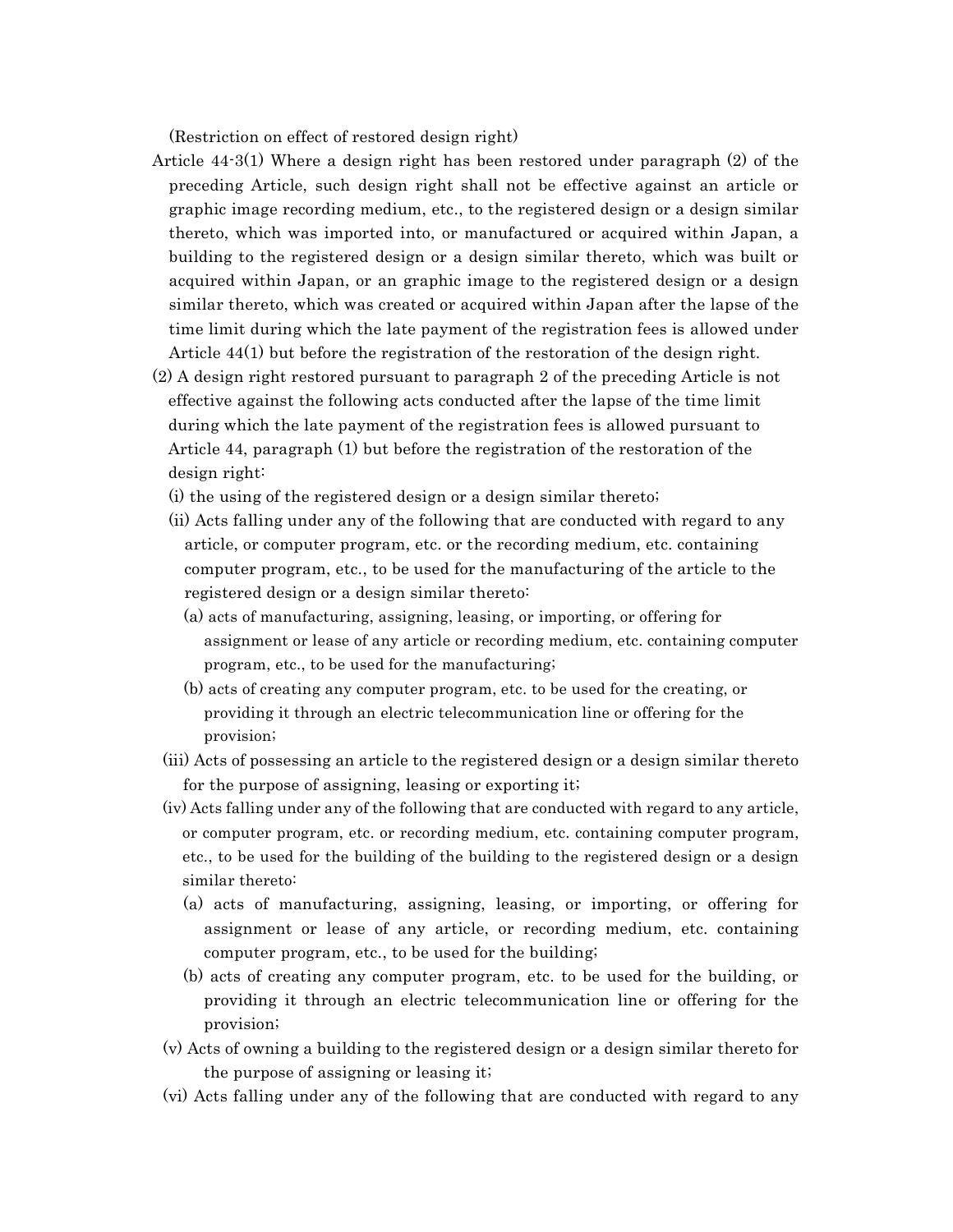article, or graphic image or general graphic image recording medium, etc., or a computer program, etc. or recording medium, etc. containing computer program, etc., to be used for the creating of the graphic image to the registered design or a design similar thereto:

- (a) acts of manufacturing, assigning, leasing, or importing, or offering for assignment or lease of any article or general graphic image recording medium, etc., or recording medium, etc. containing computer program, etc., to be used for the creating;
- (b) acts of creating any graphic image or computer program, etc. to be used for the creating, or providing it through an electric telecommunication line or offering for the provision;
- (vii) Acts of holding a graphic image to the registered design or a design similar thereto for the purpose of providing it through an electric telecommunication line, or acts of possessing a graphic image recording medium, etc. to the registered design or a design similar thereto for the purpose of assigning, leasing, or exporting it.

(Application mutatis mutandis of provisions of the Patent Act)

Article 45 The provisions of Article 111, paragraphs (1) (excluding item (iii)) through (3) (Refund of patent fees) of the Patent Act apply mutatis mutandis to registration fees.

### Chapter V Trials and Appeals

(Appeal against a Rejection)

- Article 46 (1) A person who has received an examiner's decision to the effect that an application is to be refused and is dissatisfied may file a request for an appeal against a rejection within three months from the date the certified copy of the examiner's decision has been served.
- (2) Where, due to reasons beyond the control of the person, the person is unable to file a request for appeal against a rejection within the time limit as provided in the preceding paragraph, the person may, notwithstanding the paragraph, file the request within 14 days (where overseas resident, within two months) from the date on which the reasons ceased to be applicable, but not later than six months following the expiration of the time limit.

(Appeal against dismissal of request for correction)

Article 47 (1) A person who has received an examiner's decision to dismiss an amendment prescribed in Article 17-2, paragraph (1) and is dissatisfied may file a request for an appeal against dismissal of request for correction within three months from the date on which the certified copy of the examiner's decision has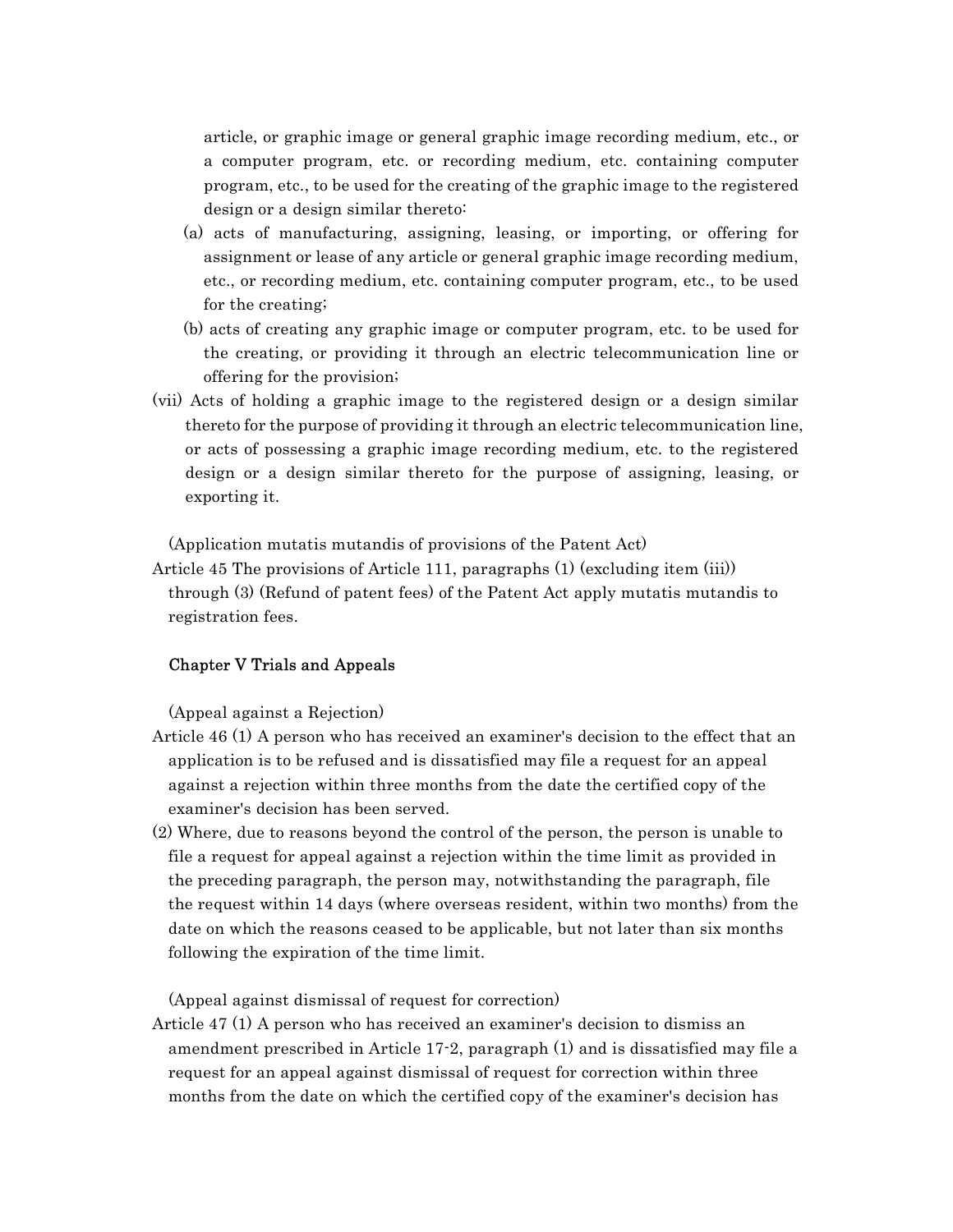been served; provided, however, that this does not apply where a new application for design registration prescribed in Article 17-3, paragraph (1) has been filed.

(2) The provisions of paragraph (2) of the preceding Article apply mutatis mutandis to a request for appeal against dismissal of request for correction.

(Invalidation trial of design registration)

- Article 48 (1) Where a design registration falls under any of the following, a request for invalidation trial of design registration may be filed.
	- (i) where the design registration has been granted in violation of Articles 3, 3-2, 5, 9, paragraph (1) or (2), and Article 10, paragraph (6) of this Act, Article 38 of the Patent Act as applied mutatis mutandis under Article 15, paragraph (1) of this Act, or Articles 25 of the Patent Act as applied mutatis mutandis under Article 68, paragraph (3) of this Act (where the design registration has been obtained in violation of Article 38 as applied mutatis mutandis under Article 15, paragraph (1), excluding the case where the transfer of a design right pertaining to the design has been registered based on the request under Article 26-2, paragraph (1)).
	- (ii) where the design registration has been granted in violation of a treaty;
	- (iii) where the design registration has been granted on an application for design registration filed by a person who has not had the right to obtain the design registration for the design (excluding the case where the transfer of a design right pertaining to the design registration has been registered based on the request under Article 26-2, paragraph (1)); and
	- (iv) where, after the grant of a design registration, the holder of the design right has become unable to hold a design right pursuant to Article 25 of the Patent Act as applied mutatis mutandis under Article 68, paragraph (3) of this Act, or the design registration has become in violation of a treaty.
- (2) Any person may file a request for invalidation trial of design registration; provided, however, that where a request for invalidation trial of design registration is filed on the ground that the design registration falls under item (i) of the preceding paragraph (limited to cases where the design registration is obtained in violation of Article 38 of the Patent Act as applied mutatis mutandis under Article 15, paragraph (1) of this Act) or item (iii) of the preceding paragraph, only a person who has the right to obtain a design registration pertaining to the design registration may file a request for invalidation trial of design registration.
- (3) A request for invalidation trial of design registration may be filed even after the lapse of the design right.
- (4) Where a request for invalidation trial of design registration has been filed, the chief administrative judge must notify the exclusive licensee of the design right and other persons who have any registered rights relating to the design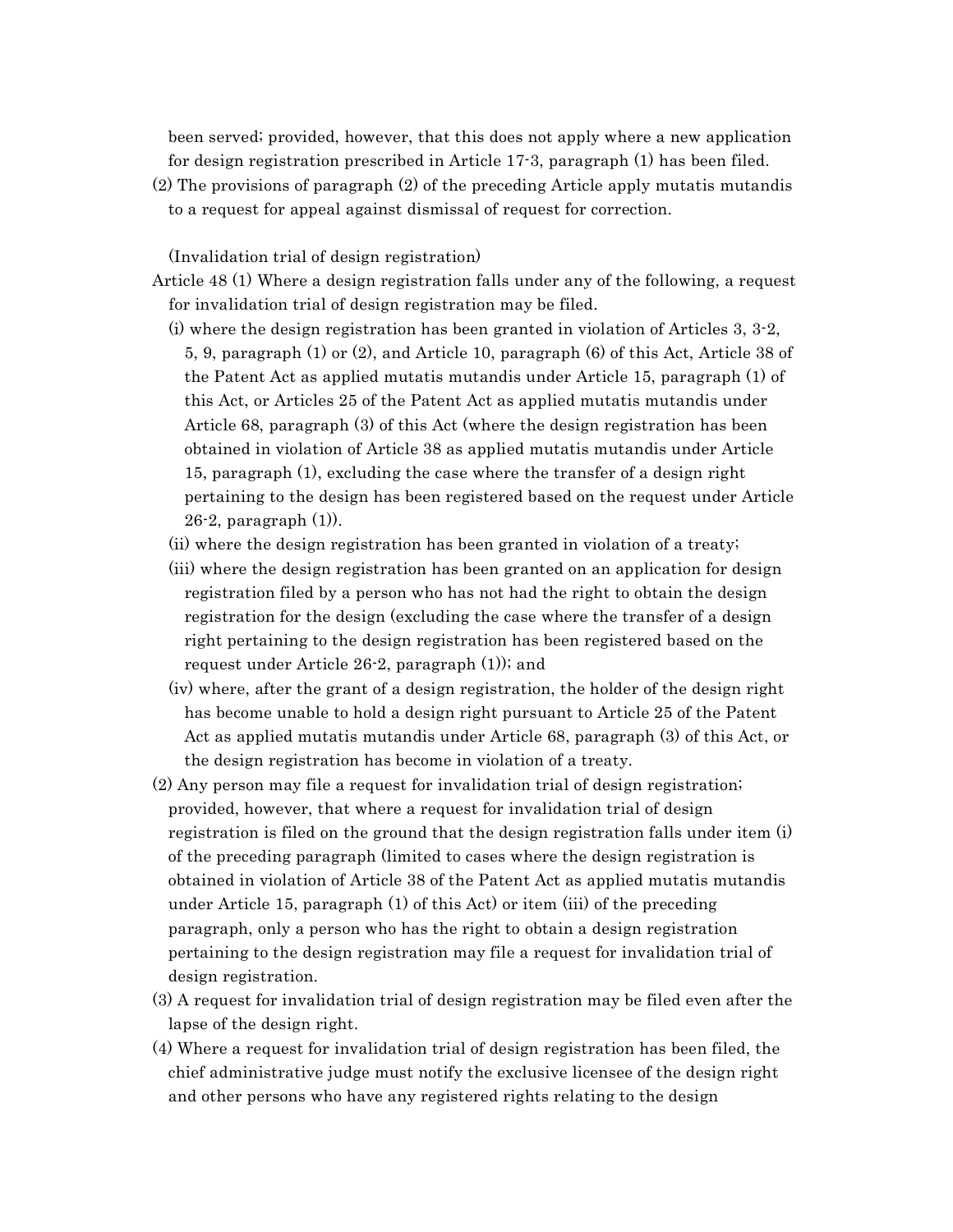registration.

Article 49 Where a trial decision to the effect that a design registration is to be invalidated has become final and binding, the design right is deemed never to have existed; provided, however, that where a design registration falls under paragraph (1), item (iv) of the preceding Article and where a trial decision to the effect that the design registration is to be invalidated has become final and binding, the design right is deemed not to have existed from the time the item first became applicable to the design registration.

(Application mutatis mutandis of provisions on examination)

- Article 50 (1) Article 17-2 and Article 17-3 apply mutatis mutandis to an appeal against a rejection. In this case, the term "three months" in Article 17-2, paragraph (3) and 17-3, paragraph (1) is deemed to be replaced with "thirty days," and the term "files a request for an appeal against" in Article 17-2, paragraph (4) is deemed to be replaced with "institutes, under Article 59, paragraph (1), an action against."
- (2) The provisions of Article 18 apply mutatis mutandis where a request for appeal against a rejection is found to have reasonable grounds; provided, however, that this does not apply where a trial decision is made to order a further examination to be carried out pursuant to Article 161, paragraph (1) of the Patent Act as applied mutatis mutandis under Article 52.
- (3) The provisions of Article 50 (notice of reasons for refusal) of the Patent Act apply mutatis mutandis where a reason for refusal which was not contained in an examiner's decision is found in appeal against a rejection.

(Special provisions for appeal against dismissal of request for correction) Article 51 Where appeal decision is made to rescind an examiner's ruling in appeal against dismissal of request for correction, the decision made in the appeal decision binds upon the examiner with respect to the case.

(Application mutatis mutandis of provisions of the Patent Act) Article 52 The provisions of Article 131, paragraphs (1) and (2), Articles 131-2 (excluding items paragraphs(1), item (iii) and paragraph (2), item (i)) through134, 135 through154, 155, paragraphs (1) and (2), 156, paragraphs (1), (3) and (4), Articles 157, 158, 160, paragraphs  $(1)$  and  $(2)$ , Articles 161, and 167 through 170 (request for appeal and trial, administrative judge, procedures of appeal and trial, relation to litigation and costs of appeal and trial) of the Patent Act apply mutatis mutandis to appeal and trial. In this case, the term ", in appeal and trial other than invalidation trial, notify" in Article 156, paragraph (1) is deemed to be replaced with "notify" the term "appeal against a rejection" in Article 161 and the term "appeal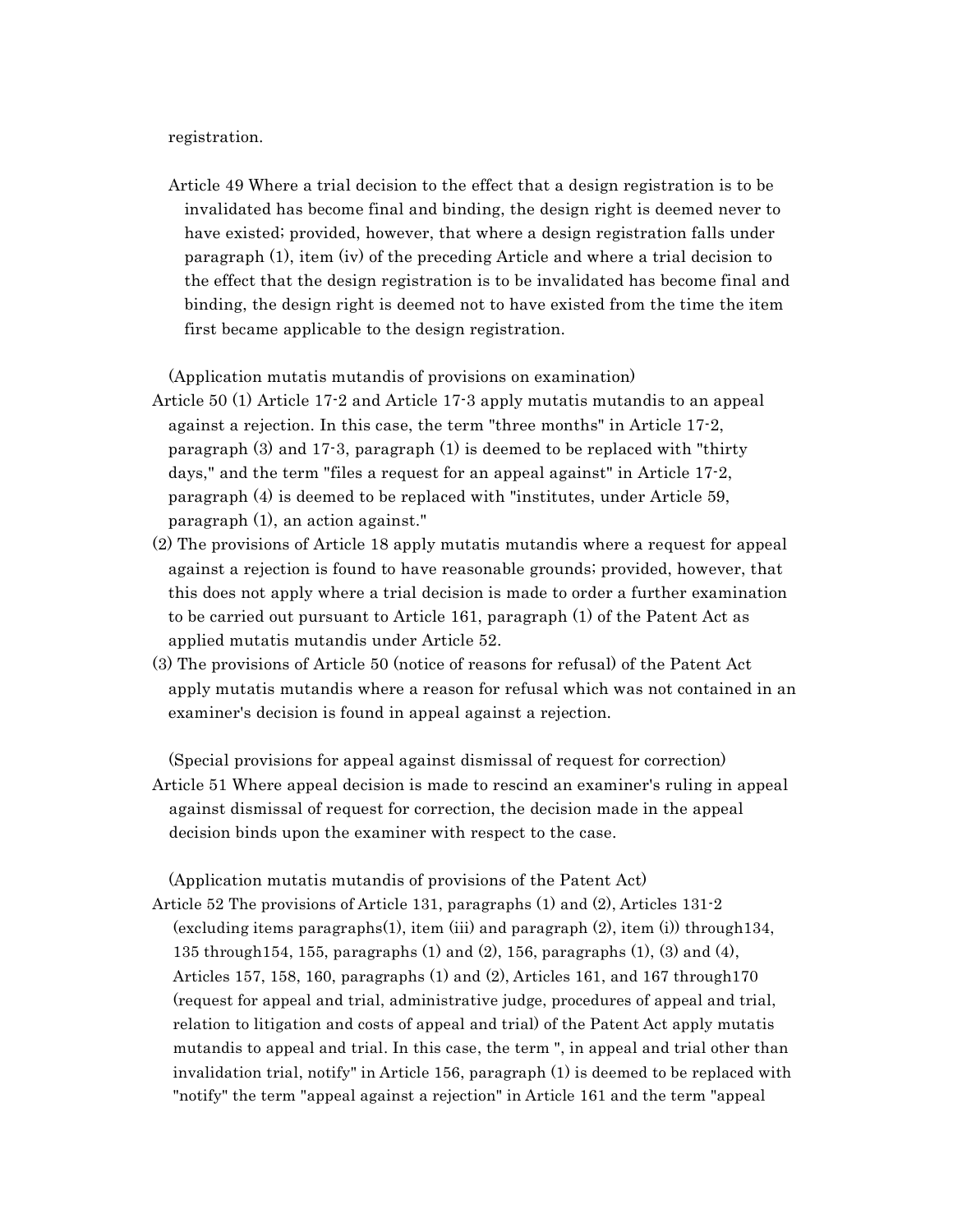against a rejection and correction trial" in Article 169, paragraph (3) of the Act is deemed to be replaced with "an appeal against a rejection and appeal against dismissal of request for correction."

### Chapter VI Retrial and Litigation

(Request for retrial)

- Article 53 (1) A party or an intervenor may file a request for a retrial against a final and binding trial decision.
- (2) The provisions of Article 338, paragraphs (1) and (2), and Article 339 (Grounds for retrial) of the Code of Civil Procedure (Act No.109 of 1996) apply mutatis mutandis to a request for a retrial under the preceding paragraph.
- Article 54 (1) Where a demandant for a trial, in conspiracy with the demandee, has caused the trial decision to be rendered for the purpose of harming the right or interest of a third party, the third party may file a request for a retrial against the final and binding trial decision.
- (2) A request for a retrial under the preceding paragraph must be filed against the demandant and the demandee in the trial as joint demandees.

(Restriction on effect of design right restored by retrial)

- Article 55(1) Where a design right pertaining to an invalidated design registration has been restored by a retrial, such design right shall not be effective against any article or graphic image recording medium, etc., to the registered design or a design similar thereto, which was imported into, or manufactured or acquired within Japan without knowledge, a building to the registered design or a design similar thereto, which was built or acquired within Japan without knowledge, or graphic image to the registered design or a design similar thereto, which was created or acquired within Japan without knowledge after the trial decision became final and binding but before the registration of the request for a retrial.
- (2) Where a design right pertaining to an invalidated design registration has been restored by a retrial, that design right is not effective against the following acts conducted after the trial decision became final and binding but before the registration of the request for a retrial:
	- (i) using of the design or a design similar thereto without knowledge;
	- (ii) Acts falling under any of the following that are conducted with regard to any article, or computer program, etc. or recording medium, etc. containing computer program, etc., to be used for the manufacturing of the article to the registered design or a design similar thereto without knowledge:
		- (a) acts of manufacturing, assigning, leasing, or importing, or offering for assignment or lease of any article or recording medium, etc. containing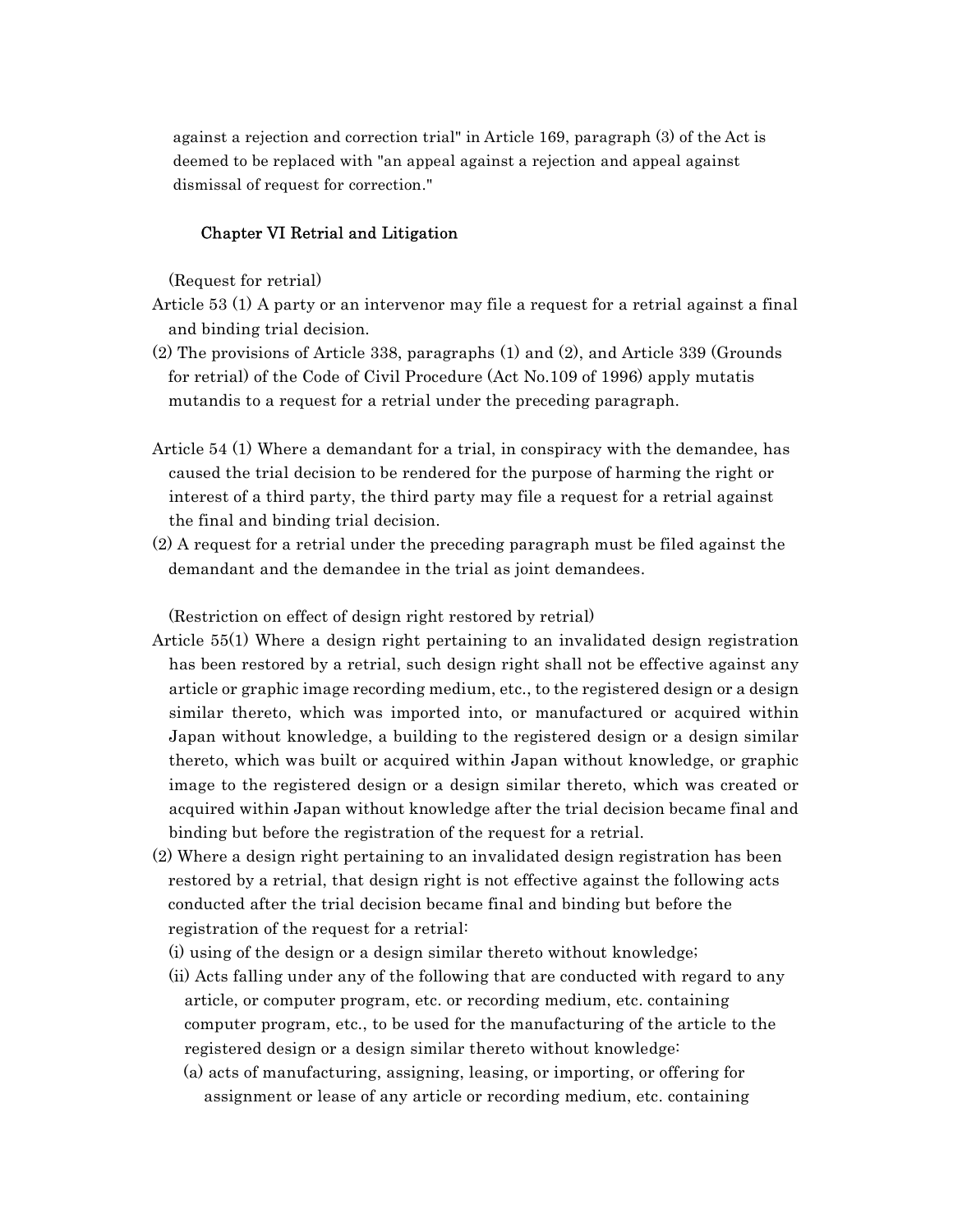computer program, etc. to be used for the manufacturing;

- (b) acts of creating any computer program, etc. to be used for the manufacturing, or providing it through an electric telecommunication line or offering for the provision;
- (iii) possessing an article to the registered design or a design similar thereto for the purpose of assigning, leasing or exporting it;
- (iv) Acts falling under any of the following that are conducted with regard to any article, or computer program, etc. or recording medium, etc. containing computer program, etc., to be used for the building of the building to the registered design or a design similar thereto without knowledge:
	- (a) acts of manufacturing, assigning, leasing, or importing, or offering for assignment or lease of any article or recording medium, etc. containing computer program, etc. to be used for the building;
	- (b) acts of creating any computer program, etc. to be used for the building, or providing it through an electric telecommunication line or offering for the provision;
- (v) Acts of owning a building to the registered design or a design similar thereto for the purpose of assigning or leasing it without knowledge;
- (vi) Acts falling under to any of the following that are conducted with regard to any article, or graphic image or general graphic image recording medium, etc., or computer program, etc. or recording medium, etc. containing computer program, etc., to be used for the creating of the graphic image to the registered design or a design similar thereto without knowledge:
	- (a) acts of manufacturing, assigning, leasing, or importing, or offering for assignment or lease of any article or general graphic image recording medium, etc., or recording medium, etc. containing computer program, etc., to be used for the creating;
	- (b) acts of creating any graphic image or computer program, etc. to be used for the creating, or providing it through an electric telecommunication line or offering for the provision;
- (vii) Acts of holding a graphic image to the registered design or a design similar thereto for the purpose of providing it through an electric telecommunication line, or acts of possessing a graphic image recording medium, etc. to the registered design or a design similar thereto for the purpose of assigning, leasing or exporting it without knowledge.
- Article 56 Where a design right pertaining to an invalidated design registration has been restored through a retrial or where the establishment of a design right with respect to an application for design registration refused by a trial decision has been registered through a retrial, and where a person has, without knowledge, been working the design or a design similar thereto in Japan or has, without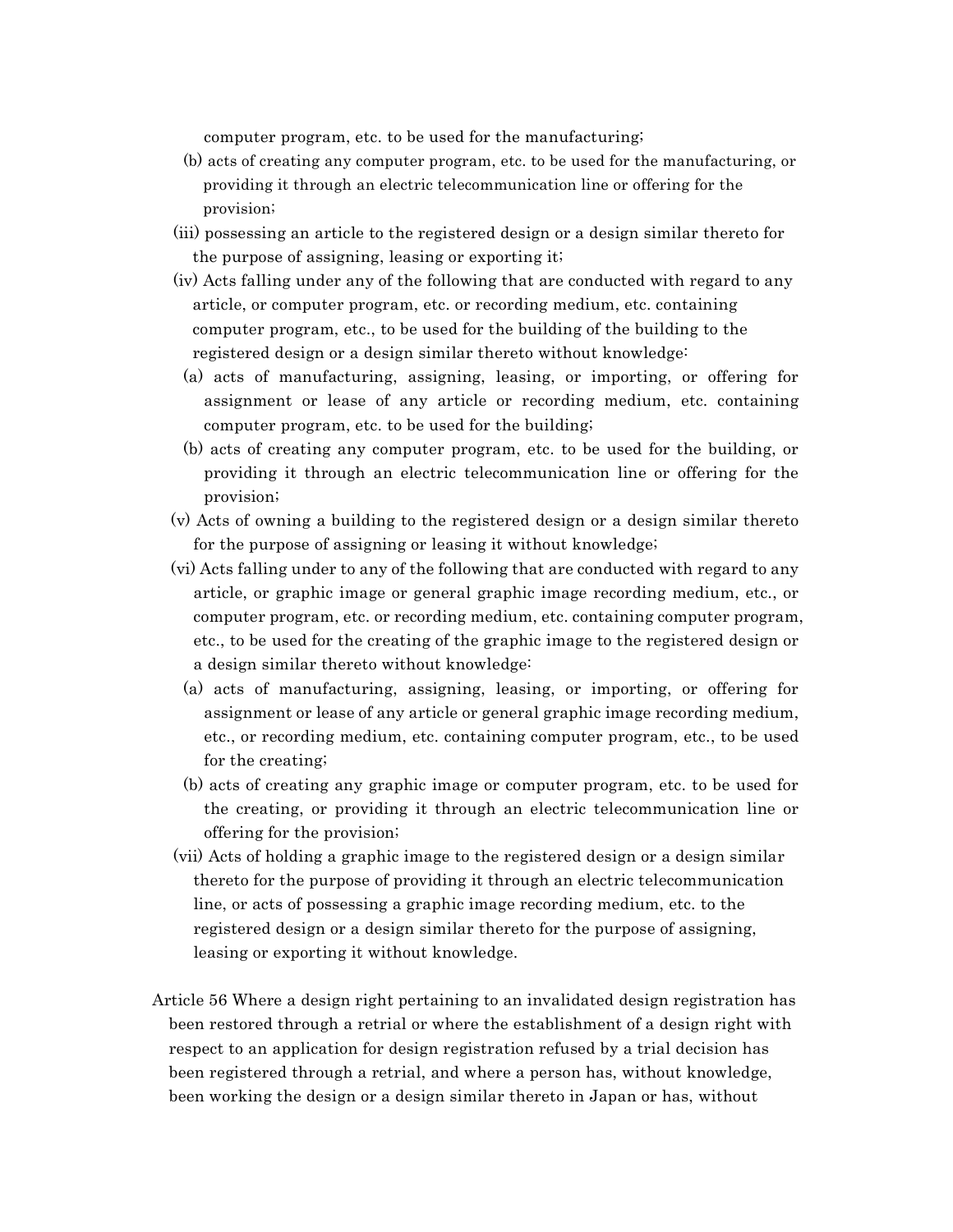knowledge, been making preparations therefor, after the trial decision became final and binding but before the registration of the demand for a retrial, the person has a non-exclusive license on the design right, to the extent of the design and the purpose of the business worked or prepared.

(Application mutatis mutandis of provisions on trial)

- Article 57 (1) The provisions of Article 50, paragraphs (1) and (3) apply mutatis mutandis to a retrial against a final and binding trial decision in appeal against a rejection.
- (2) The provisions of Article 51 apply mutatis mutandis to a retrial against a final and binding trial decision in appeal against an examiner's ruling dismissing an amendment.

(Application mutatis mutandis of provisions of the Patent Act)

- Article 58 (1) The provisions of Articles 173 and 174, paragraph (5) of the Patent Act apply mutatis mutandis to a retrial.
- (2) The provisions of Articles 131, paragraph (1), the main clause of Article 131-2, paragraph (1), Article 132, paragraphs (3) and (4), Articles 133, 133-2, 134, paragraph (4),Articles 135 through 147, 150 through152, 155, paragraph (1),Article 156, paragraphs (1), (3) and (4), Articles 157, 158, 160, the main clause of Article 167-2,Articles 168, 169, paragraph (3) through (6), and Article 170 of the Patent Act apply mutatis mutandis to a retrial against a final and binding trial decision in appeal against a rejection. In this case, the term "appeal against a rejection and a trial for correction" in Article 169, paragraph (3) of the Act is deemed to be replaced with "appeal against a rejection."
- (3) The provisions of Articles 131, paragraph (1), the main clause of Article 131-2, paragraph (1), Article 132, paragraph (3) and (4),Articles133, 133-2, 134, paragraph (4), 135 through 147, 150 through152, 155, paragraph (1), Article 156, paragraphs  $(1)$ ,  $(3)$  and  $(4)$ ,  $157$ , the main clause of Articles 167 $-2$ , 168, 169, paragraphs (3) through (6), and Article 170 of the Patent Act apply mutatis mutandis to a retrial against a final and binding appeal and trial decision in appeal against dismissal of request for correction. In this case, the term "appeal against a rejection and correction trial" in Article 169, paragraph (3) of the Act is deemed to be replaced with "appeal against dismissal of request for correction."
- (4) The provisions of Article 174, paragraph (3) of the Patent Act apply mutatis mutandis to retrial against a final and binding trial decision in invalidation trial of design registration

(Actions against appeal and trial decisions)

Article 59 (1) The Tokyo High Court has exclusive jurisdiction over any action against appeal and trial decision, a ruling dismissing an amendment under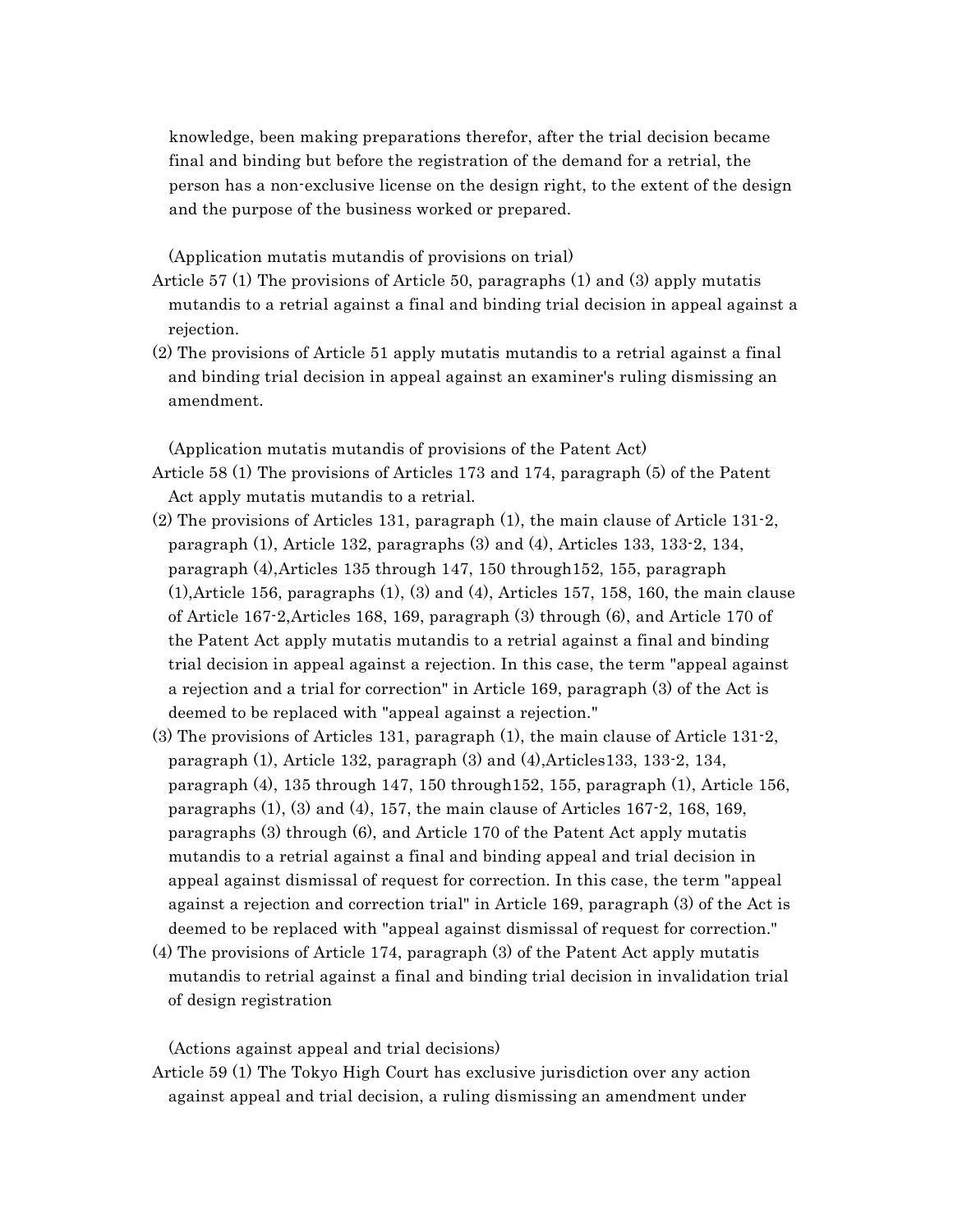Article 17-2, paragraph (1) as applied mutatis mutandis under Article 50, paragraph (1) (including its application under Article 57, paragraph (1)), and a ruling to dismiss a written request for appeal and trial or a retrial.

(2) The provisions of Articles 178, paragraph (2) through (6) (Statute of limitations for filing an action), 179 (Appropriate party as defendant), 180, paragraph (1) (Notice of institution of action) and 180-2 through 182 (Opinion of the Commissioner of the Patent Office in litigation rescinding the appeal and trial decision, rescission of the appeal and trial decision or ruling and delivery of original copy of judgment) of the Patent Act apply mutatis mutandis to an action under the preceding paragraph. In this case, the term "necessary for identifying claims pertaining to an action with respect to which" in Article 182, item (ii) is deemed to be replaced with "stating that".

(Action against amount of compensation)

- Article 60 (1) A person who has received an award under Article 33, paragraph (3) or (4) may, if not satisfied with the amount of the compensation determined in the award, institute an action demanding an increase or decrease of the amount.
- (2) The provisions of Articles 183, paragraph (2) (Statute of Limitations for Filing an Action) and 184 (The Proper Defendant) of the Patent Act apply mutatis mutandis to an action under the preceding paragraph.

Article 60-2 Deleted

# Chapter VI-2 Special Provisions based on Geneva Act of The Hague Agreement concerning the International Registration of Industrial Designs

### Section 1 Application for International Registration

(Application for International registration)

Article 60-3 (1) A Japanese national or a foreign national domiciled or resident (or, in the case of a corporation, with a business office) in Japan may file to the Commissioner of the Patent Office an international application as provided in Article 1 (vii) of Geneva Act of the Hague Agreement concerning the International Registration of Industrial Designs (hereinafter referred to as "Geneva Act") (hereinafter referred to as "international application"). In this case, where the requirements as provided by Order of the Ministry of Economy, Trade and Industry are satisfied, two or more persons may jointly file an international application.

(2) A person filing an international application under the preceding paragraph (hereinafter referred to as "application for international registration") must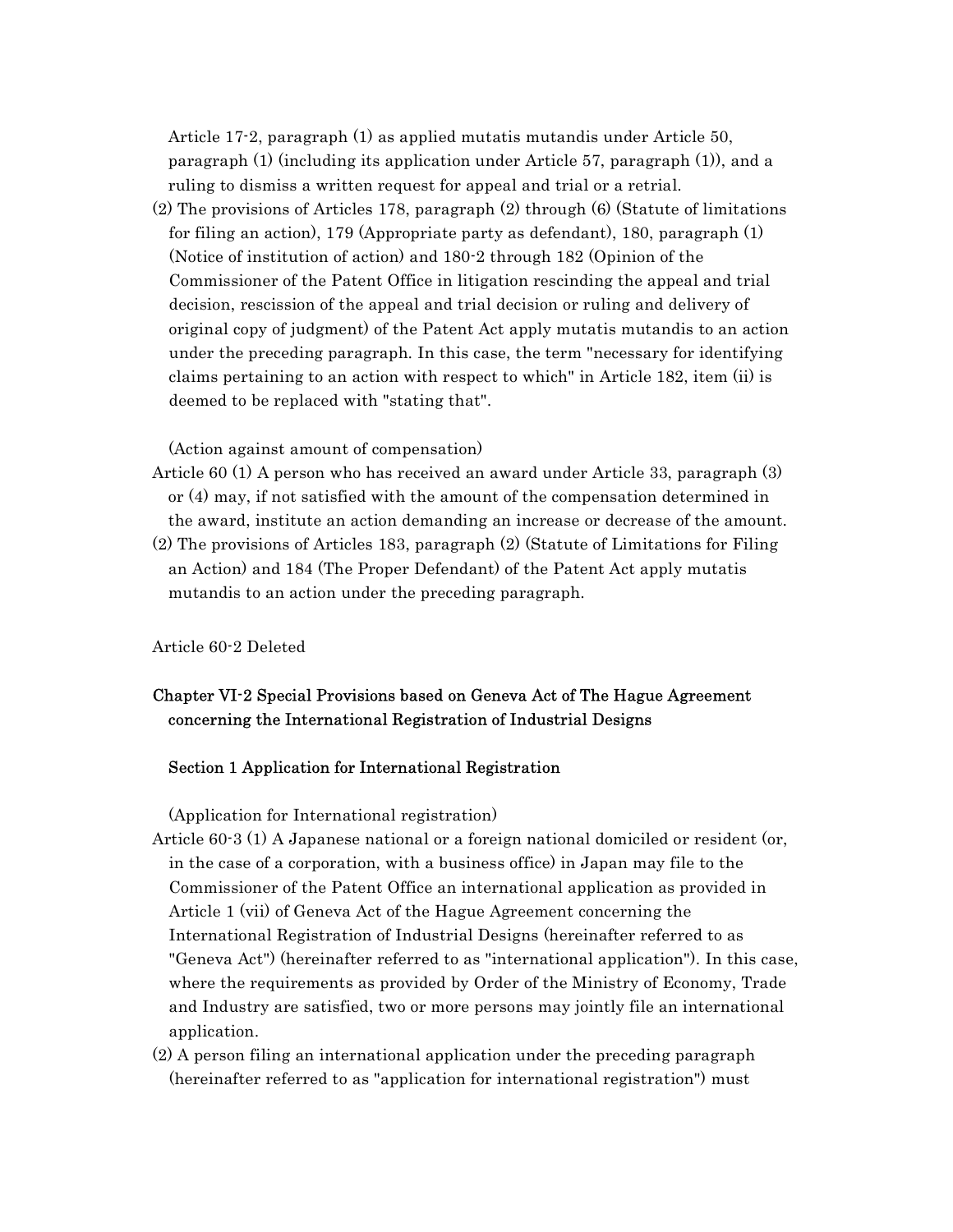submit an application written in a foreign language and necessary materials as provided by Order of the Ministry of Economy, Trade and Industry.

- (Application mutatis mutandis of provisions related to applications for design registration)
- Article 60-4 The provisions of Articles 17, paragraph (3) (limited to the part pertaining to item(iii)) and 18, paragraph (1) of the Patent Act as applied mutatis mutandis under Article 68, paragraph (2) of this Act apply mutatis mutandis to the application for international registration.

(Delegation to Order of the Ministry of Economy, Trade and Industry) Article 60-5 Beyond those prescribed in the preceding two Articles, details of matters necessary for enforcing Geneva Act and the rules under Geneva Act relating to application for international registration are prescribed by Order of the Ministry of Economy, Trade and Industry.

# Section 2 Special Provisions Concerning International Applications for Design Registration (Article 60-6 through Article 60-23)

(Application for design registration based on International Application) Article 60-6 (1) An international application designating Japan as a designated Contracting Party prescribed in Article 1 (xix) of Geneva Act, where publication of an international registration prescribed in Article 1 (vi) of Geneva Act (hereinafter referred to as "international registration") pertaining to the International Application (hereinafter referred to as "international publication") have been made under Article 10 (3)(a) of Geneva Act is deemed to be an application for design registration filed on an international registration date prescribed in Article 10 (2) of Geneva Act

- (2) For the purpose of application of the preceding paragraph to an international application including two or more designs, "an application for design registration filed" in the paragraph is replaced with "an application for design registration filed for each design that is the subject of an international registration".
- (3) Matters listed in the left columns of the following table recorded on International Register prescribed in Article 1 (viii) of Geneva Act (hereinafter referred to as "International Register") pertaining to an international application deemed to be an application for design registration pursuant to paragraph (1) (including cases of replacing pursuant to the preceding paragraph) (hereinafter referred to as "international application for design registration") is deemed to be the matters listed in the right columns of the table stated in an application submitted pursuant to Article 6, paragraph (1) of this Act.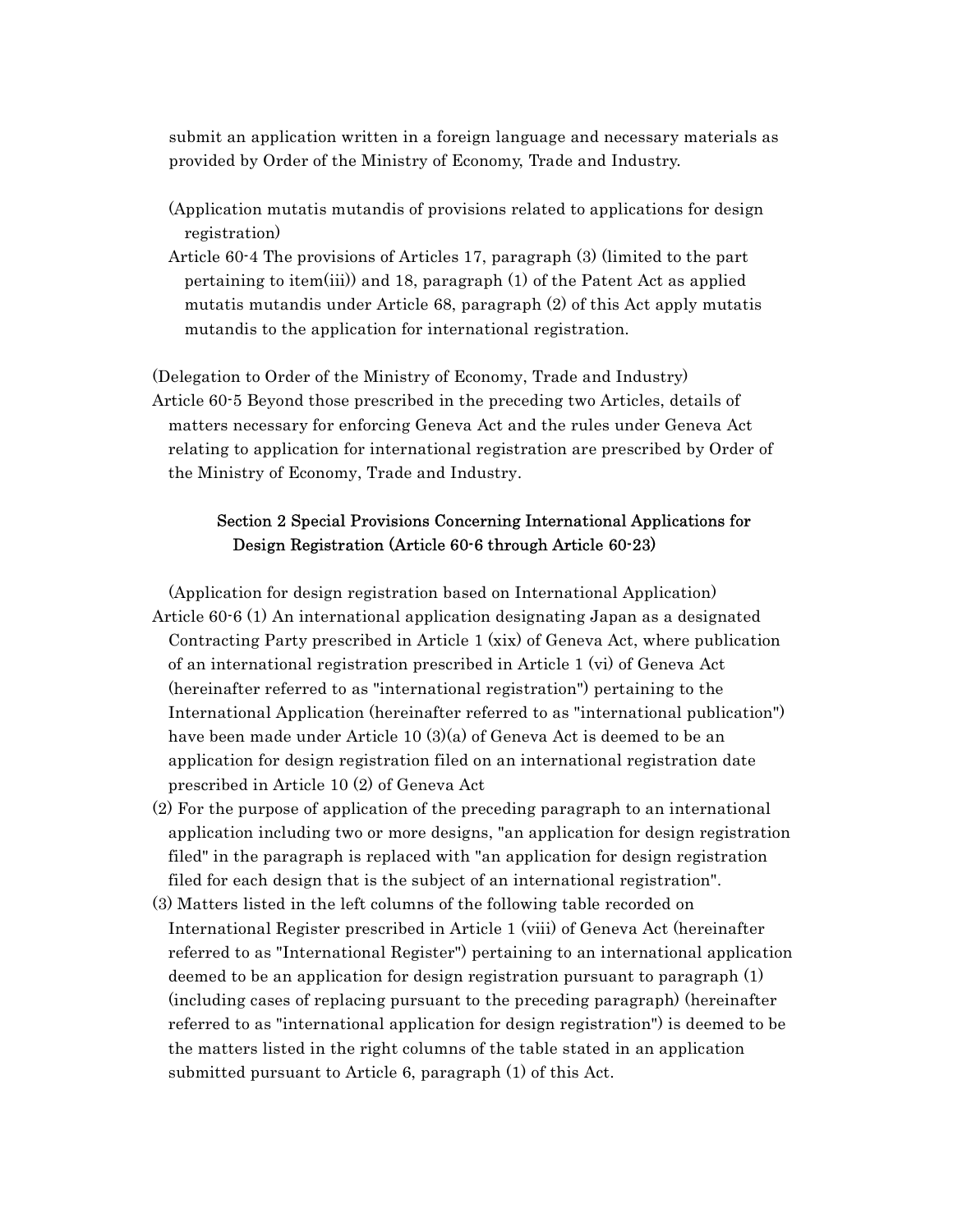| the name, and domicile or residence of<br>person of<br>the<br>registered<br>an<br>international registration;                                                                                                           | the name, and domicile or residence of<br>the applicant for design registration.                                                                                                                                                                                                                                                                                        |
|-------------------------------------------------------------------------------------------------------------------------------------------------------------------------------------------------------------------------|-------------------------------------------------------------------------------------------------------------------------------------------------------------------------------------------------------------------------------------------------------------------------------------------------------------------------------------------------------------------------|
| the name and the domicile of a person<br>who has created a design that is the<br>subject of an international registration.                                                                                              | the name, and the domicile or residence<br>of a person who has created a design;                                                                                                                                                                                                                                                                                        |
| one or more products that constitute a<br>design that is the subject of an<br>international registration, or one or<br>more products that will use a design<br>that is the subject of an international<br>registration; | the article to the design, or the usage of<br>the building or graphic image to the<br>design (if the product listed in the left<br>column is a building or graphic image,<br>limited to the cases where it is possible<br>to recognize the usage of the building or<br>the graphic image from the matters<br>recorded on the International Register<br>to the product); |

(4) The design recorded on International Register concerning international applications for design registration is deemed to be a design for which registration is requested, which is depicted in the drawing submitted pursuant to Article 6, paragraph (1) of this Act.

(Special provision for exception to lack of novelty of design)

- Article 60-7 Notwithstanding Article 4, paragraph (3), an applicant of an international application for design registration who requests the application of Article 4, paragraph (2) may submit to the Commissioner of the Patent Office, after the date of international publication, but not later than the time limit as provided in Order of the Ministry of Economy, Trade and Industry, a document stating thereof and a certificate.
- (2) Where the applicant provided in the preceding paragraph submits a certificate to the International Bureau prescribed in Article 1 (xxviii) of the Geneva Act (hereinafter referred to as the "International Bureau") at the time of submitting the international application, for the purpose of application of Article 4, paragraph (3), the applicant is deemed to have submitted the certificate to the Commissioner of the Patent Office on the date of international application prescribed in Article 10(2) of the Geneva Act.

(Special provision for registration of related designs) Article 60-8 For the purpose of application of Article 10, paragraph (1) (including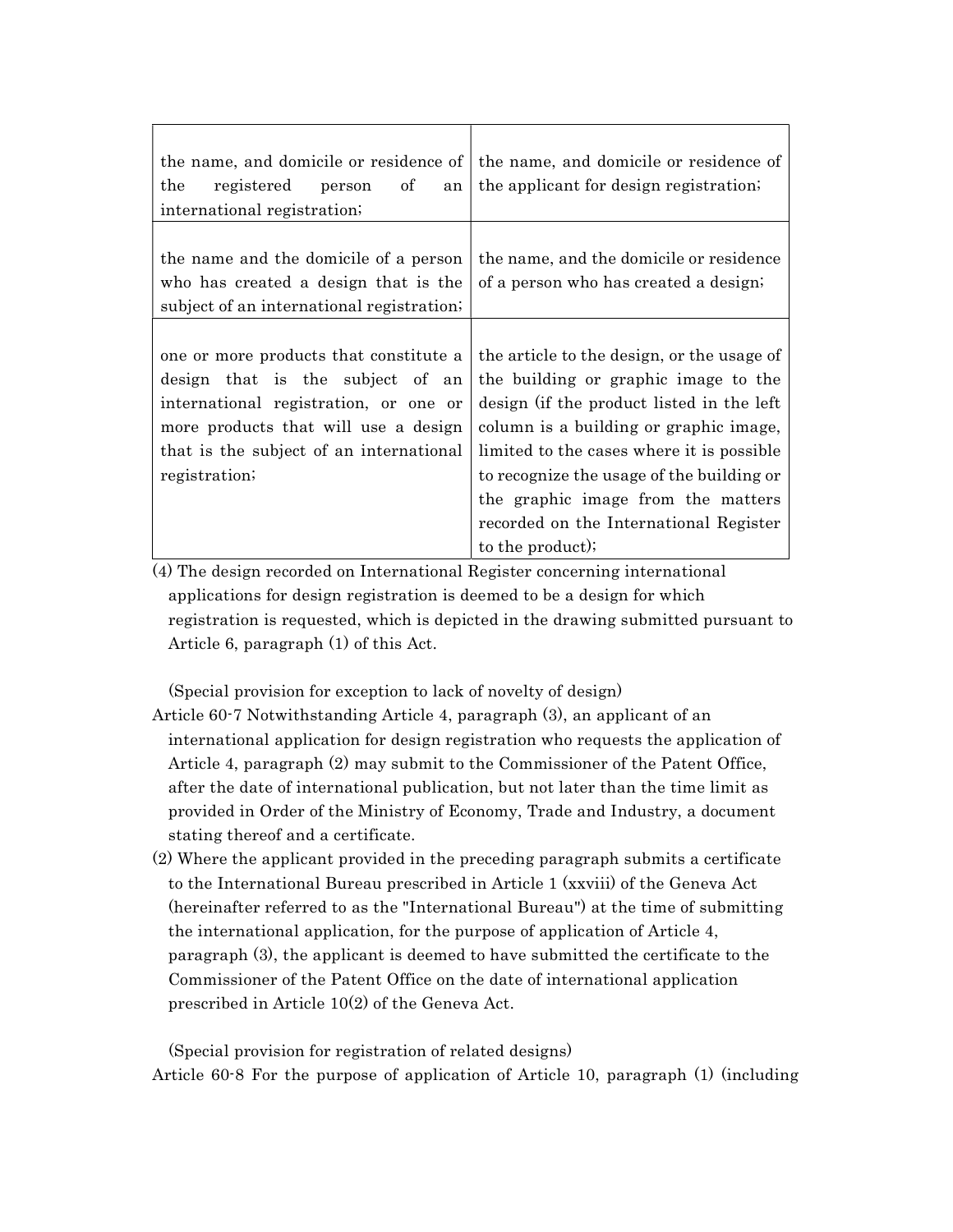cases of replacing under paragraph (5) of this article, hereinafter the same shall apply in this and the next paragraphs)case where either or both of the application for design registration of a principal design and the application for design registration of a related design are international applications for design registration, "or under Article 43-3, paragraph  $(1)$  or  $(2)$ " in the paragraph is replaced with "or under Article 43-3, paragraph (1) or (2), or Article 6 (1) (a) of Geneva Act."

- (2) For the purpose of the application of the proviso to Article 10(1) when the design right of the Principle Design is a design right based on the international registration prescribed in Article  $60-14(2)$ , "Article  $44(4)$ " in the proviso to the said paragraph shall read "Article 60-14(2)".
- (3) For the purpose of the application of the proviso to Article 10(8) when the design right of one or more Related Designs pertaining to the Fundamental Design is a design right based on the international registration prescribed in Article 60-14(2), "Article  $44(4)$ " in the said paragraph shall read "Article  $44(4)$  or Article  $60 \cdot 14(2)$ ".

(Special provision for secret designs)

Article 60-9 The provisions of Article 14 do not apply to the applicant of an international application for design registration.

(Special provisions for procedures for a priority claim under the Paris Convention)

Article 60-10 (1) For the purpose of international applications for design registration, the provisions in Article 43 of the Patent Act are to be applied mutatis mutandis in Article 15(1) of this Act (including Article  $43-2(2)$  of the Patent Act to be applied mutatis mutandis in Article 15(1) of this Act(including its mutatis mutandis application in Article 43-3(3) of the Patent Act) to be applied mutatis mutandis in Article 15(1) of this Act) and including its mutatis mutandis application in Article 43-3(3) of the Patent Act), and Article 43-2(1) of the Patent Act to be applied mutatis mutandis in Article 15(1) of this Act (including its mutatis mutandis application in the 43-3(3) of the Patent Act to be applied mutatis mutandis in Article 15(1)) of this Act and Article 43-3(2) of the Patent Act shall not be applied. (2) Article 43(2) to (9) of the Patent Act shall apply mutatis mutandis to a person who has made a declaration of priority under Article  $6(1)(a)$  of Geneva Act. In this case, the term "within one year and four months from the earliest of the following dates" in Article 43(2) of the Patent Act shall be deemed to be replaced with "within the time limit provided by Order of the Ministry of Economy, Trade and Industry."

(Special provisions for the right to obtain a design registration)

Article 60-11 (1) For the purpose of application of Article 34, paragraph (4) of

Patent Act as applied mutatis mutandis under Article 15, paragraph (2) of this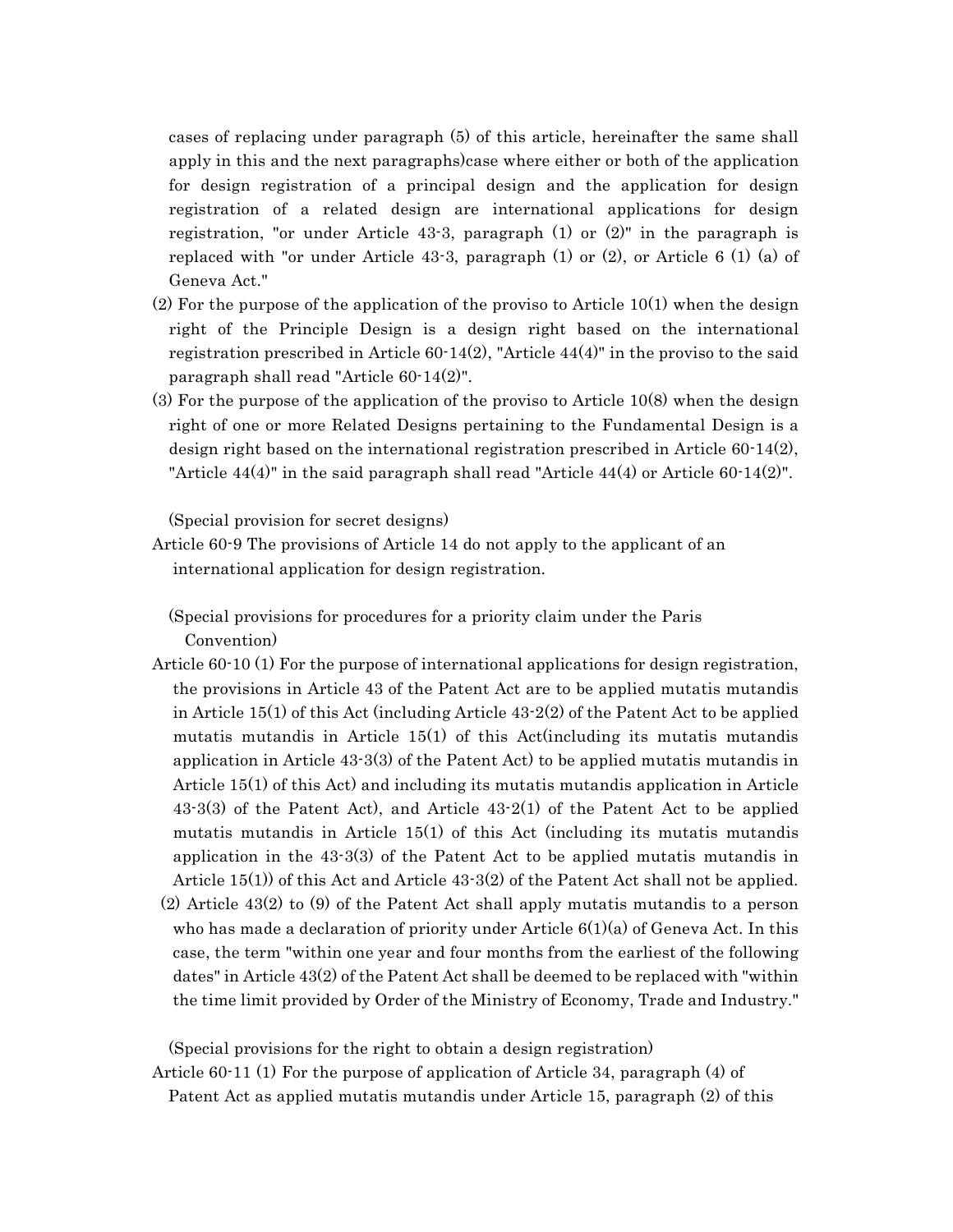Act to an international application for design registration, the term "except in the case of general successions including inheritance, ... the Commissioner of the Patent Office " in the paragraph is replaced with "the International Bureau prescribed in Article 60-7, paragraph (2) of the Design Act".

(2) The provisions of Article 34, paragraphs (5) and (6) as applied mutatis mutandis under Article 15, paragraph (2) of this Act do not apply to the international application for design registration.

# (Effect of international publication)

- Article 60-12 (1) After the international publication, where the applicant of an international application for design registration has given warning with documents stating the design in the international application for design registration, the applicant of the international application for design registration may claim the amount of compensation against a person who has worked the design in the international application for design registration or designs similar thereto, as a business after the warning, prior to the registration establishing a design right, as equivalent to the amount the applicant would be entitled to receive for the working of the registered design or designs similar thereto if the design in the international application for design registration was the registered design. Even where the warning has not been given, the same applies to a person who worked the design in the international application for design registration or designs similar thereto as a business prior to the registration establishing a design right, with knowledge of the design having been claimed in the international application for design registration that the international publication has been effected.
- (2) The provisions of Article 65, paragraphs (2) through (6) of Patent Act apply mutatis mutandis to the exercise of the right to claim compensation pursuant to the preceding paragraph. In this case, the term "after the laying open" in paragraph (5) of the Article is replaced with "after international publication", and the term "Articles 101, 104 through 104-3, 105 through 105-2-11, 105-4 through105-7 and "in paragraph (6) of the Article is replaced with "Articles 104-2 through 105,105-2-11 and 105-4 through 105-6 of Patent Act as applied mutatis mutandis under Articles 38 and 41 of Design Act, and Patent Act as applied mutatis mutandis under Article 52 of Design Act."
	- (Special provisions for formal requirements for examiner's decision of design registration)
- Article 60-12-2 (1) For the purpose of application of Article 52, paragraph (2) of the Patent Act as applied mutatis mutandis pursuant to Article 19 to an international application for design registration, the Commissioner of the Patent Office may notify the holder of international registration of the matters stated in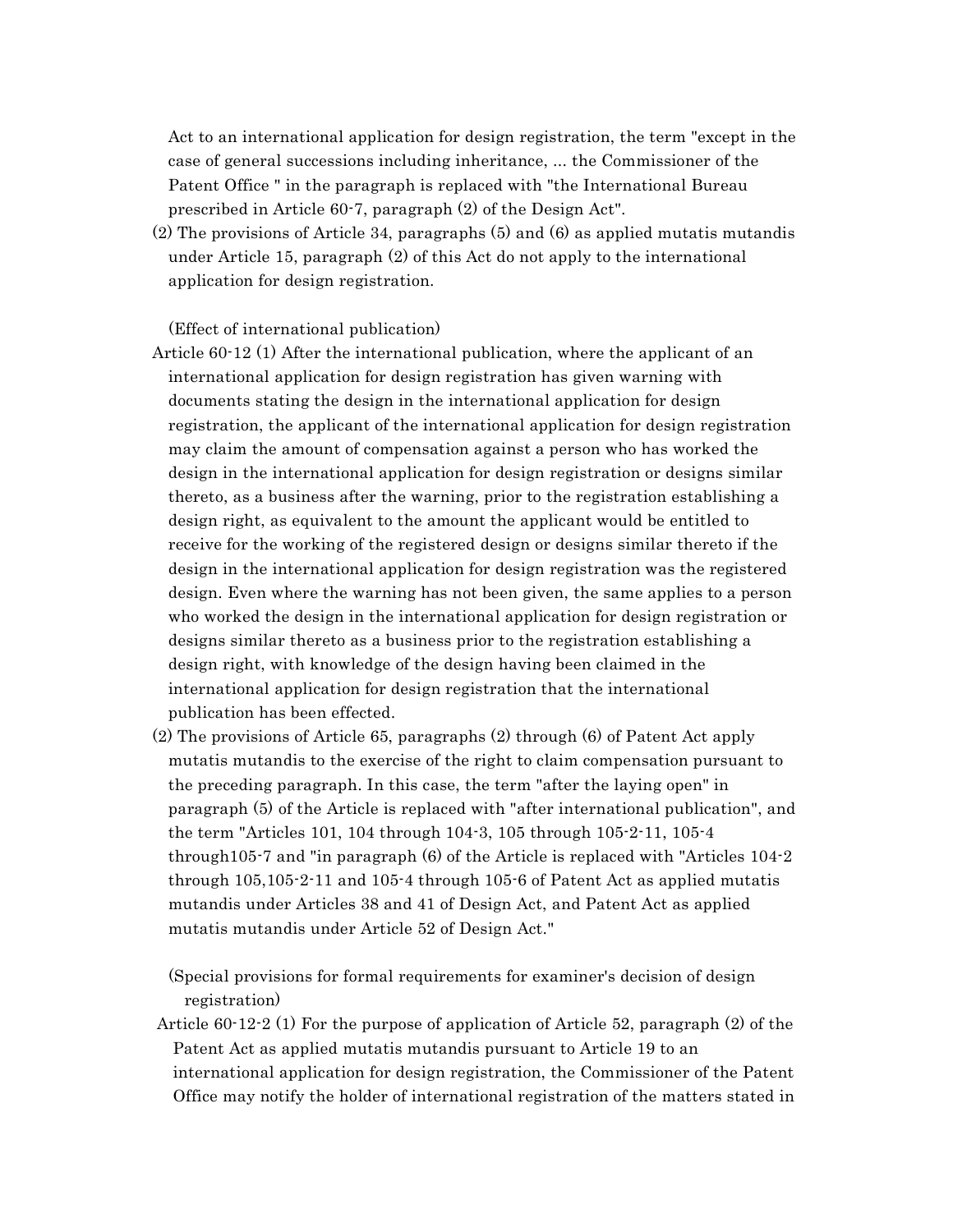an examiner's decision (limited to an examiner's decision to the effect that a design registration is to be granted under Article 18) via the International Bureau as provided by an Order of the Ministry of Economy, Trade and Industry, in lieu of serving a certified copy of the examiner's decision under Article 52, paragraph (2) of the Patent Act as applied mutatis mutandis pursuant to Article 19.

(2) In the case of the preceding paragraph, the service prescribed in the preceding paragraph is deemed to have been made at the time when the notification under the preceding paragraph is recorded in the International Register.

(Special provision for registration of establishment of a design right) Article 60-13 For the purpose of application of Article 20, paragraph (2) of this Act to an international application for design registration, the term "payment of the registration fee for the first year under Article 42, paragraph (1)" in the paragraph is replaced with "decision or the appeal decision to the effect that the design is to be registered."

(Effect by extinguishment of international registration)

- Article 60-14 (1) Where international registration on which an international application for design registration is based is extinguished, the international application for design registration is deemed to have been withdrawn.
- (2) A design right obtained the registration establishment pursuant to Article 20, paragraph (2) to be applied mutatis mutandis in the preceding paragraph (hereinafter referred to as "design right based on international registration") is deemed to have been extinguished where the international registration is extinguished.
- (3) The preceding two paragraphs become effective as of the date on which the international registration is extinguished from the International Register.

(Special provision for pertaining to transfer of a design right of a related design) Article 60-15 For the purpose of application of Article 22, paragraph (2) to the design right of a Fundamental Design based on international registration, the term "Article 44, paragraph (4)" in the paragraph is replaced with "Article 60-14, paragraph (2)."

(Special provision for creation of an exclusive license on the design right of a related design)

Article 60-16 For the purpose of application of Article 27, paragraph (3) to the design right of a Fundamental Design based on international registration, the term "Article 44, paragraph (4)" in the paragraph is replaced with "Article 60-14, paragraph (2)."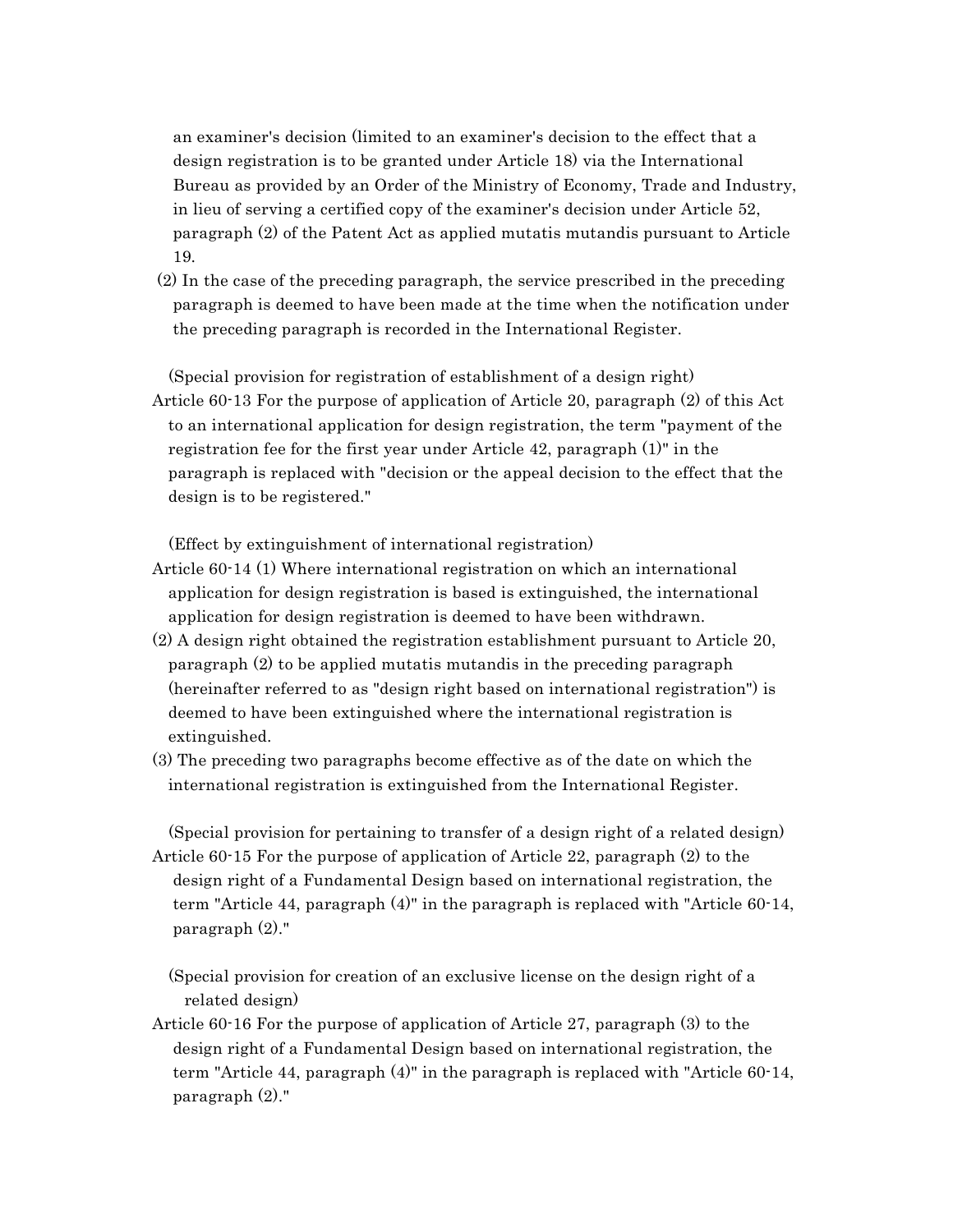(Special provisions for waiving a design right)

Article 60-17 (1) A person who has a design right based on international registration may waive the design right.

 (2) The provisions of Article 97, paragraph (1) of Patent Act as applied mutatis mutandis under Article 36 do not apply to the design right based on international registration.

(Special provisions for the effect of a design right registration)

- Article 60-18 (1) Transfer, modification due to trust, lapse due to abandonment, or restriction on disposition of a design right based on international registration must be registered to take effect.
- (2) The provisions of Article 98, paragraph (1), item(i), and paragraph (2) of Patent Act as applied mutatis mutandis under Article 36 do not apply to the design right based on international registration.

(Special provisions for registration in the design registry)

- Article 60-19 (1) For the purpose of application of Article 61, paragraph (1), item (i) to a design right based on international registration, the term "establishment, transfer, modification due to trust, lapse, restoration or restriction on disposition of a design right" in the paragraph is replaced with "establishment, modification due to trust, extinguishment (limited to extinguishment upon expiration of the duration), or restriction on disposition of a design right."
- (2) Transfer or extinguishment (excluding extinguishment upon expiration of the duration) of a design right based on international registration depends on the place at which the design right is registered in the International Register.

(Special provision for Design Gazette)

Article 60-20 For the purpose of application of Article 66, paragraph (2), item (i) to a design right based on international registration, the term "excluding extinguishment under Article 44, paragraph (4)) or the restoration thereof (limited to restoration under Article 44-2, paragraph (2)" in the item is replaced with "excluding extinguishment under Article 60-14, paragraph (2) (limited to extinguishment due to the fact that renewal under Article 17 (2) of Geneva Act was not made))."

(Individual designation fee of international applications for design registration) Article 60-21 (1) A person filing international applications for design registration must pay, as the individual designation fee under Article 7, paragraph (2) of Geneva Act (hereinafter referred to as individual designation fee), the amount equivalent to 74,600 yen per case to the International Bureau.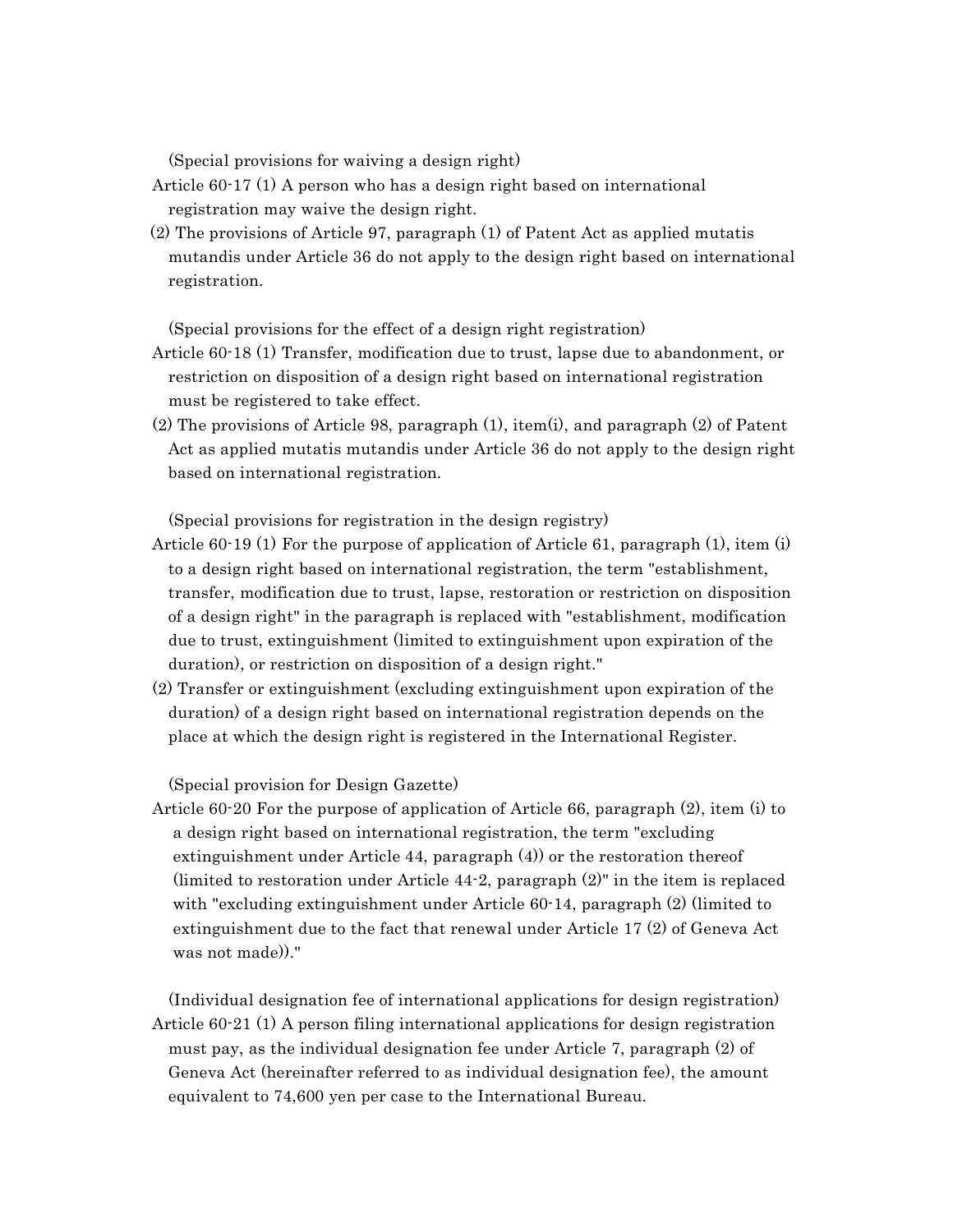- (2) A person making renewal under Article 17 (2) of Geneva Act with regard to the international registration on which an international application for design registration or a design right based on the international registration is based must pay, as the individual designation fee, the amounts equivalent to 84,500 yen per case to International Bureau.
- (3) The provisions of Articles 42 through 45 and 67, paragraph (2) (limited to the part listed in item (i) of Appended Table) do not apply to a design right based on an international application for design registration or an international registration.

### (Refund of individual designation fee)

- Article 60-22 (1) Where an international application for design registration has been withdrawn, or decision of refusal or trial decision to the international application for design registration has become final and binding, amounts as provided in Cabinet Order will be refunded upon the request of the person who paid the individual designation fee to be paid pursuant to paragraph (1) or (2) of the preceding Article.
- (2) No request for refunding the individual designation fee under the preceding paragraph may be filed after the expiration of six months from the date on which the international application for design registration has been withdrawn, or decision of refusal or trial decision to the international application for design registration has become final and binding.
- (3) Notwithstanding paragraph (1), where, due to reasons beyond the control of a person who files request for refund of the individual designation fee under the paragraph, the person is unable to file the request within the time limit as provided in the preceding paragraph, the person may file the request within 14 days (where overseas resident, within two months) from the date on which the reasons ceased to be applicable, but not later than six months following the expiration of the time limit.

(Delegation to Order of the Ministry of Economy, Trade and Industry) Article 60-23 Beyond those prescribed in Articles 60-6 through 60-22, details of matters necessary for enforcing Geneva Act and the rules under Geneva Act will be prescribed by Order of the Ministry of Economy, Trade and Industry.

### Chapter VII Miscellaneous Provisions

(Amendment of proceedings)

Article 60-24 A person undertaking a procedure with regard to an application for design registration, a request or any other procedures relating to design registration, may make amendments only while the case is pending in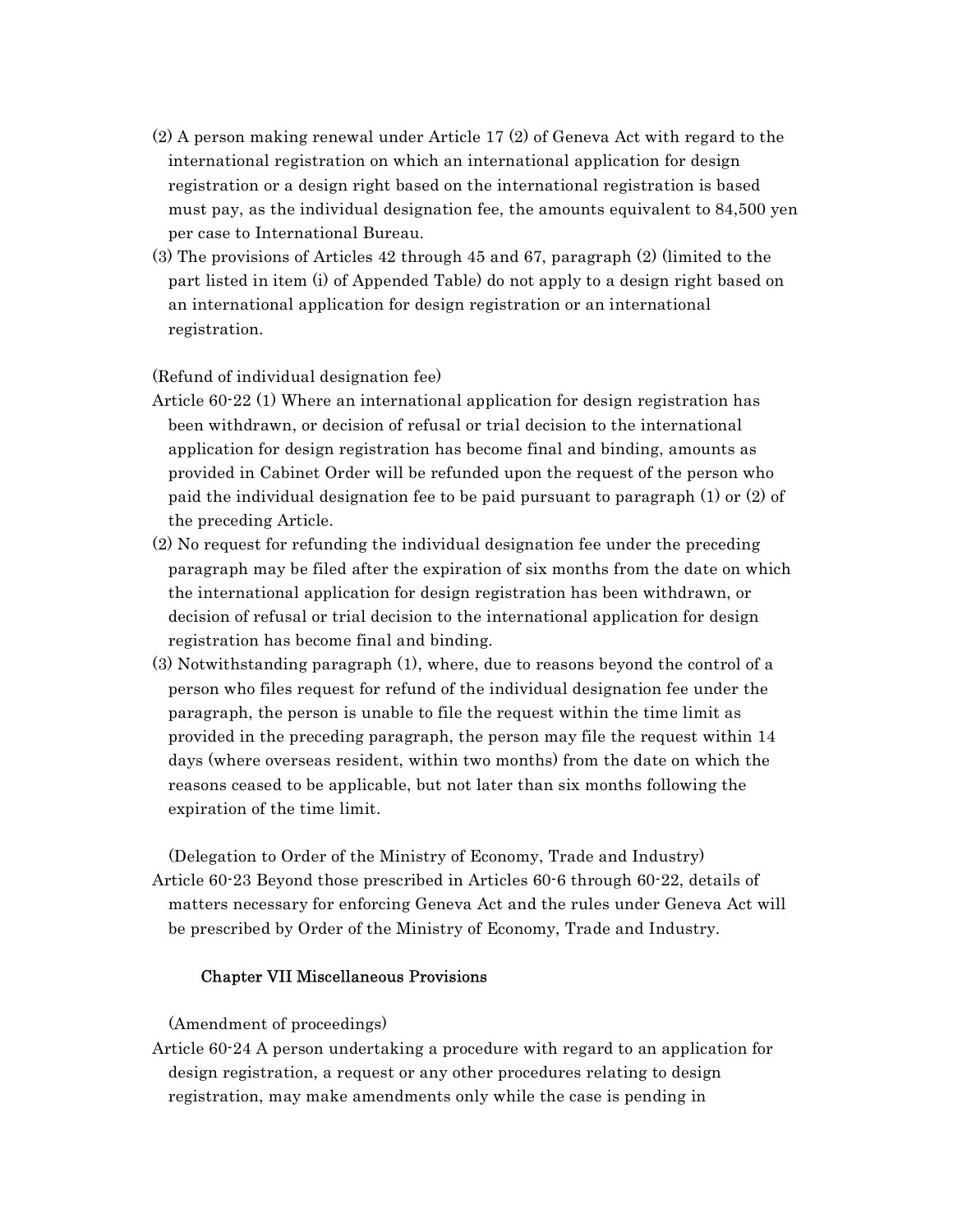examination, appeal and trial or retrial.

(Registration in the design registry)

- Article 61 (1) The following matters must be registered in the design registry maintained in the Japan Patent Office:
	- (i) the establishment, transfer, modification due to trust, lapse, restoration or restriction on disposition, of a design right;
	- (ii) the establishment, maintenance, transfer, modification, lapse or restriction on disposal, of an exclusive license; and
	- (iii) the establishment, transfer, modification, lapse or restriction on disposal, of a right of pledge on a design right or exclusive license.
- (2) The design registry may be prepared, in whole or in part, in the form of magnetic tapes (including other storage media using a similar method that may record and reliably store certain matters, the same applies hereinafter.)
- (3) Beyond those prescribed in this Act, matters relating to registration will be prescribed by Cabinet Order.

(Issuance of certificate of design registration)

- Article 62 (1) The Commissioner of the Patent Office issues the certificate of design registration to the holder of the design right where the establishment of a design right has been registered or transfer of the design right has been registered based on the request under Article 26-2, paragraph (1).
- (2) Re-issuance of the certificate of design registration is prescribed by Order of the Ministry of Economy, Trade and Industry.

(Request for certificate)

- Article 63 (1) Any person may file a request with regard to design registrations to the Commissioner of the Patent Office to issue a certificate, a certified copy of documents or an extract of documents, to allow the inspection or copying of documents, model or specimen, or to issue documents which contain matters recorded on the magnetic tapes that constitute the part of the Design Registry; provided, however, that if the Commissioner of the Patent Office considers it necessary to keep the documents, model or specimen confidential, these provisions do not apply to the following documents, model or specimen:
	- (i) an application or drawing, photograph, model or specimen attached to an application, or any document pertaining to the examination of an application for design registration for which the design has not been registered;
	- (ii) documents, model or specimen related to a design for which the secrecy is requested pursuant to Article 14, paragraph (1);
	- (iii) documents concerning an advisory opinion on the technical scope of a registered design, with respect to which a party in the case has given notice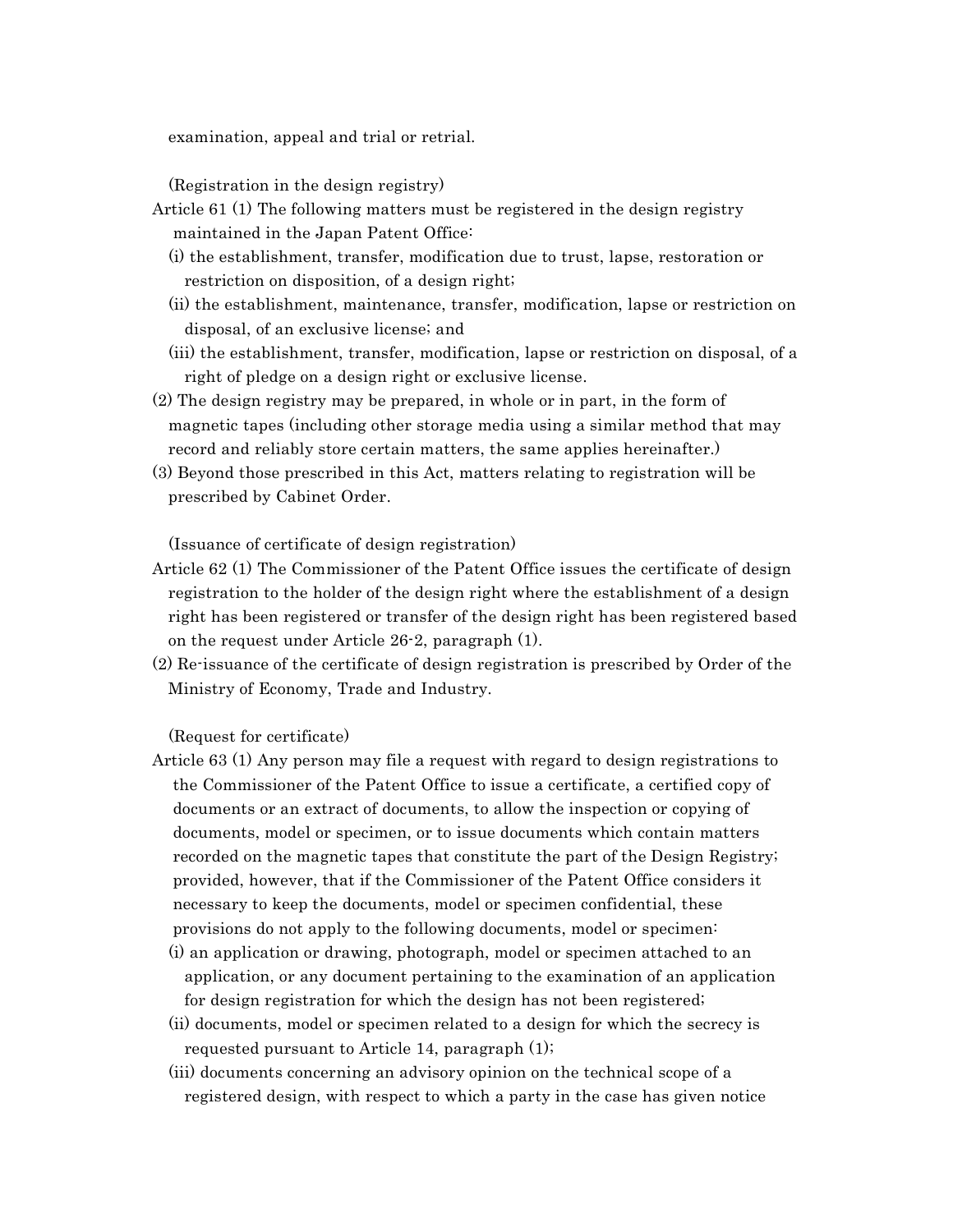that a trade secret (meaning a trade secret as provided in Article 2(6) of the Unfair Competition Prevention Act (Act No. 47 of 1993); the same shall apply in item (v)) owned by the said party in the case has been described;

- (iv) documents concerning appeal against a rejection or appeal against dismissal of request for correction requested for an application for design registration for which the design has not been registered;
- (v) documents concerning invalidation trial of design registration or a retrial of the final and binding trial decision in the trial, with respect to which a party in the case or intervenor has given notice that a trade secret owned by the party in the case or intervenor has been described;
- (vi) documents which are liable to cause damage to an individual's reputation or peaceful life; and
- (vii) documents which are liable to cause damage to public order or morality.
- (2) Where the Commissioner of the Patent Office approves of the request under the main clause of the preceding paragraph with regard to the documents, model or specimen as provided in items (i) through (vi) of the paragraph, the Commissioner of the Patent Office must notify the person who submitted the documents, model or specimen thereof and reasons therefor.
- (3) The provisions of the Act on Access to Information Held by Administrative Organs (Act No. 42 of 1999) do not apply to the documents concerning design registrations and the part of the Design Registry stored on magnetic tapes.
- (4) The provisions in Chapter IV of the Act on Protection of Personal Information Possessed by Administrative Organs (Act No. 58 of 2003) do not apply to the possessed personal information (refers to the possessed personal information as provided in Article 2, paragraph (5) of the Act) recorded in the documents concerning design registrations and the part of the Design Registry stored on magnetic tapes.

### (Mark of Design Registration)

Article 64 A holder of a design right, exclusive licensee or non-exclusive licensee shall make efforts to place a mark (hereinafter referred to as a "mark of design registration ") as provided by an Order of the Ministry of Economy, Trade and Industry, on the article or package thereof , building, or graphic image or graphic image recording medium, etc., or package thereof to the registered design or a design similar thereto, indicating that the design for the article, building or graphic image has been registered.

### (Prohibition of false marking)

Article 65 Any person may not do the following acts:

(i) putting a mark of design registration or a mark confusing therewith on an article or package thereof, building, or graphic image or graphic image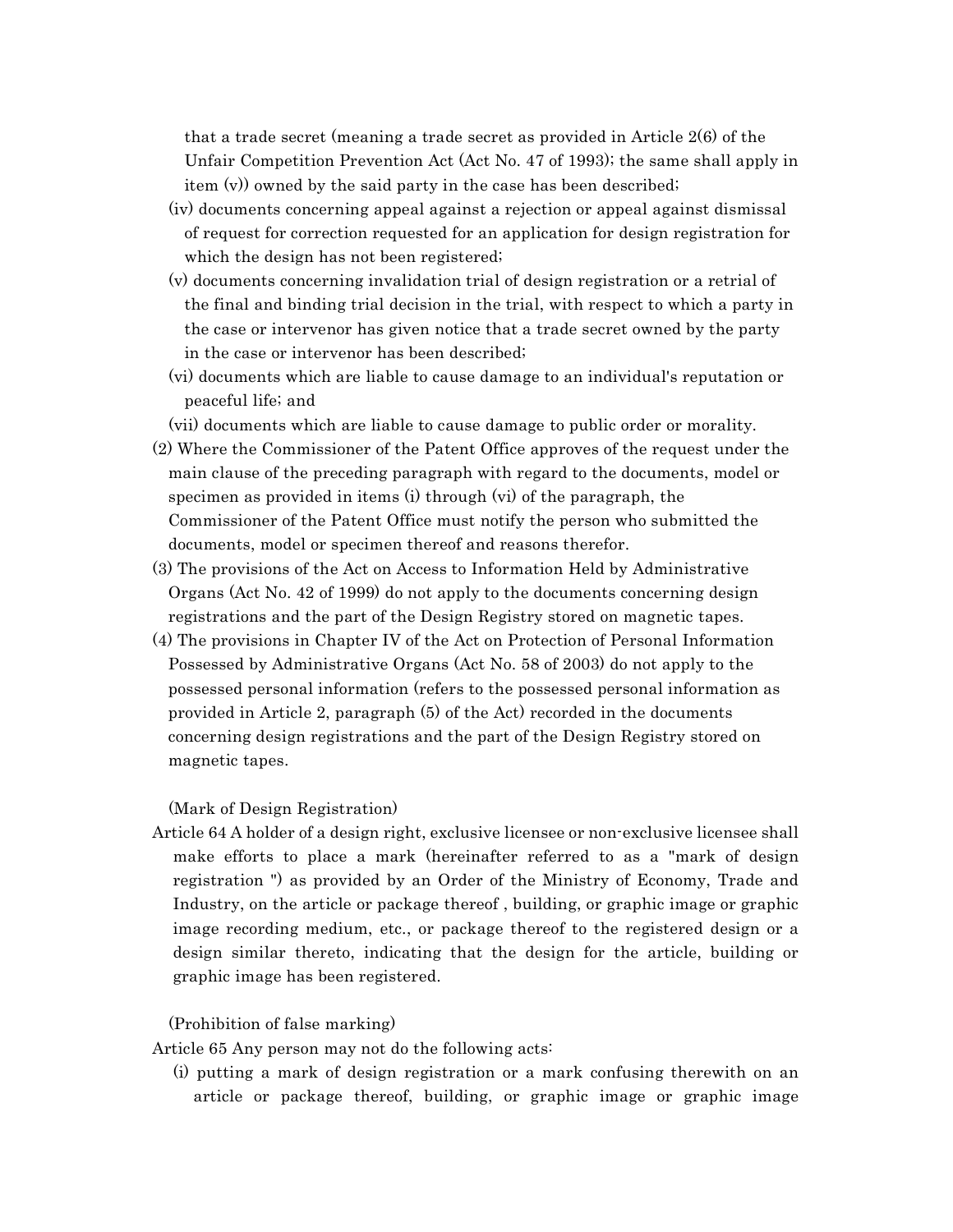recording medium, etc., or package thereof which is other than the article, building, or graphic image or graphic image recording medium, etc. to the registered design and to a design similar to the registered design;

- (ii) acts falling under any of the following that are conducted with regard to an article, building, or graphic image or graphic image recording medium, etc. which is other than the article, building, or graphic image or graphic image recording medium, etc. to the registered design and to a design similar to the registered design and which puts a mark of design registration or a mark confusing therewith on the article or package thereof, building, or graphic image or graphic image recording medium, etc., or package thereof;
	- (a) assigning, leasing, or displaying for the purpose of assignment or lease of the article, building, or graphic image recording medium, etc.;
	- (b) providing the graphic image through an electric telecommunication line or displaying for the provision;
- (iii) acts that falling under any of the following that are conducted with regard to an article, building, or graphic image or graphic image recording medium, etc. which is other than the article, building, or graphic image or graphic image recording medium, etc. to the registered design and to a design similar to the registered design;
	- (a) giving in an advertisement an indication to the effect that the article or graphic image recording medium, etc. is related to the registered design or a design similar thereto, or an indication confusing therewith for the purpose of having the article or graphic image recording medium, etc. manufactured or used, or assigning or leasing the article or graphic image recording medium, etc.;
	- (b) giving in an advertisement an indication to the effect that the building is related to the registered design or a design similar thereto, or an indication confusing therewith for the purpose of having the building build or used, or, assigning or leasing the building;
	- (c) giving in an advertisement an indication to the effect that the graphic image is related to the registered design or a design similar thereto, or an indication confusing therewith for the purpose of having the graphic image created or used, or providing the graphic image through an electric telecommunication line.

(Design Gazette)

Article 66 (1) The Japan Patent Office publishes the Design Gazette (Isho Koho).

(2) Beyond the matters provided for in this Act, the Design Gazette must contain:

(i) the extinguishment of design rights (excluding extinguishment upon expiration of the duration and under Article 44, paragraph (4)) or the restoration thereof (limited to restoration under Article 44-2, paragraph (4));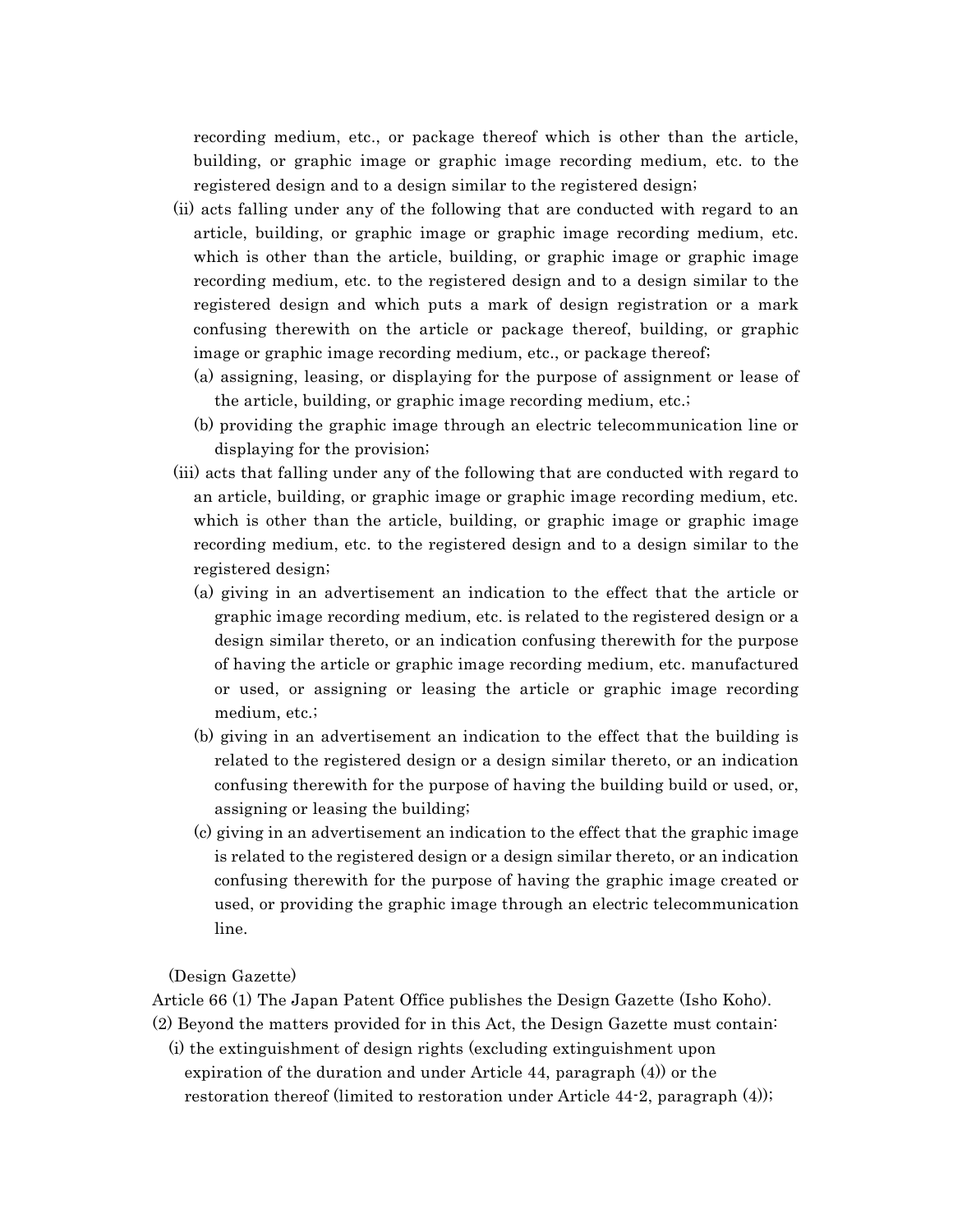- (ii) filings for a request for trials or retrials, or withdrawals thereof, or final and binding trial decisions or retrial decisions (limited to cases where the establishment of a design right has been registered);
- (iii) requests for an award, the withdrawal thereof or a Commissioner's decision; and
- (iv) final and binding judgments in an action under Article 59, paragraph (1) (limited to cases where the establishment of a design right has been registered)
- (3) Beyond the matters provided for in the preceding paragraph, with regard to an application for design registration for which an examiner's decision or appeal and trial decision to the effect it is to be refused under the latter sentence of Article 9, paragraph (2) have become final and binding, the following matters must be published in the Design Gazette. In this case, if secrecy was requested pursuant to Article 14, paragraph (1) for any of those applications, with regard to all of those applications, the matters prescribed in item (3) below must be published without delay after the lapse of the period designated pursuant to Article 14 , paragraph (1) (in the case where secrecy was requested for two or more applications, the period which is the longest among the periods of secrecy requested for the applications) from the date the examiner's decision or appeal and trial decision became final and binding.
	- (i) the name, and domicile or residence of the applicant for design registration;
	- (ii) the number and the filing date of the application for design registration;
	- (iii) the application and drawing, photograph, model or specimen attached to the application; and
	- (iv) other necessary matters.

### (Fees)

- Article 67 (1) The following persons must pay fees in an amount to be provided by Cabinet Order in view of the actual costs:
- (i) persons requesting disclosure of a design pursuant to Article 14 (4);
- (ii) persons notifying of succession pursuant to Article 34, paragraph (4) of the

Patent Act as applied mutatis mutandis under Article 15, paragraph (2) (iii) persons filing a request for an extension of period under Article 4 or 5, paragraph (1) of the Patent Act as applied mutatis mutandis under Article 17-4, 43, paragraph (3) or 68, paragraph (1), or a change of the date under Article 5, paragraph (2) of the Patent Act as applied mutatis mutandis under Article 68, paragraph (1);

- (iv) persons who file applications for international registration;
- (v) persons filing a request for the re-issuance of the certificate of design registration;
- (vi) persons filing a request for the issuance of a certificate pursuant to Article 63, paragraph (1);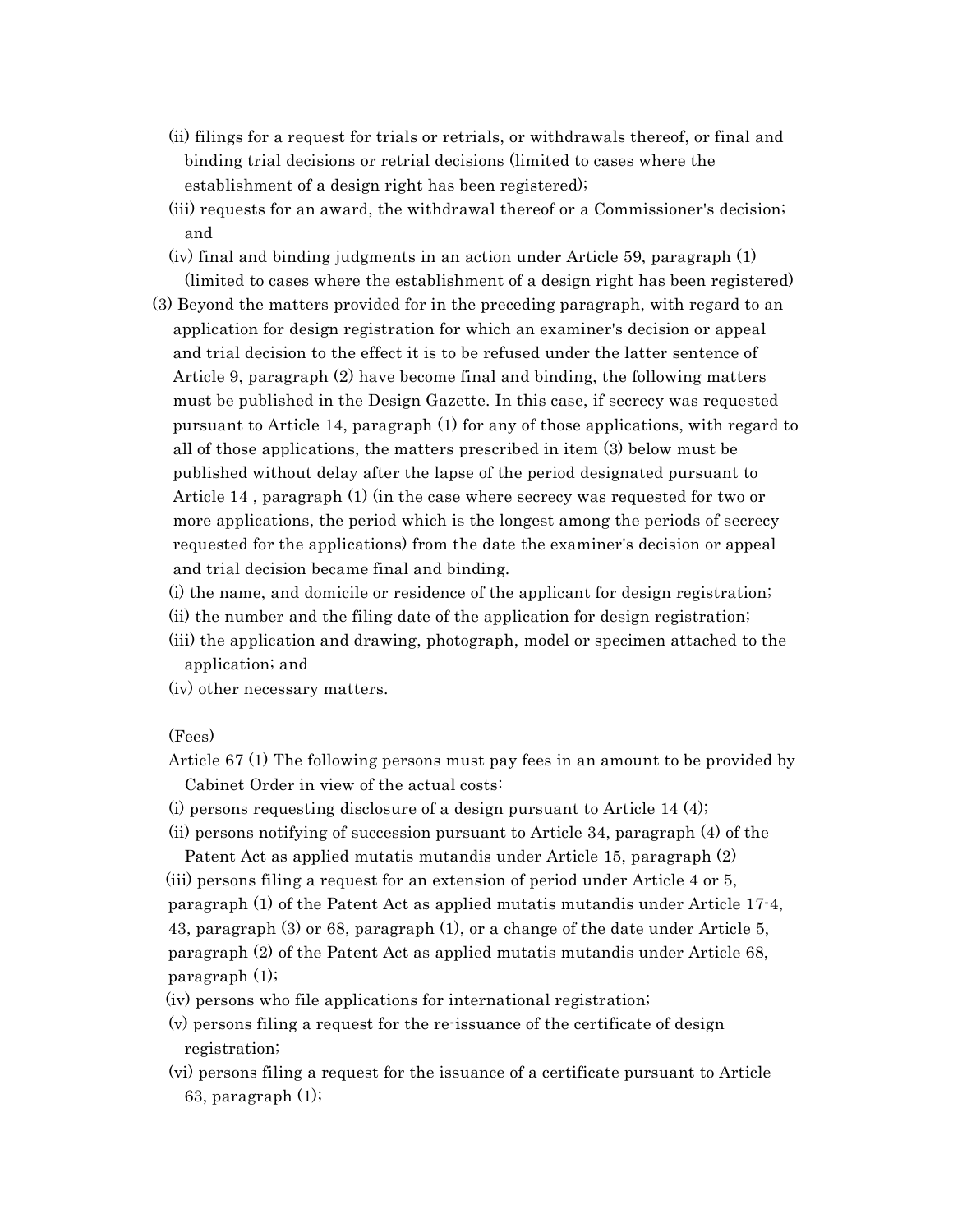- (vii) persons filing a request for the issuance of a certified copy of documents or an extract of documents pursuant to Article 63, paragraph (1):
- (viii) persons filing a request to allow the inspection or copying of documents, model or specimen pursuant to Article 63, paragraph (1); and
- (ix) persons filing a request for the issuance of documents which contain matters recorded on the magnetic tapes that constitute the part of the Design Registry pursuant to Article 63, paragraph (1).
- (2) The persons listed in the center column of the attached table must pay fees in the amount as provided by Cabinet Order within the range of the amounts specified in the corresponding right-hand column of the table.
- (3) The provisions of the two preceding paragraphs do not apply where the person to pay the fee in accordance with these paragraphs is the State.
- (4) Where the State has joint ownership of a design right or a right to obtain a design registration with a person other than the State, and the portion of their respective shares of the right has been agreed, notwithstanding the provisions of paragraph (1) or (2), the fees payable thereunder (limited to those provided by Cabinet Order) must be determined as the sum of the provided fees multiplied by the ratios of the shares of each person other than the State, and, the person other than the State must pay the amounts.
- (5) Where the amount of the fees calculated pursuant to the preceding paragraphs has a figure of less than ten yen, the number must be rounded down.
- (6) The payment of the fees under paragraphs (1) and (2) must be made by patent revenue stamps as provided by an Order of the Ministry of Economy, Trade and Industry; provided, however, that where so provided by an Order of the Ministry of Economy, Trade and Industry, a cash payment thereof is acceptable.
- (7) Fees paid in excess or in error are refunded upon the request of the person who made payment thereof.
- (8) No request for a refund of the fees under the preceding paragraph may be filed after one year from the date on which the payment thereof has been made.
- (9) Notwithstanding paragraph (7), where, due to reasons beyond the control of a person who files request for refund of fees under the paragraph, the person is unable to file the request within the time limit as provided in the preceding paragraph, the person may file the request within 14 days (where overseas resident, within two months) from the date on which the reasons ceased to be applicable, but not later than six months following the expiration of the time limit.

(Application mutatis mutandis of provisions of the Patent Act)

Article 68 (1) The provisions of Articles 3through 5(Time Periods and Dates) of the Patent Act apply mutatis mutandis to time periods and time limits provided in this Act. In this case, the term "Articles 46-2, paragraph (1), item (iii), 108,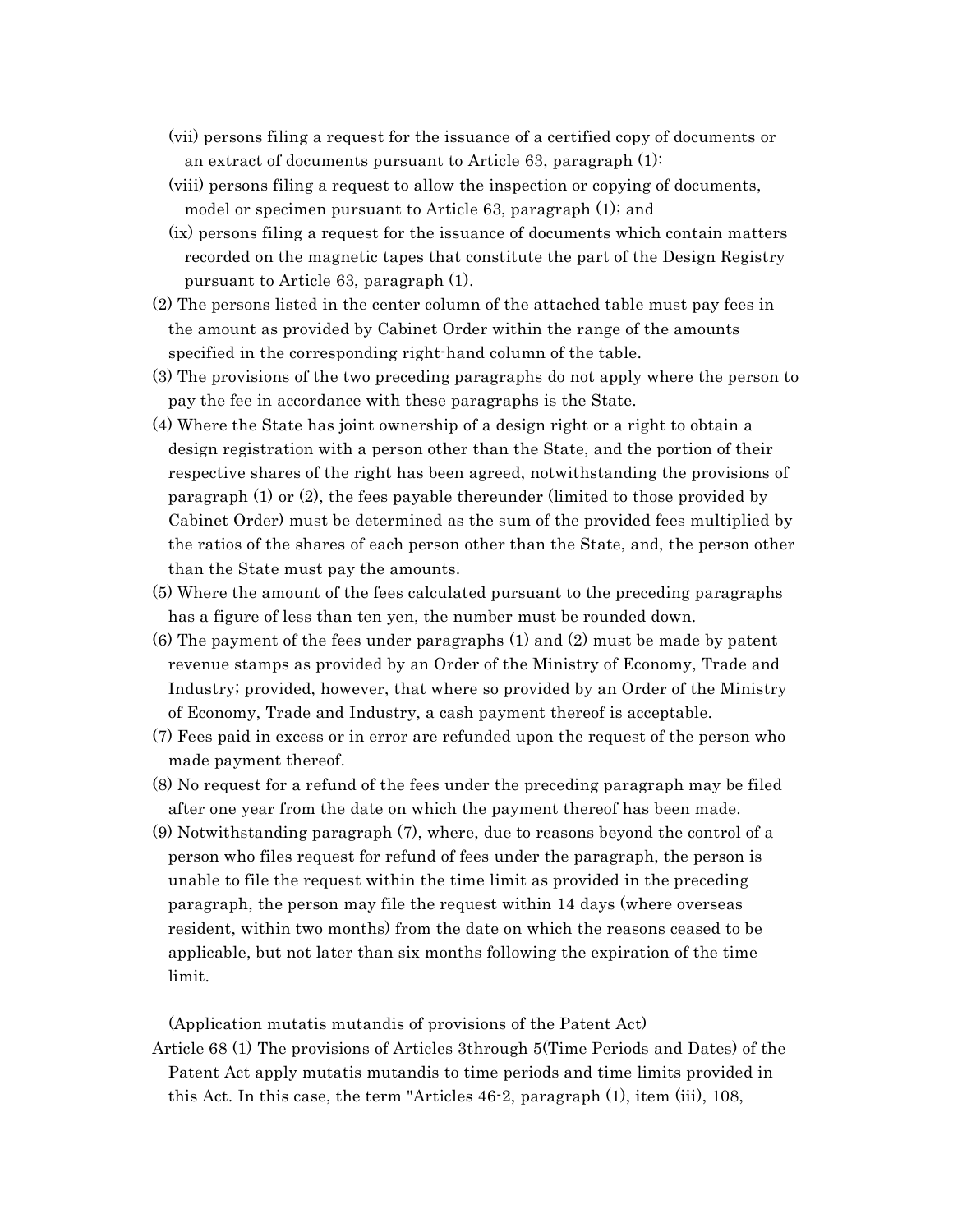paragraph (1), 121, paragraph (1) or 173, paragraph (1)" in Article 4 of the Patent Act is deemed to be replaced with "Articles 43, paragraph (1), 46, paragraph (1) or Article 47, paragraph (1), or Article 173, paragraph (1) applied mutatis mutandis in 58, paragraph (1) of the Design Act."

- $(2)$  The provisions of Article 6 through 9, 11 through 16, 17, paragraph  $(3)$  and 17, paragraph (4), 18 through 24 and 194 (Procedures) of the Patent Act apply mutatis mutandis to an application for design registration, a request, or any other procedures relating to design registration. In this case, the term "hearing against a rejection" in Article 9 of the Patent Act is deemed to be replaced with "request for an appeal against a rejection and appeal against dismissal of request for correction." and the term "hearing against a rejection " in Article 14 of the Patent Act is deemed to be replaced with "request for appeal against a rejection and appeal against dismissal of request for correction."
- (3) The provisions of Article 25 (Enjoyment of rights by foreign nationals) of the Patent Act apply mutatis mutandis to design rights and other rights relating to the design registration.
- (4) The provisions of Article 26 (Effect of Treaties) of the Patent Act apply mutatis mutandis to the design registration.
- (5) The provisions of Articles 189 through 192 (Service) of the Patent Act apply mutatis mutandis to services provided for under this Act.
- (6) The provisions of Article 195-3 of the Patent Act apply mutatis mutandis to dispositions imposed by this Act or an order thereunder.
- (7) The provisions of Article 195-4 (Restriction on request for review under provisions of Administrative Appeal Act) of the Patent Act apply mutatis mutandis to a ruling to dismiss an amendment, an examiner's decision, an appeal and trial decision, or a ruling to dismiss a written request for appeal and trial or retrial, or dispositions against which no appeal lies in accordance with this Act, or inaction thereof.

### Chapter VIII Penal Provisions

(Crime of infringement)

- Article 69 A person who infringe on a design right or exclusive license (excluding one who has committed any acts which are deemed to constitute infringement of a design right or an exclusive license pursuant to Article 38) is punished by imprisonment for a term not exceeding 10 years or a fine not exceeding 10,000,000 yen or combination thereof.
- Article 69-2 A person who has committed any acts which are be deemed to constitute infringement of a design right or an exclusive license pursuant to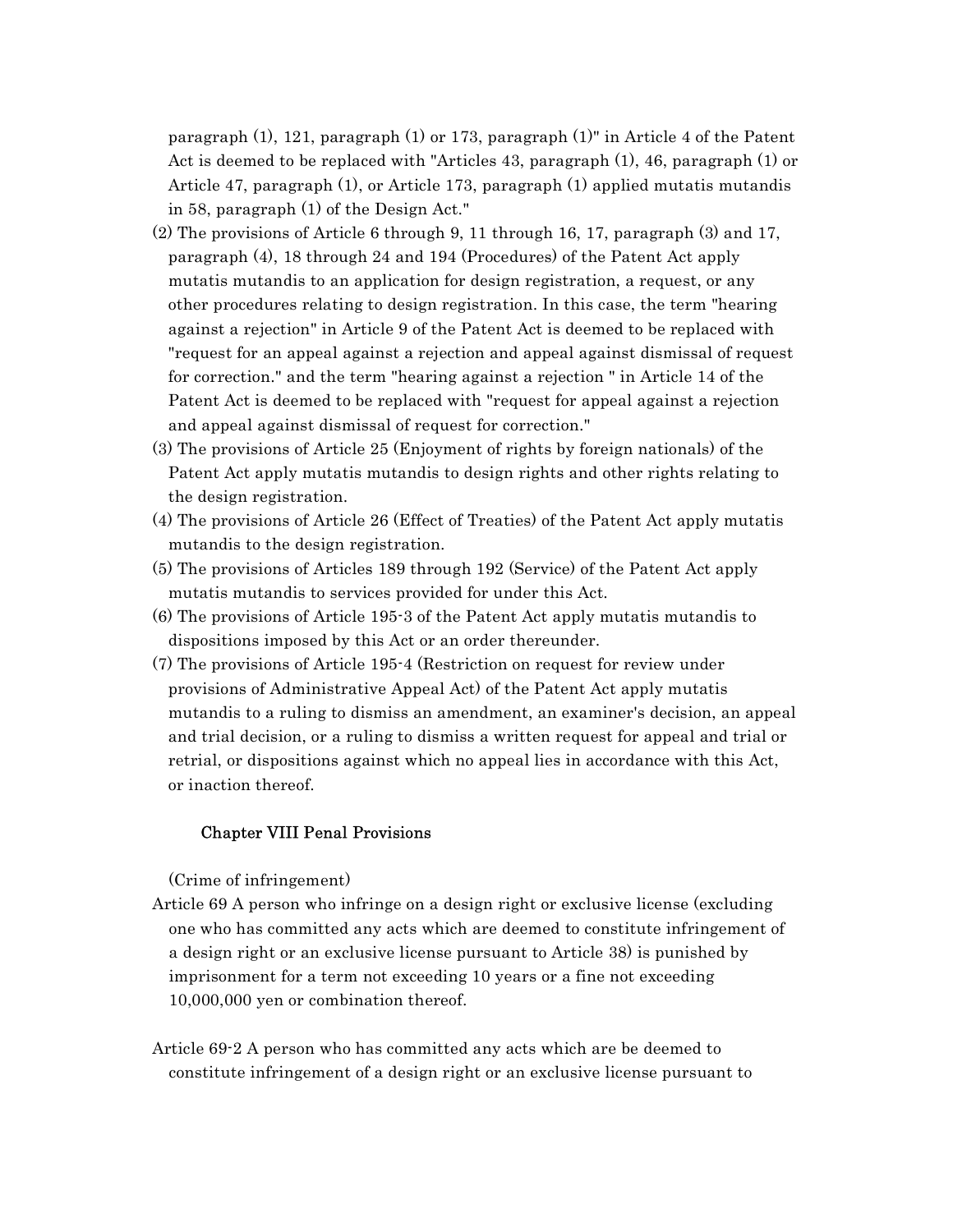Article 38 is punished by imprisonment for a term not exceeding 5 years or a fine not exceeding 5,000,000 yen or combination thereof.

### (Crime of fraud)

Article 70 Any person who has obtained a design registration or appeal and trial decision by means of a fraudulent act is punished by imprisonment for a term not exceeding one year or a fine not exceeding 1,000,000 yen.

### (Crime of false marking)

Article 71 A person who fails to comply with Article 65 is punished by imprisonment for a term not exceeding one year or a fine not exceeding 1,000,000 yen.

# (Crime of perjury)

- Article 72 (1) A witness, an expert witness or an interpreter who has sworn pursuant to this Act and made a false statement or given a false expert opinion or interpretation to the Japan Patent Office or the court commissioned thereby is punished by imprisonment for a term between three months and ten years.
- (2) Where a person who has committed the crime in the preceding paragraph has made a voluntary confession before a certified copy of the advisory opinion on the case has been served or an examiner's decision or appeal and trial decision has become final and binding, the punishment may be reduced or exculpated.

### (Crime of divulging secrets)

Article 73 A present or former official of the Japan Patent Office who has divulged any secret relating to a design in a pending application for design registration that has become known to them in the course of performing their duties, or misappropriated the design is punished by imprisonment for a term not exceeding one year or a fine not exceeding 500,000 yen.

### (Crime of breach of protective order)

- Article 73-2 (1) A person who fails to comply with an order given under Article 105- 4, paragraph (1) of the Patent Act (including its mutatis mutandis application in Article 65, paragraph (6) of the Act to be applied mutatis mutandis in Article 60- 12, paragraph (2)) as applied mutatis mutandis under Article 41 is punished by imprisonment for a term not exceeding five years or a fine not exceeding 5,000,000 yen or combination thereof.
- (2) The prosecution of the crime under the preceding paragraph may not be initiated unless a complaint is filed.
- (3) The provisions for the crime under paragraph (1) apply to a person who commits the crime outside Japan.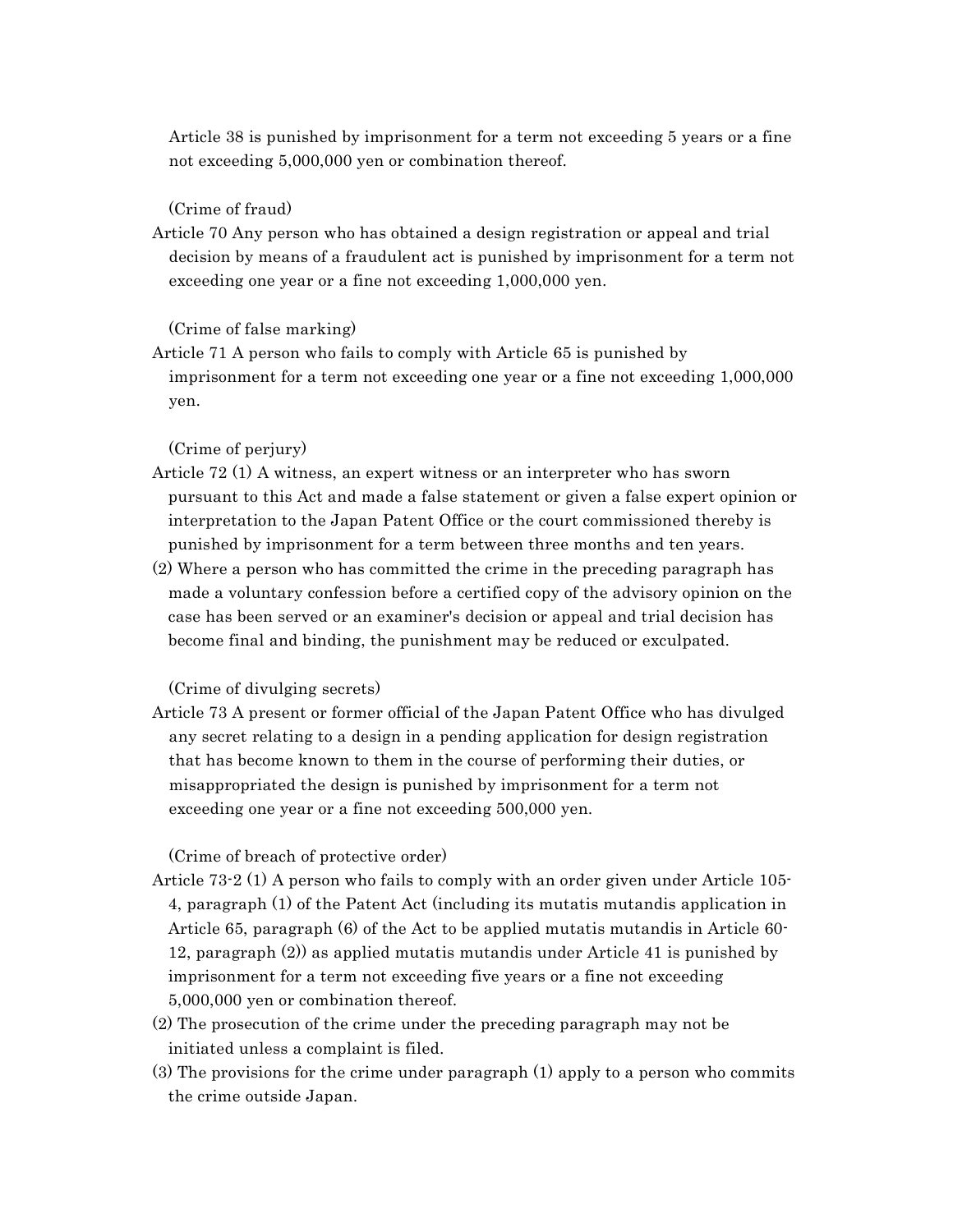(Dual liability)

- Article 74 (1) Where a representative of a corporation or an agent, employee or other worker of a corporation or an individual has committed in the course of performing their duties for the corporation or individual, any act in violation prescribed in the following items, beyond the offender, the corporation is punished by a fine as provided in the corresponding item and the individual is punished by a fine as provided in the Article prescribed in the corresponding item:
	- (i) Article 69, 69-2 or 73-2, paragraph  $(1)$ , a fine not exceeding 300 million yen; and
	- (ii) Article 70 or 71, a fine not exceeding 30 million yen.
- (2) In the case of the preceding paragraph, the complaint filed under Article 73-2, paragraph (1) against the offender has effect on the corporation or individual and the complaint filed against the corporation or individual has effect on the offender.
- (3) Where a fine is imposed on a corporation or individual pursuant to paragraph (1) with regard to a violation of Articles 69, 69-2 or 73-2, paragraph (1), the period of prescription is governed by the same rules as for crimes in the provisions thereof.

# (Civil fine)

- Article 75 Where a person who has sworn pursuant to Article 207, paragraph (1) of the Code of Civil Procedure as applied mutatis mutandis under Article 151 of the Patent Act as applied mutatis mutandis under Article 71, paragraph (3) of the Patent Act as applied mutatis mutandis under Article 25, paragraph (3) of this Act, Articles 52, 58, paragraph (2) or (3) of this Act, or Article 174, paragraph (3) of the Patent Act as applied mutatis mutandis under Article 58, paragraph (4) of this Act has made a false statement before the Japan Patent Office or a court commissioned thereby, the person is punished by a civil fine not exceeding 100,000 yen.
- Article 76 A person who has been summoned by the Japan Patent Office or a court commissioned thereby in accordance with this Act, and fails to appear or refuses to swear, make a statement, testify, give an expert opinion or interpret without a justifiable reason is punished by a civil fine not exceeding 100,000 yen.
- Article 77 A person who has been ordered by the Japan Patent Office or a court commissioned thereby to submit or present documents or other materials for the purpose of examination or preservation of evidence in accordance with this Act